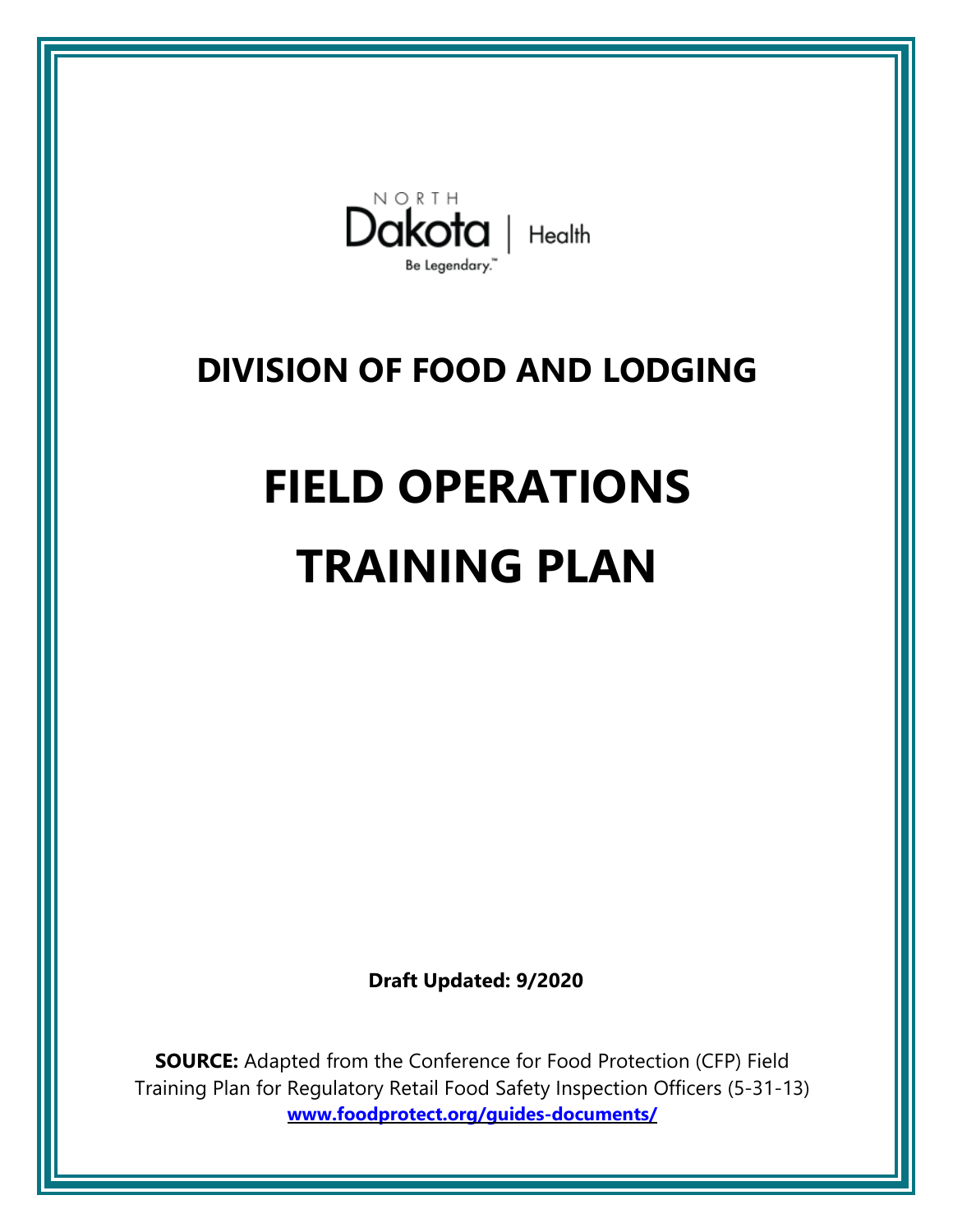## **TABLE OF CONTENTS**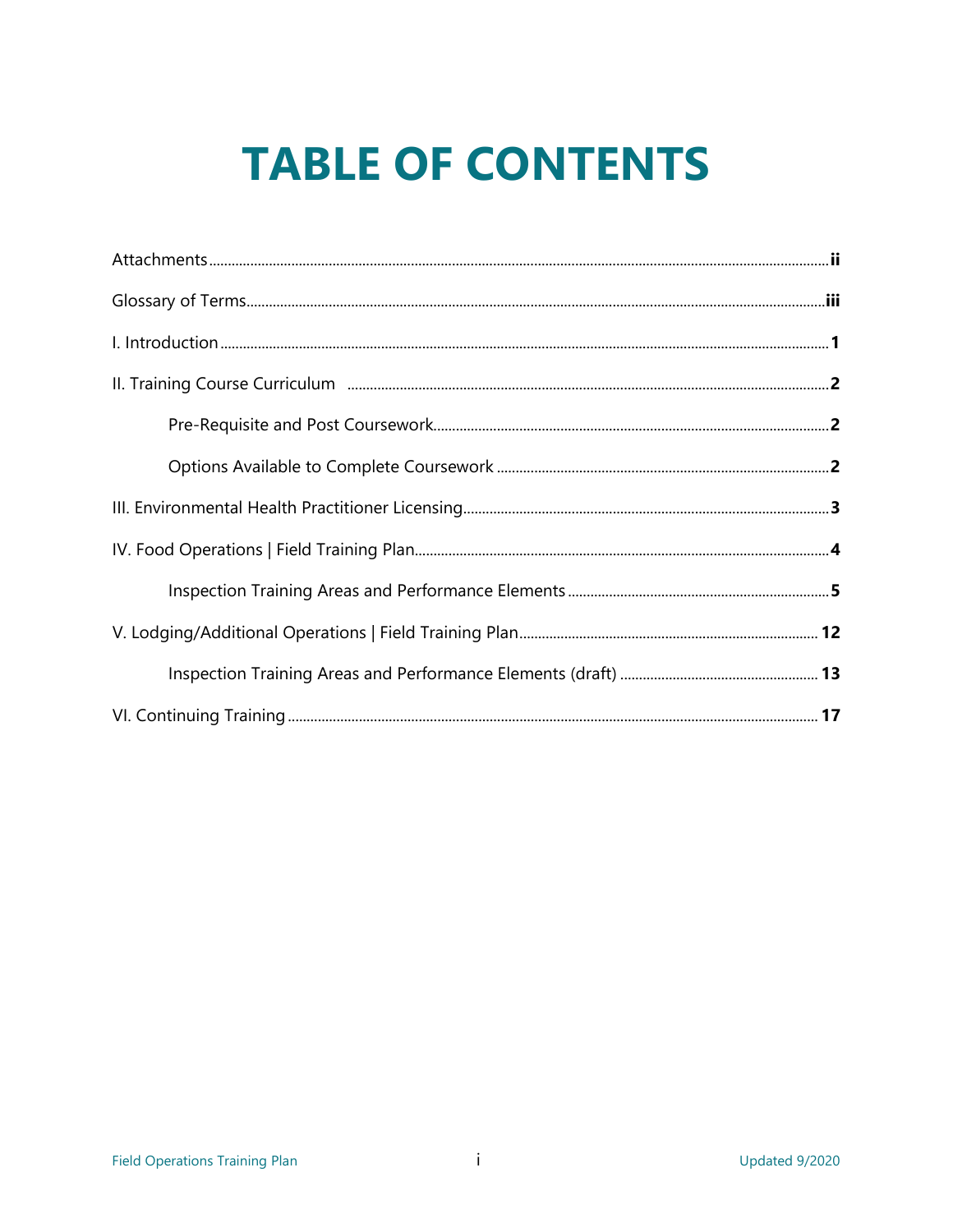## **ATTACHMENTS**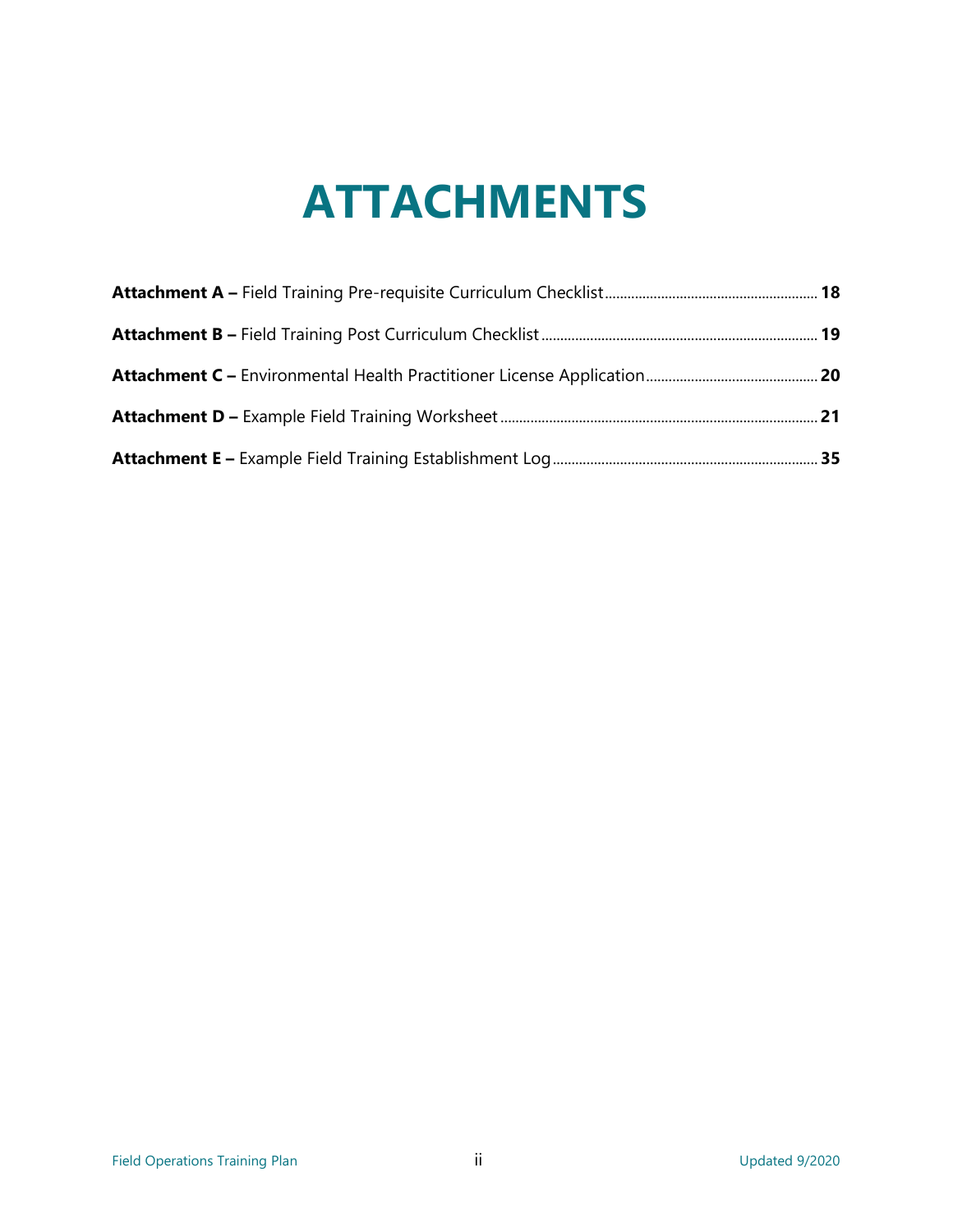## **GLOSSARY OF TERMS**

**Competency:** the state or quality of being adequately or well qualified; having the ability to perform a specific duty, task or role as measured by comparison against a standard of performance. Moreover, "competencies" also refer to a specific list of job duties appropriate for each performance element.

As used in the context of this *Field Operations Training Plan*, "competency" means:

- The demonstration of one or more skills (job tasks) based on knowledge derived from educational programs and experience;
- The ability to perform a task with expected outcomes under the varied circumstances of the real world; and
- The effective application of knowledge and skill in the work setting.

**Consistent pattern of behavior**: a recurring pattern of action or performance that is recognizable and distinctive. As used in the context of this *Field Operations Training Plan*, a "consistent pattern of behavior" means:

- The trainee can explain the purpose/objective of a job task and the steps necessary to carry it out effectively;
- The demonstration of a clear understanding of a given competency; and
- A collective set of trainer observations which indicate that the trainee can successfully demonstrate the competency correctly and repeatedly.

**Demonstration**: a method used by the trainer or designated staff member to physically illustrate and explain to a trainee the processes and procedures used to conduct a regulatory retail food safety inspection.

**Environmental Health Practitioner (EHP):** a regulatory employee, licensed by the State of North Dakota, responsible for conducting regulatory inspections within the scope of practice.

**Performance Element:** a general description of a group of competencies (job duties) to be performed by an employee assigned to a program area of work.

**Risk-Based Inspection:** licensed food establishments are assessed a risk category based on menu, complex food processes, and population served. North Dakota Century Code [\(NDCC\) 23-09-11](https://www.legis.nd.gov/cencode/t23c09.pdf) requires that regulatory jurisdictions use a process that groups food establishments into categories based on potential and inherent food safety risks. The number and frequency of inspections for each licensed establishment is based on risk category assessment. See Division of Food and Lodging Risk Level Definitions guidance document.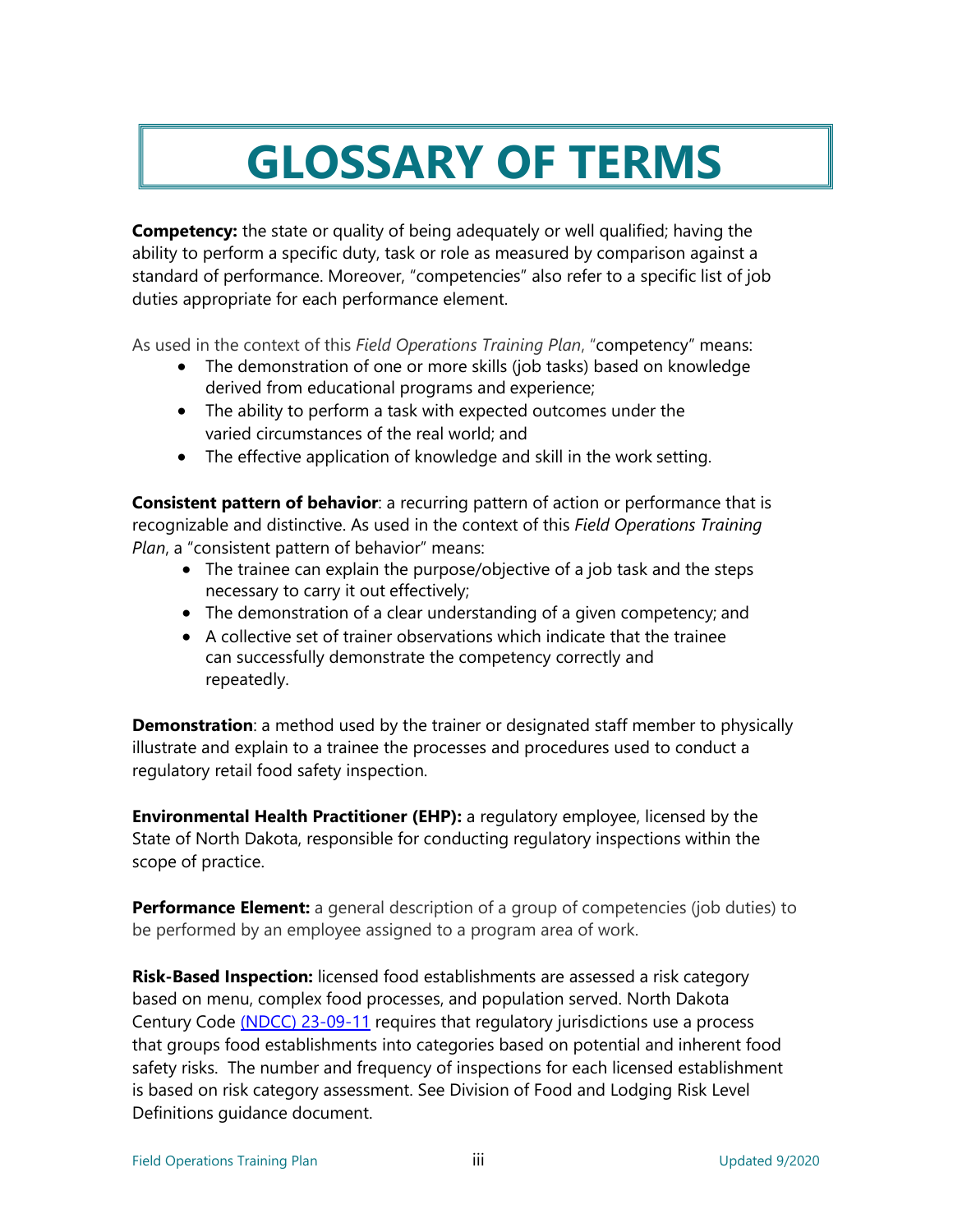**Standardization:** the statewide procedure modeled after the U.S. Food and Drug Administration (FDA) process to promote uniformity of regulatory retail food inspections throughout and is nationally recognized as best practice for state, local, and tribal regulatory agencies to evaluate effectiveness of field inspection training programs.

**Trainee:** an individual newly hired or newly assigned to the program area of work. These individuals are in the process of learning and successfully demonstrating the competencies identified in the field training plan as essential for conducting effective regulatory inspections.

**Trainee-Led Inspections:** a joint field-training inspection that includes both the jurisdiction's designated trainer and the trainee: where the trainee takes the lead and is responsible for conducting the inspection per the jurisdiction's administrative procedures and policies. Under the supervision of the trainer, the trainee-led inspectional approach, communication techniques, and risk-based priorities should reflect those followed as if conducting an independent regulatory inspection.

Trainee-led inspections provide an opportunity for the jurisdiction's trainer to observe the trainee as he/she demonstrates competencies, and to identify those competencies that have yet to be learned or were not properly demonstrated.

**Trainer:** an individual designated by the program manager or supervisor as having the credentials and field experience necessary to train other EHPs in conducting regulatory inspections.

The trainer is responsible for observing the trainee as he/she demonstrates competencies identified in the Field Training Plan and providing feedback to the trainee throughout the course of the training process on their ability to demonstrate these competencies.

**Trainer-Led Inspections:** a joint field-training inspection that includes both the jurisdiction's designated trainer and the trainee: where the trainer takes the lead and is responsible for conducting the inspection per the jurisdiction's administrative procedures and policies. The trainer-led inspectional approach, communication techniques, and riskbased priorities reflect those followed as if conducting an independent regulatory inspection.

**Training Log and Worksheets**: a structured approach for regulatory programs to identify and document training content, determine training methods, and track an EHP's progress in demonstrating competencies specific to their job responsibilities and essential for conducting independent regulatory inspections.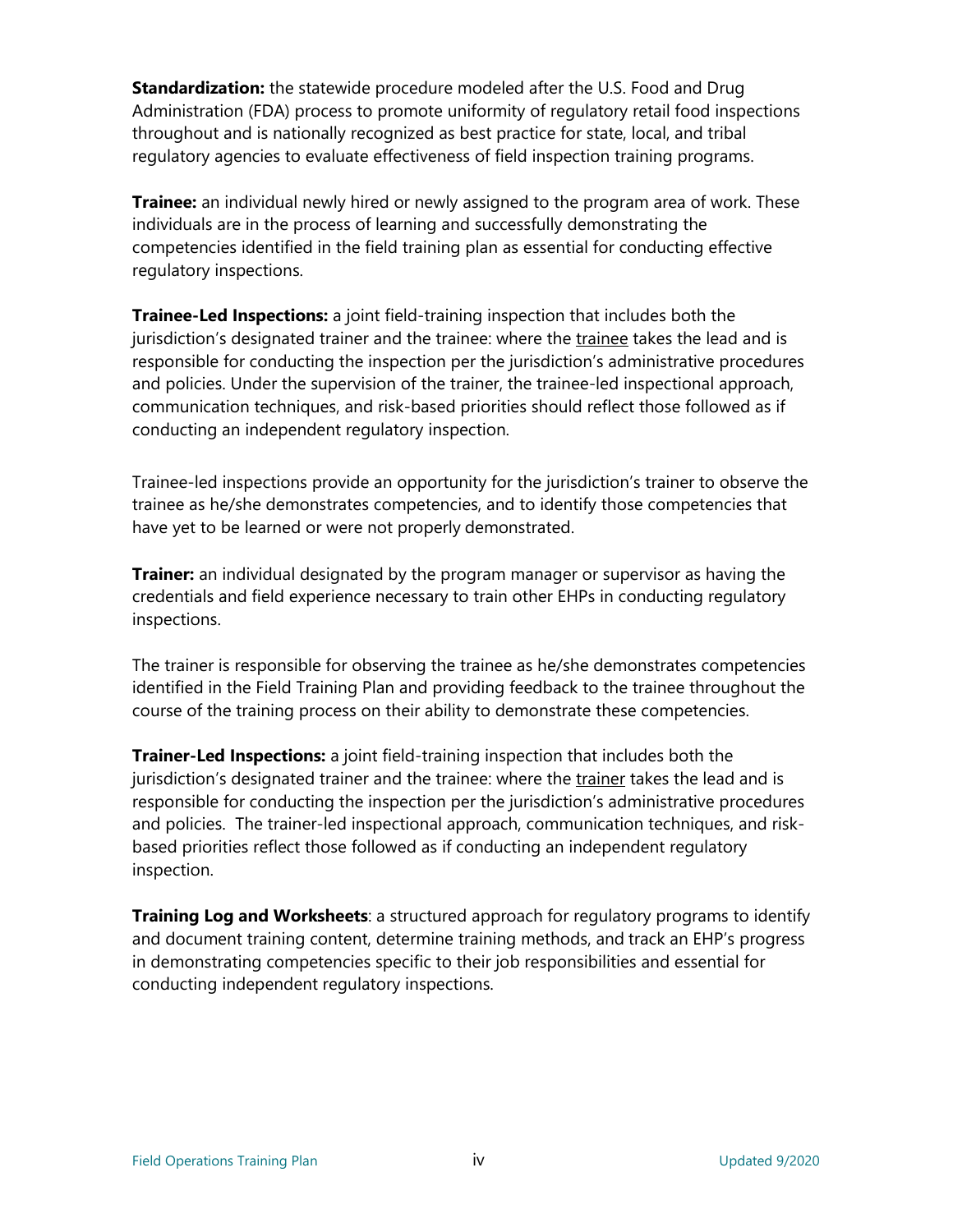## **I. Introduction**

#### **BACKGROUND**

The Division of Food and Lodging *Field Operations Training Plan (Field Training Plan)* is adapted from the Conference for Food Protection (2013) model for training and standardizing Environmental Health Practitioners (EHPs) responsible for conducting food safety inspections. The *Field Training Plan* includes coursework and competencies for all other non-food regulatory program areas covered by the Division modeled after the same framework.

#### **PROGRAM AREAS**

- Food program areas covered by the Division include manufactured food, foodservice establishments, and retail food stores.
- Lodging program areas include hotel/motel, assisted living facility, bed and breakfast, mobile home parks, trailer parks, and campgrounds.
- Additional program areas include tanning, tattoo, body art, body piercing, electrology/electronic hair removal, and funeral services.

#### **OVERVIEW**

The goal of the *Field Training Plan* is to promote continuous improvement and uniformity among regulatory programs in accordance with statutory requirements and industry best practices. Properly trained EHPs should have the ability to:

- Identify program areas where the regulatory program can have the greatest impact on public health and consumer safety.
- Promote public health and consumer safety through consistent application of evidencebased intervention strategies.
- Assist in identifying program areas in need of additional attention and effectively communicate these needs with industry.
- Improve industry and consumer confidence in regulatory programs by enhancing uniformity within and between state, local, and tribal regulatory agencies.

Employees newly hired or newly assigned to regulatory program areas must complete prerequisite coursework, EHP licensing, and the training process presented in the *Field Training Plan* prior to conducting independent regulatory inspections.

The *Field Training Plan* is a multi-step process that consists of **inspection training areas** that have corresponding **performance elements** (or job duties) combined under each area. Inspection training areas and performance elements can be customized by the regulatory jurisdiction.

Local health units delegated statutory authority for conducting regulatory inspections in their jurisdiction have the flexibility to customize training content and methods to represent a jurisdiction's own administrative policies, procedures, and inspection protocol. Local jurisdictions are not obligated to use the forms provided; equivalent forms or training processes can be developed.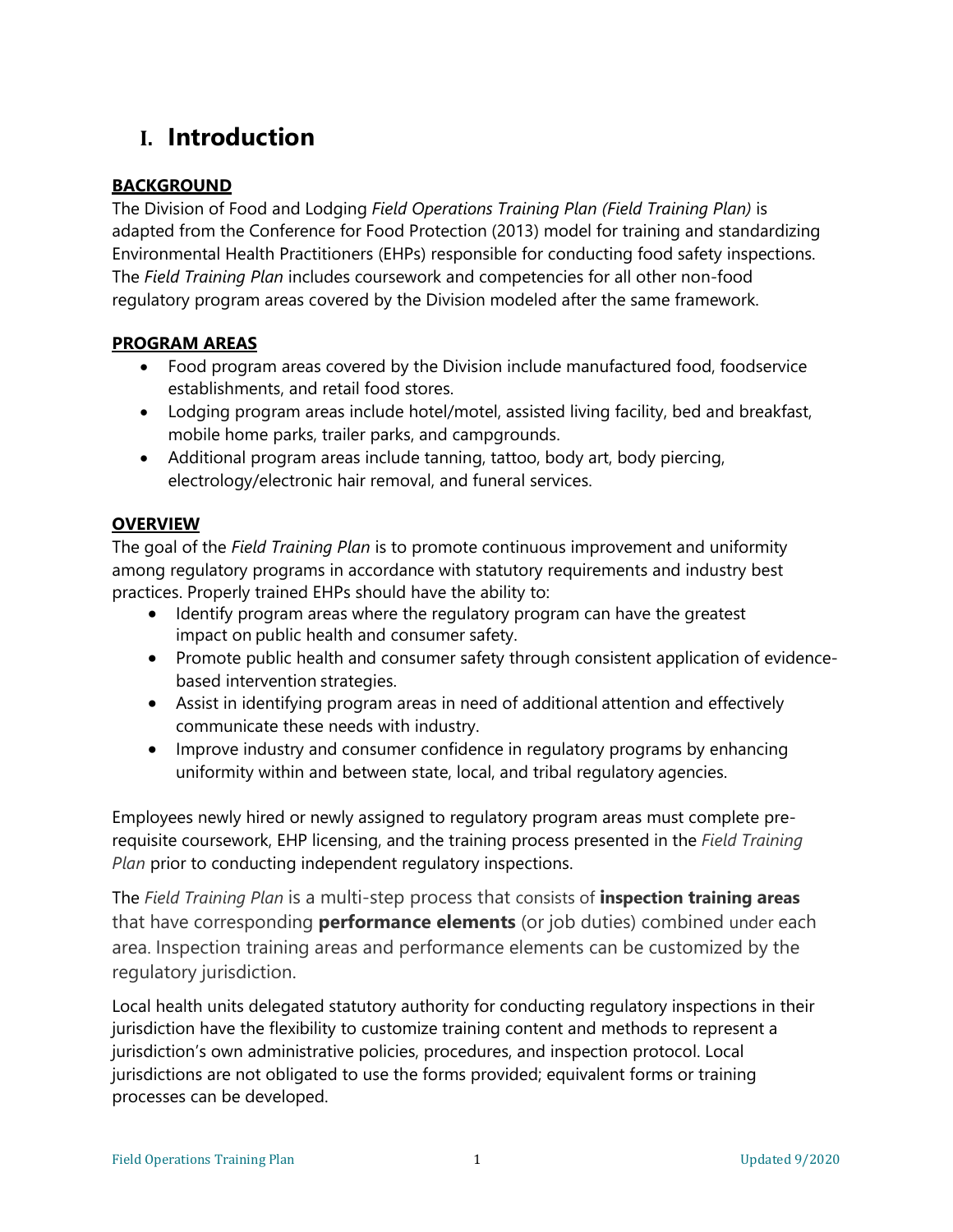## **II. Training Course Curriculum**

#### **PRE-REQUISITE AND POST COURSEWORK**

The pre-requisite and post coursework is a specified training curriculum designed to provide EHPs with an understanding of the essential food safety and public/environmental health principles needed to effectively conduct regulatory inspections. Areas of study include public/environmental health principles; prevailing statutes, regulations, and ordinances; communication skills; and microbiology.

The trainer and trainee can conduct joint-field training inspections while in the process of completing the pre-requisite coursework. The licensed EHP should complete the prerequisite coursework **prior** to conducting independent regulatory inspections.

#### **OPTIONS AVAILABLE TO COMPLETE COURSEWORK**

#### **OPTION 1 – FDA Office of Training Education and Development (OTED)**

All pre-requisite courses required for regulatory food program areas can be completed via FDA's web-based training and are available free of charge at: [www.fda.gov/Training/ForStateLocalTribalRegulators/ucm121831.htm.](http://www.fda.gov/Training/ForStateLocalTribalRegulators/ucm121831.htm)

FDA OTED has estimated the total time needed to complete the pre-requisite coursework to be 42 hours and the post training coursework to be 26 hours. Attachment A and B provide worksheets for tracking pre-requisite and post training courses.

#### **OPTION 2 – Equivalent Coursework and Recognized Examination**

A jurisdiction's trainer or program manager can allow credit for coursework in regulatory program areas that an EHP has completed from sources other than FDA OTED. A course is deemed equivalent if it can be demonstrated to cover at least 80% of the learning objectives of the comparable OTED course *and* documentation of successful completion is provided. The learning objectives for each of the OTED courses are available from the FDA website link listed under Option 1.

EHPs submitting documentation of equivalent coursework should also demonstrate a basic level of food safety and public/environmental health knowledge by successfully passing a written examination from one of the following four (4) categories:

- 1. A Registered Environmental Health Specialist (REHS) or Registered Sanitarian (RS) examination offered by the National Environmental Health Association (NEHA);
- 2. The Certified Food Safety Professional (CFSP) examination offered by NEHA; or
- 3. A food manager certification examination provided by an ANSI-accredited certification organization.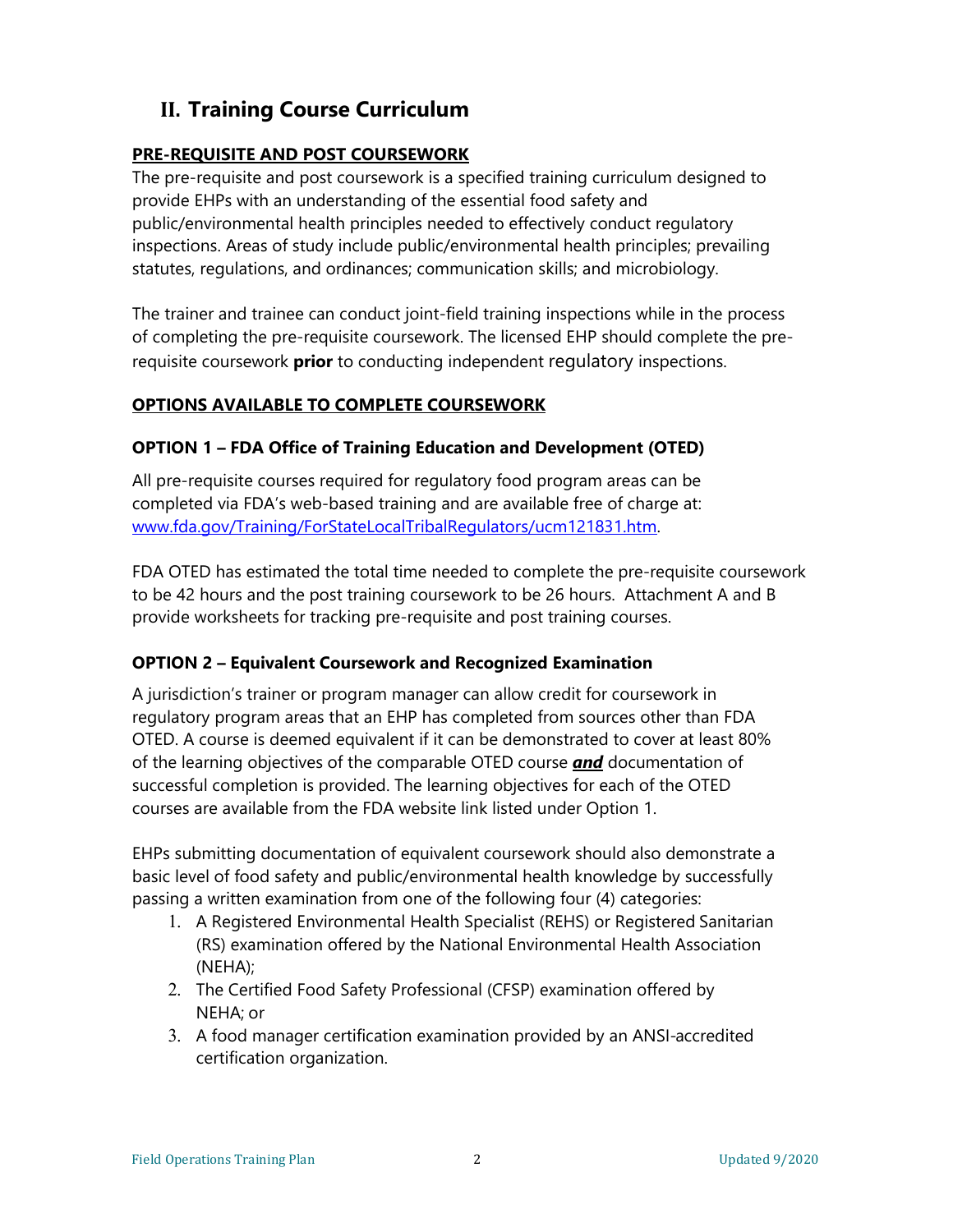## **III.Environmental Health Practitioner (EHP) Licensing**

Prior to operating independently a new employee must apply for and obtain an EHP license in accordance with North Dakota Century Code Chapter 43-43 [\(https://www.legis.nd.gov/cencode/t43c43.pdf\)](https://www.legis.nd.gov/cencode/t43c43.pdf).

An application and fee must be made to the state health officer (North Dakota Century Code Chapter 33-30; [https://www.legis.nd.gov/information/acdata/pdf/33-30-02.pdf\)](https://www.legis.nd.gov/information/acdata/pdf/33-30-02.pdf) (Attachment C).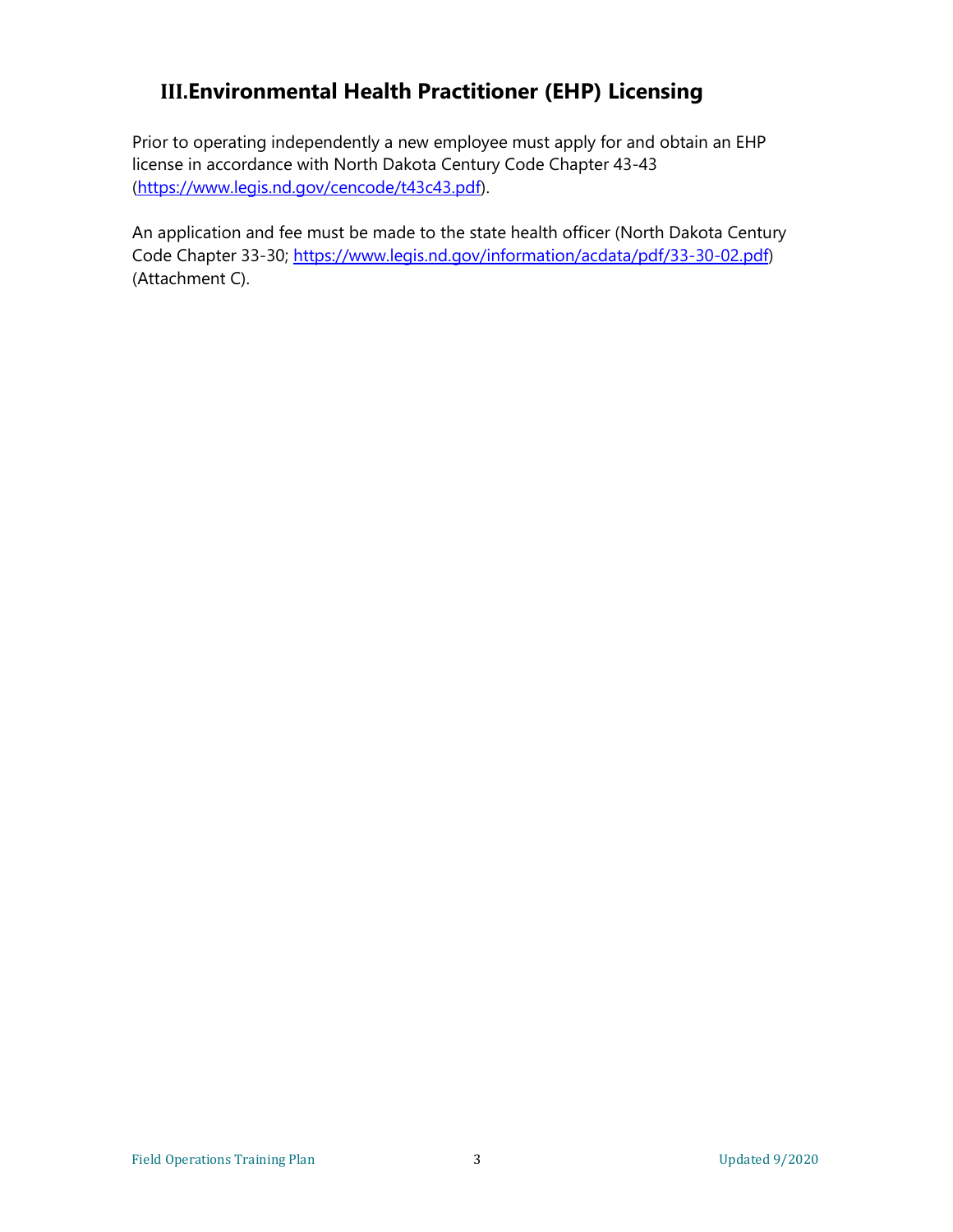## **IV. FOOD OPERATIONS | Field Training Plan**

For every trainee, the trainer provides copies of the *Field Training Establishment Log and Worksheets* that illustrate the details and progress of completing the training plan (Attachment D and E). The trainer will demonstrate, review, and assess basic performance elements and job duties expected throughout a regulatory food safety inspection. A summary of the training process includes:

- 1) Century Code/ Administrative Rule Review
- 2) Information Management System Demonstration & Log In / Password Assignment
- 3) Pre-Requisite Coursework (may occur adjacent with Joint Field Inspections)
- 4) Trainer-Led Joint Field Inspections (25)
- 5) Trainee-Led Joint Field Inspections (25)
- 6) Supervised Independent Inspections (25)
- 7) Food Code Standardization

#### **FIELD TRAINING ESTABLISHMENT LOG**

A *Field Training Establishment Log* (Attachment E) is the list of licensed establishments that are identified by the trainer and tracked for training purposes. The list of food establishment locations, license types, and risk level categories are documented on the log during joint field inspections (JFI). The number of JFIs necessary may be less than 25 if determined by the trainer and depending on the EHP's experience working in regulatory programs.

#### **FIELD TRAINING METHODS**

The *Field Training Plan* is designed to incorporate a variety of training methods appropriate for each of the performance element competencies and may include JFIs, office training or demonstration. The training method used to assess proficiencies of the trainee is documented on the *Field Training Worksheet*. Jurisdictions can add performance elements and competencies to customize their training plan.

#### **FIELD TRAINING WORKSHEET**

The *Field Training Worksheet* is completed by the trainer as in the example provided in Attachment D. The trainer may opt to complete one worksheet per JFI or complete one worksheet for multiple JFIs grouped by day or by week. The *Field Training Worksheet*  includes the following **six inspection training areas:**

- I. Pre-Inspection<br>II. Inspection Obs
- II. Inspection Observations and Performance<br>III. Oral Communication
- III. Oral Communication<br>IV. Written Communicat
- IV. Written Communication<br>V. Professionalism
- Professionalism
- VI. Sample Collection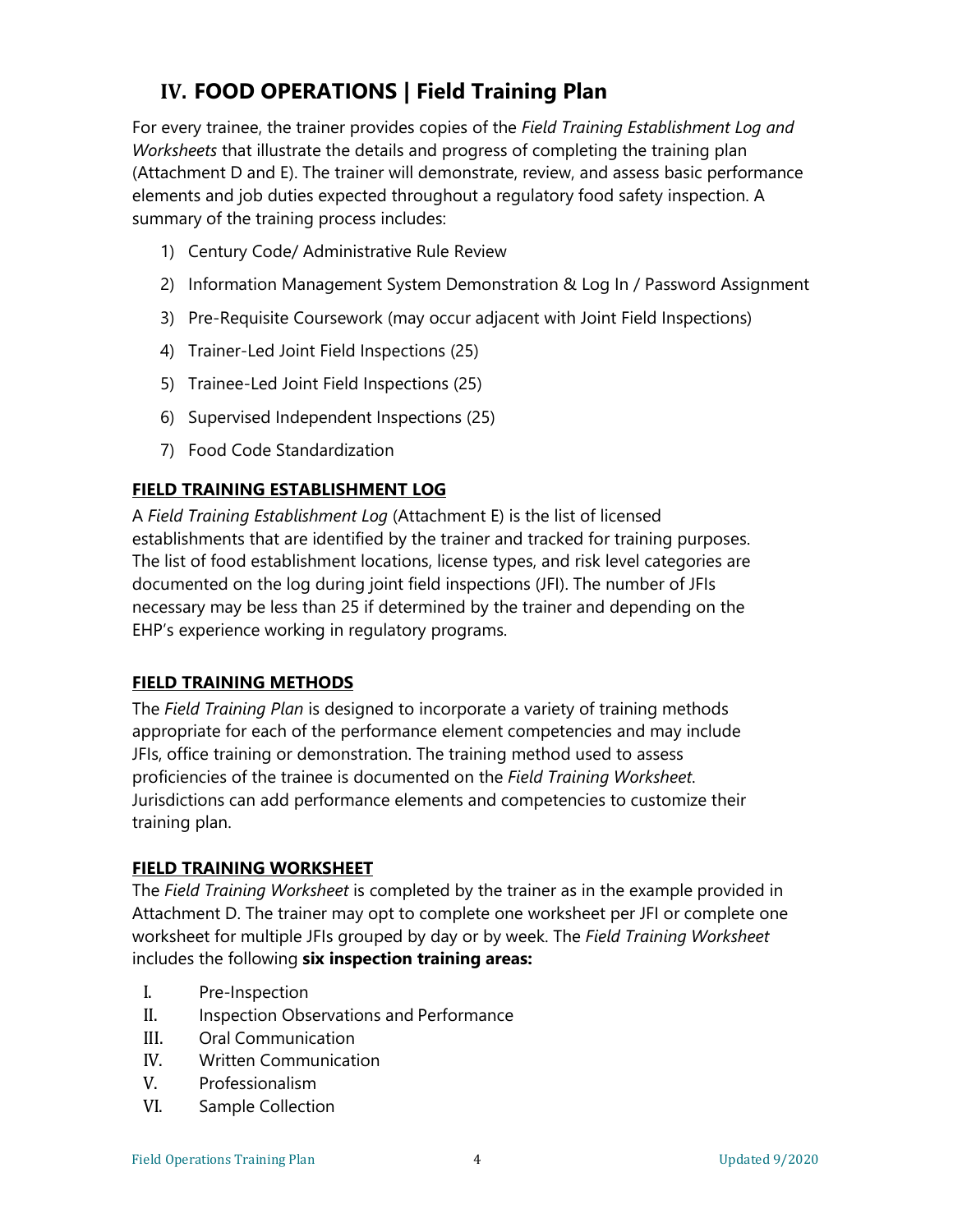#### **FOOD OPERATIONS | PERFORMANCE ELEMENTS**

For each inspection training area there is a list of performance elements or job duties that the EHP receives training on in order to perform their job responsibilities effectively. The trainer will identify which performance element competencies are demonstrated during training and JFI' on the *Field Training Worksheets*. There is a total of **23 performance elements** within the food program's six inspection training area.

| <b>Inspection</b><br><b>Training Area</b> | I. Pre-Inspection                                                                                                                                                                                                                                                                                                                                                                                                                                                                                                                                                                     |
|-------------------------------------------|---------------------------------------------------------------------------------------------------------------------------------------------------------------------------------------------------------------------------------------------------------------------------------------------------------------------------------------------------------------------------------------------------------------------------------------------------------------------------------------------------------------------------------------------------------------------------------------|
| <b>Performance</b><br>Elements (2)        | 1) Has required equipment and forms to conduct inspection.                                                                                                                                                                                                                                                                                                                                                                                                                                                                                                                            |
|                                           | Necessary inspection forms and administrative materials.<br>$\bullet$<br>Head cover: baseball cap; hair net; or equivalent.<br>$\bullet$<br>Calibrated thermocouple temperature measuring device.<br>$\bullet$<br>Maximum registering thermometer or temperature sensitive tapes for<br>$\bullet$<br>verifying hot water warewashing final rinse temperature.<br>Chemical test kits for chlorine, iodophor, and quaternary ammonia<br>$\bullet$<br>sanitizers.<br>Flashlight/light meter<br>Alcohol wipes                                                                             |
|                                           | 2) Reviews establishment file for previous inspection report, complaints on<br>file, and if applicable, required HACCP Plans or documents supporting the<br>issuance of a variance.<br>Reviewed previous inspection report noting documented out of compliance<br>observations.<br>Reviewed establishment file for complaint reports.<br>Reviewed establishment file for documentation indicating a need for a<br>HACCP Plan.<br>Reviewed establishment file for documentation of food production or<br>$\bullet$<br>processes operating under a variance issued by the jurisdiction. |
| <b>Inspection</b><br><b>Training Area</b> | <b>II. Inspection Observations and Performance</b>                                                                                                                                                                                                                                                                                                                                                                                                                                                                                                                                    |
| <b>Performance</b><br>Elements (7)        | 1) Provides identification as a regulatory official to person in charge,<br>confirming agency authority for inspection, and stating the purpose of visit.                                                                                                                                                                                                                                                                                                                                                                                                                             |
|                                           | Verbally provided name and agency to the person in charge.<br>$\bullet$<br>Presented regulatory identification or business card.<br>٠<br>Stated the purpose of the visit.<br>Requests and confirmed permission to conduct inspection from the person<br>in charge prior to initiating the inspection.                                                                                                                                                                                                                                                                                 |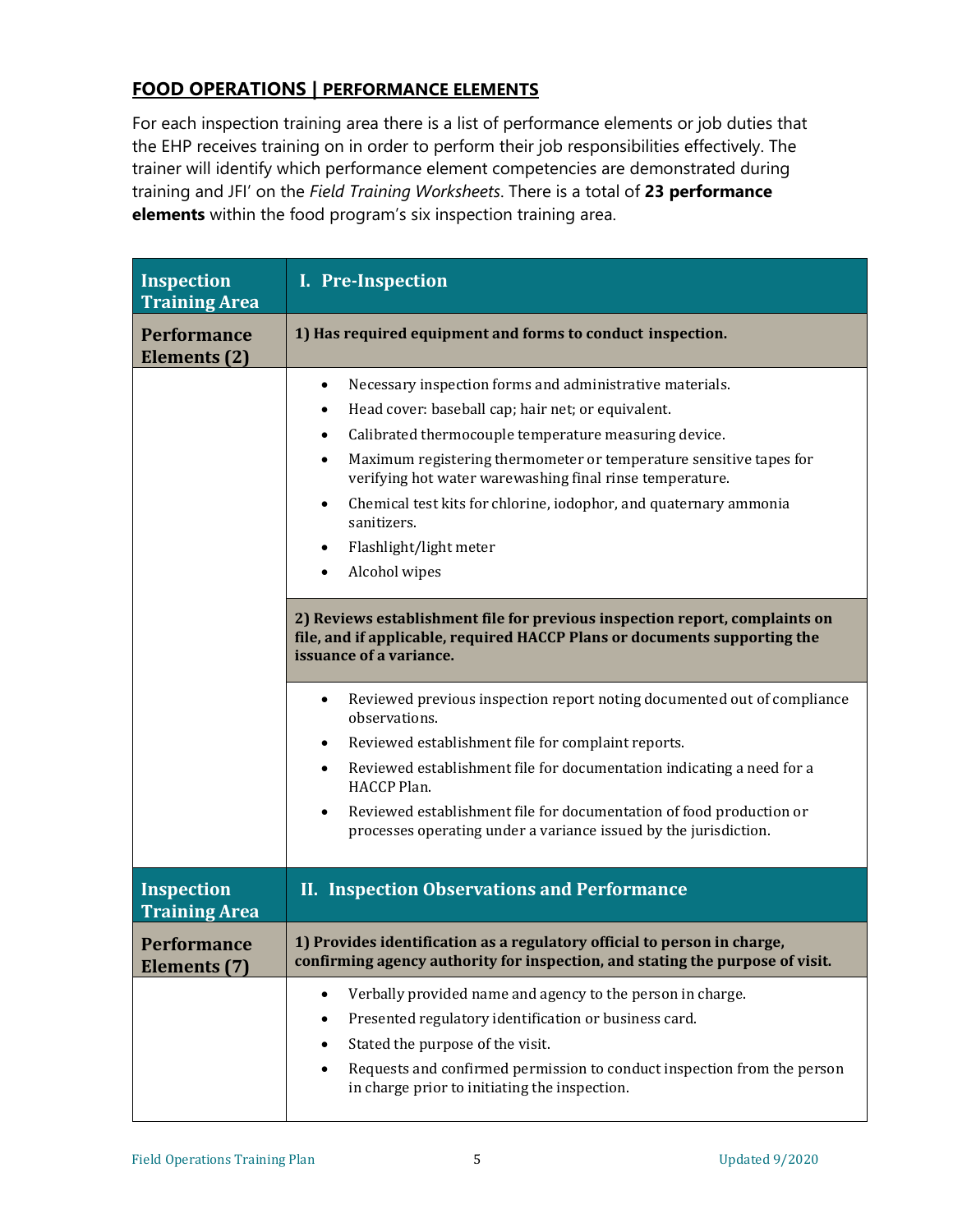**2) Has knowledge of jurisdiction's laws, rules, and regulations required for conducting retail food/foodservice inspections.**

- Verified the correct critical limit and/or standard specified in the jurisdiction's rules/regulations to the observation made.
- Correctly cited the rule/regulation code reference for each out of compliance observation.

**3) Uses a risk-based inspection methodology to correctly assess regulations related to employee practices and management procedures essential to the safe storage, preparation, and service of food.**

- Identifies priority risk factor violations and public health intervention violations.
- Verified Demonstration of Knowledge of the person in charge.
- Conducts menu-based reviews to determine inspection priorities based on potential food safety hazards.
- Verified approved food sources (e.g., food from regulated food processing plants; shellfish documentation; game animal processing; parasite destruction for certain species of fish intended for raw consumption; receiving temperatures).
- Verified food safety practices for preventing cross-contamination of readyto-eat food.
- Verified food contact surfaces are clean and sanitized, protected from contamination from soiled cutting boards, utensils, aprons, etc., or raw animal foods.
- Verified the restriction or exclusion of ill employees.
- Verified no bare hand contact with ready-to-eat foods (or use of a preapproved, alternative procedure).
- Verified employee handwashing.
- Verified cold holding temperatures of foods requiring time/temperature control for safety (TCS food), or when necessary, verified that procedures are in place to use time alone to control bacterial growth and toxin production.
- Verified date marking of ready-to-eat foods TCS food held for more than 24 hours.
- Verified cooking temperatures to destroy bacteria and parasites.
- Verified hot holding temperatures of TCS food or when necessary, that procedures were in place to use time alone to prevent the outgrowth of spore-forming bacteria.
- Verified cooling temperatures of TCS food to prevent the outgrowth of spore-forming or toxin-forming bacteria.
- Verified reheating temperatures of TCS food for hot holding.
- Verified the availability of a consumer advisory for foods of animal origin served raw or undercooked.
- Identified food processes and/or procedures that require a HACCP Plan per the jurisdiction's regulations.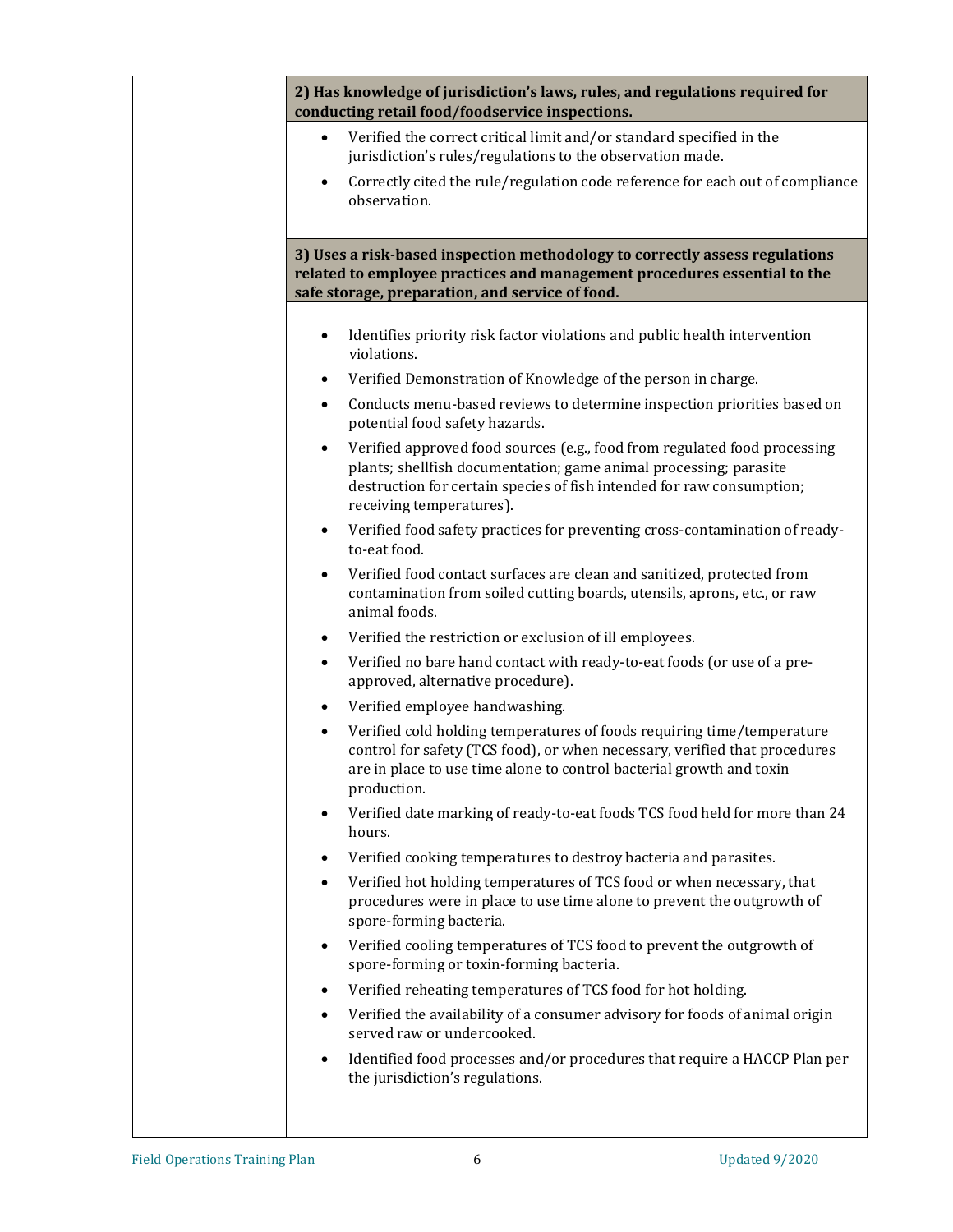| food.                                            | 4) Obtains immediate corrective action for out of compliance employee<br>practices and management procedures (priority risk factor/interventions<br>listed in Item 3 above) essential to the safe storage, preparation, and service of                                                                                                                                                                                                                                                                                                                                                                                                                                                                                                               |
|--------------------------------------------------|------------------------------------------------------------------------------------------------------------------------------------------------------------------------------------------------------------------------------------------------------------------------------------------------------------------------------------------------------------------------------------------------------------------------------------------------------------------------------------------------------------------------------------------------------------------------------------------------------------------------------------------------------------------------------------------------------------------------------------------------------|
| $\bullet$<br>$\bullet$<br>$\bullet$<br>$\bullet$ | Notified the person in charge/employee(s) of the out of compliance<br>observations.<br>Reviewed corrective actions with the person in charge/employee(s).<br>Observed the person in charge/employee(s) immediately take corrective<br>action for out of compliance observations (e.g., movement of food to ensure<br>product temperature or prevent contamination; reconditioning food;<br>restriction/exclusion of ill employees; discarding of food product) in<br>accordance with local jurisdiction's procedures.<br>Identified conditions requiring issuance of an embargo/stop sale/food<br>destruction order per jurisdiction's administrative procedures.<br>5) Correctly assesses compliance status of Good Retail Practices and other core |
|                                                  | regulations (not included in Item 4) that are included in jurisdiction's<br>prevailing statutes, regulations and/or ordinances.                                                                                                                                                                                                                                                                                                                                                                                                                                                                                                                                                                                                                      |
| $\bullet$                                        | Correctly assessed compliance status of GRPs and other core regulations<br>(not included in Item 4 above) that are included in jurisdiction's prevailing<br>statutes, regulations and/or ordinances.                                                                                                                                                                                                                                                                                                                                                                                                                                                                                                                                                 |
|                                                  | 6) Verifies correction of out of compliance observations identified during<br>previous inspection.                                                                                                                                                                                                                                                                                                                                                                                                                                                                                                                                                                                                                                                   |
| $\bullet$<br>$\bullet$                           | Verified correction of out of compliance observations identified during<br>previous inspection<br>Used temperature measuring devices/probes in accordance with                                                                                                                                                                                                                                                                                                                                                                                                                                                                                                                                                                                       |
| $\bullet$                                        | manufacturer's instructions.<br>Cleaned and sanitized (alcohol swabs) temperature measurement probes to<br>prevent food contamination.                                                                                                                                                                                                                                                                                                                                                                                                                                                                                                                                                                                                               |
|                                                  | 7) Correctly uses inspection equipment during joint inspections.                                                                                                                                                                                                                                                                                                                                                                                                                                                                                                                                                                                                                                                                                     |
| $\bullet$                                        | Used infrared thermometer in accordance with manufacturer's instructions.<br>Verified any out of compliance product temperatures registered on the<br>infrared with a thermocouple.                                                                                                                                                                                                                                                                                                                                                                                                                                                                                                                                                                  |
| $\bullet$                                        | Used maximum registering thermometer or heat sensitive tapes in<br>accordance with manufacturer's instructions to verify final rinse dishwasher<br>temperature.                                                                                                                                                                                                                                                                                                                                                                                                                                                                                                                                                                                      |
|                                                  |                                                                                                                                                                                                                                                                                                                                                                                                                                                                                                                                                                                                                                                                                                                                                      |
| ٠                                                | Used chemical test strips in accordance with manufacturer's instructions to<br>measure sanitizer concentrations in manual and mechanical dishwashing<br>operations; wiping cloth solutions; and spray bottle applicators.                                                                                                                                                                                                                                                                                                                                                                                                                                                                                                                            |

| Inspection<br><b>Training Area</b> | <b>III. Oral Communication</b>                                              |
|------------------------------------|-----------------------------------------------------------------------------|
| <b>Performance</b>                 | 1) Asks questions and engages in a dialogue with person in charge/employees |
| Elements (6)                       | to obtain information relevant to inspection.                               |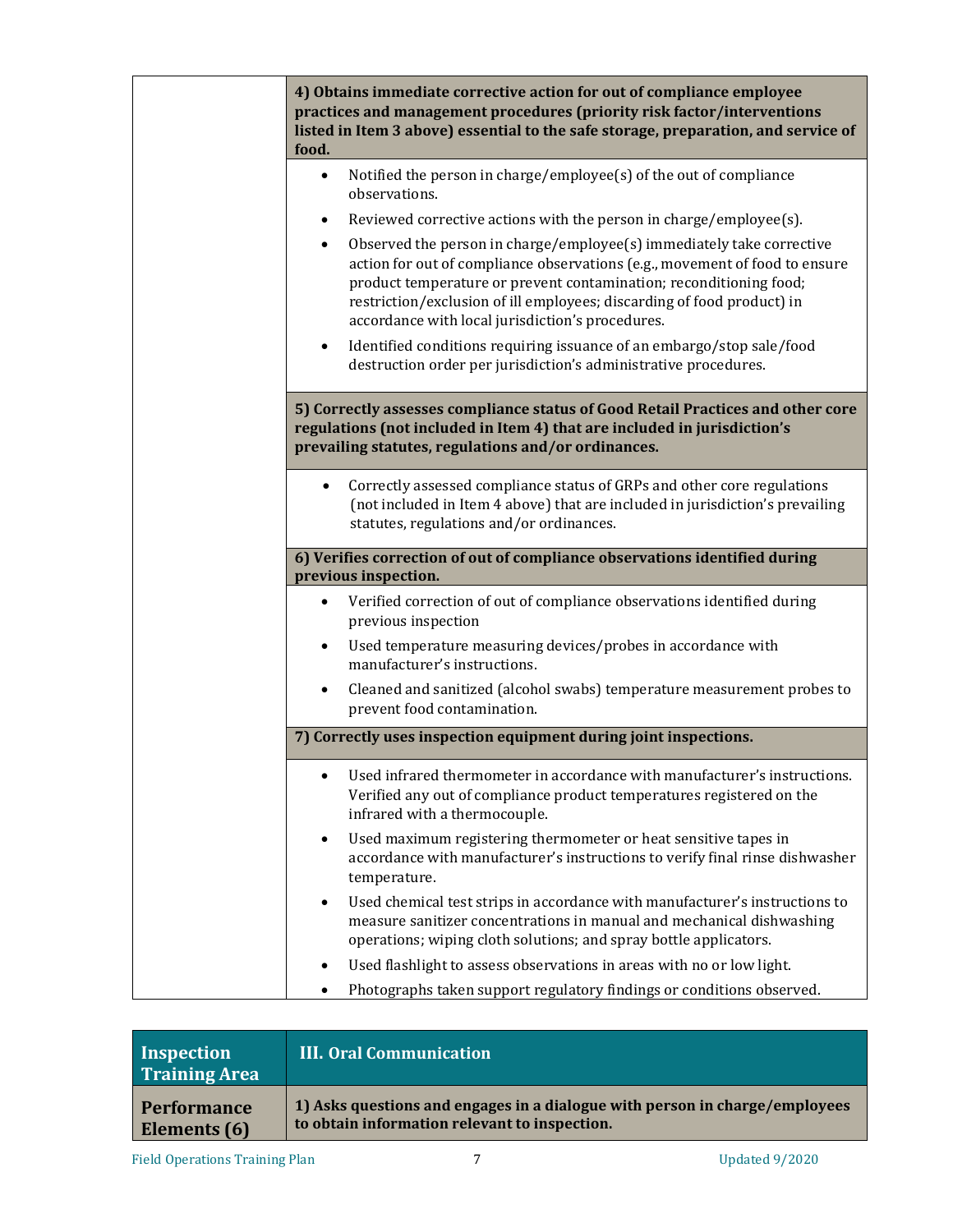| Asked open ended questions (questions that cannot be answered with "yes"<br>or "no").<br>Did not interrupt when the person in charge/employee was speaking.<br>٠<br>Paraphrased/summarized statements from the person in charge to confirm<br>$\bullet$<br>understanding.                                                                                                                                                                                                 |
|---------------------------------------------------------------------------------------------------------------------------------------------------------------------------------------------------------------------------------------------------------------------------------------------------------------------------------------------------------------------------------------------------------------------------------------------------------------------------|
| 2) Provides the person in charge/employees with accurate answers to<br>inspection-related questions or admits not knowing the answer.                                                                                                                                                                                                                                                                                                                                     |
| Answered inspection-related questions accurately.<br>٠<br>Admitted not knowing the answer to a question and arranges to contact the<br>$\bullet$<br>establishment with the answer.<br>Used trainer as a resource when unsure of an answer.                                                                                                                                                                                                                                |
| 3) Uses available means (e.g., interpreter, drawings, demonstrations,<br>diagrams, international food safety icons) to overcome language or<br>communication barriers.                                                                                                                                                                                                                                                                                                    |
| Avoided using jargon and acronyms, without explanation.<br>$\bullet$<br>Used interpreter, drawings, demonstrations, or diagrams to overcome<br>language or communication barriers.<br>Checked the person in charge's understanding of information/instructions<br>$\bullet$<br>by asking the operator to paraphrase or demonstrate the<br>information/instructions.                                                                                                       |
| 4) Follows jurisdiction's policy regarding disclosure of confidential<br>information.                                                                                                                                                                                                                                                                                                                                                                                     |
| Explained confidentiality laws, policies and procedures to the person in<br>charge when necessary. (if the need to explain confidential laws did not<br>occur during the joint field training inspections, the EHP explained<br>confidentiality laws, policies and procedures to the trainer).<br>Applied the confidentiality policy per the jurisdictional requirements (e.g.,<br>EHP did not reveal confidential information to the operator during the<br>inspection). |
| 5) Uses effective communication and conflict resolution techniques to<br>overcome inspection barriers.                                                                                                                                                                                                                                                                                                                                                                    |
| Identified challenges faced by the person in charge and offered possible<br>$\bullet$<br>solution(s).<br>Did not become argumentative (e.g., remained calm and focused).<br>$\bullet$<br>Removed himself/herself from a confrontation or threat that may impact<br>$\bullet$<br>personal safety.                                                                                                                                                                          |
| 6) Conducts exit interview explaining out of compliance observations and<br>identifying corrective actions and timelines for all noted violations.                                                                                                                                                                                                                                                                                                                        |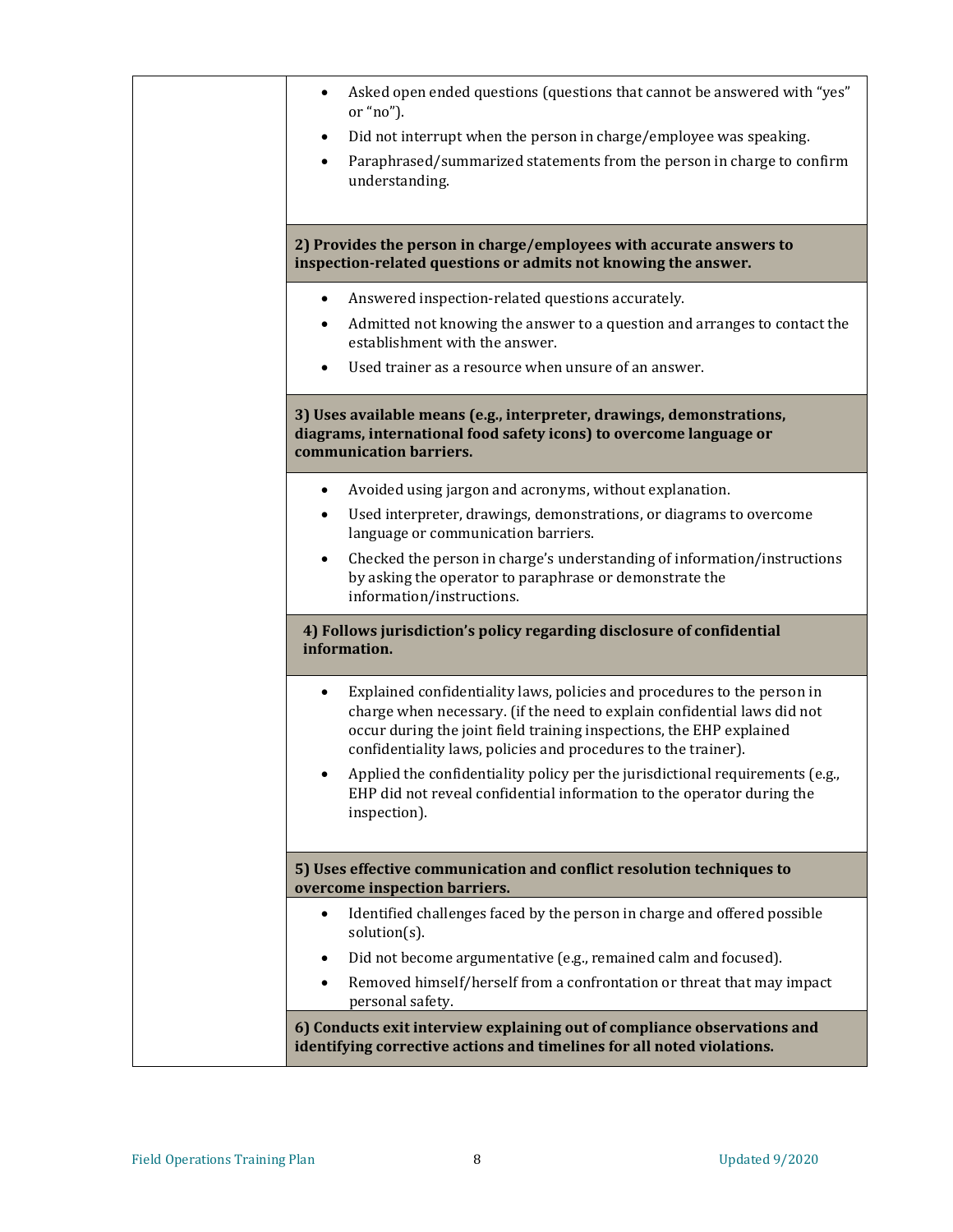|                                           | Explained the public health significance of the inspection observations.                                                                                                                                                                   |
|-------------------------------------------|--------------------------------------------------------------------------------------------------------------------------------------------------------------------------------------------------------------------------------------------|
|                                           | Reviewed all findings with the person in charge with emphasis on<br>$\bullet$<br>contributing factors to foodborne illness and Food Code Interventions (listed<br>in Section II, Item 3).                                                  |
|                                           | Used foodborne illness data to highlight contributing factors.<br>$\bullet$                                                                                                                                                                |
|                                           | Answered all questions or concerns pertaining to items on the inspection                                                                                                                                                                   |
|                                           | report.                                                                                                                                                                                                                                    |
|                                           | Provided contact information to the person in charge for follow up questions<br>or additional guidance.                                                                                                                                    |
| <b>Inspection</b><br><b>Training Area</b> | <b>IV. Written Communication</b>                                                                                                                                                                                                           |
| <b>Performance</b><br>Elements (3)        | 1) Completes inspection form per jurisdiction's administrative procedures<br>(e.g., observations; corrective actions; public health reason; applicable code<br>reference; compliance dates).                                               |
|                                           | Used correct inspection form.<br>$\bullet$                                                                                                                                                                                                 |
|                                           | Completed a legible report.<br>$\bullet$                                                                                                                                                                                                   |
|                                           | Accurately documented observations made during inspection.                                                                                                                                                                                 |
|                                           | Completed inspection form in accordance with jurisdiction's administrative<br>procedures.                                                                                                                                                  |
|                                           | Cited correct code provisions/rules/regulations.<br>$\bullet$                                                                                                                                                                              |
|                                           | Documented immediate corrective action for out-of-compliance foodborne<br>$\bullet$<br>illness Risk Factor violations and Food Code Interventions (listed in Section<br>II, Item 3).                                                       |
|                                           | Documented time frames for correcting each out of compliance observation.<br>٠                                                                                                                                                             |
|                                           | Signed completed inspection report.                                                                                                                                                                                                        |
|                                           | 2) Includes with inspection report any compliance or regulatory documents<br>identified or cross-referenced in written statements (e.g., exhibits,<br>attachments, sample forms, embargo forms, destruction forms, suspension<br>notices). |
|                                           | Referenced attached documents in inspection report.                                                                                                                                                                                        |
|                                           | Referenced documents are legible.<br>$\bullet$                                                                                                                                                                                             |
|                                           | Referenced documents are accurate and reflect observations made during<br>the inspection.                                                                                                                                                  |
|                                           | Attached referenced document(s) to the inspection report per jurisdiction's<br>administrative procedures.                                                                                                                                  |
|                                           | 3) Includes with inspection report any compliance or regulatory documents<br>identified or cross-referenced in written statements (e.g., exhibits,<br>attachments, sample forms, embargo forms, destruction forms, suspension<br>notices). |
|                                           | Presented complete inspection report, with referenced documents when<br>$\bullet$<br>necessary, to person in charge during exit interview.                                                                                                 |
|                                           | Followed jurisdiction's administrative procedures for delivering written<br>inspection report.                                                                                                                                             |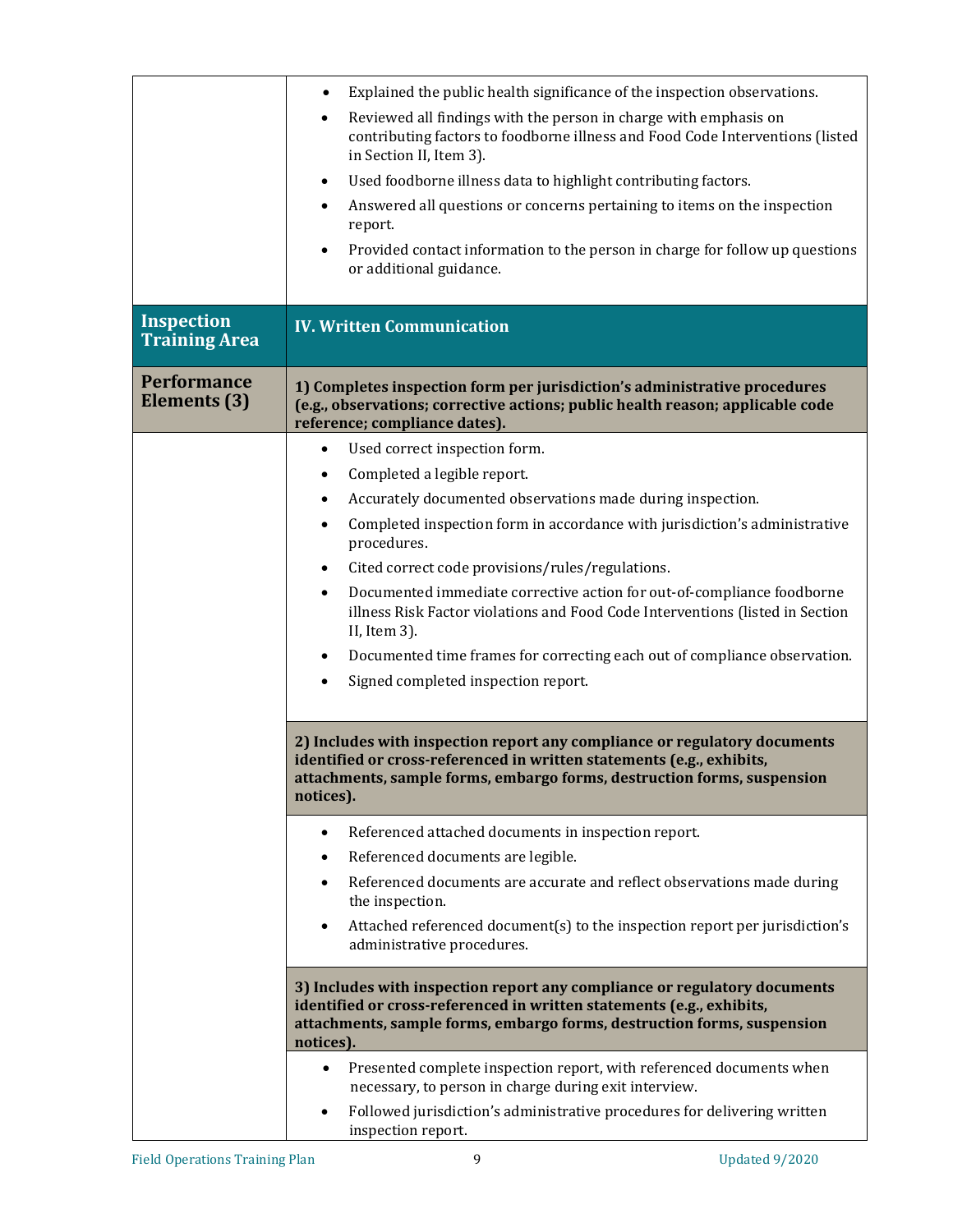|                                           | Obtained signature of person in charge on inspection report.                                                                                                                                                               |
|-------------------------------------------|----------------------------------------------------------------------------------------------------------------------------------------------------------------------------------------------------------------------------|
| <b>Inspection</b><br><b>Training Area</b> | <b>V. Professionalism</b>                                                                                                                                                                                                  |
| <b>Performance</b><br>Elements (3)        | 1) Maintains a professional appearance consistent with jurisdiction's policy<br>(e.g., clean outer clothing, hair restraint).                                                                                              |
|                                           | Maintained a professional appearance consistent with jurisdiction's policy<br>$\bullet$<br>(e.g., clean outer clothing, hair restraint).                                                                                   |
|                                           | 2) Demonstrates proper sanitary practices as expected from a food service<br>employee.                                                                                                                                     |
|                                           | Washed hands as needed (e.g., prior to conducting inspection, after using<br>$\bullet$<br>restroom, after touching dirty surfaces, after touching face/body, after<br>sneezing/coughing).                                  |
|                                           | Protected bandages on hands, when necessary, to prevent contamination of<br>$\bullet$<br>food or food contact surfaces.                                                                                                    |
|                                           | Did NOT contact ready-to-eat foods with bare hands.<br>$\bullet$                                                                                                                                                           |
|                                           | Did NOT show any obvious signs of illness in accordance with jurisdiction's<br>$\bullet$<br>employee health policy and/or current food code.                                                                               |
|                                           | 3) Only reports substantiated findings as violations.                                                                                                                                                                      |
|                                           | Only reported findings that were directly observed or substantiated in<br>$\bullet$<br>accordance with jurisdiction's policies and procedures.                                                                             |
|                                           | Findings are supported by fact (e.g., are NOT based on hunch or suspicion;<br>$\bullet$<br>are witnessed, are investigated).                                                                                               |
|                                           | Did NOT note violations without visiting the establishment.<br>$\bullet$                                                                                                                                                   |
|                                           | Did NOT exaggerate details related to findings to support report conclusions.                                                                                                                                              |
|                                           | Did NOT modify report after leaving the establishment except as allowed by<br>jurisdiction's administrative procedures.                                                                                                    |
| <b>Inspection</b><br><b>Training Area</b> | VI. Sample Collection and Evidence Development                                                                                                                                                                             |
| <b>Performance</b><br>Elements (2)        | 1) Uses an aseptic food sample collection method consistent with criteria<br>established by laboratory serving jurisdiction.                                                                                               |
|                                           | Used proper hygiene before and during sample process (e.g., washed hands<br>$\bullet$<br>prior to sampling; did not touch sample container opening, inside lip, inside<br>cap or did not blow into the bag to open it up.) |
|                                           | Used sample collection method specified by the jurisdiction (e.g., original<br>$\bullet$<br>container if available; collection of a representative sample from a large<br>quantity or container).                          |
|                                           | Used sterile, leak-proof lidded container or zipper-lock type bags.<br>$\bullet$                                                                                                                                           |
|                                           | Used a separate sterile utensil to collect each sample item.<br>٠                                                                                                                                                          |
|                                           | Labeled all containers with required information (e.g., date, time, location,<br>$\bullet$<br>product name, EHP initials) with corresponding information noted on<br>inspection report or laboratory forms.                |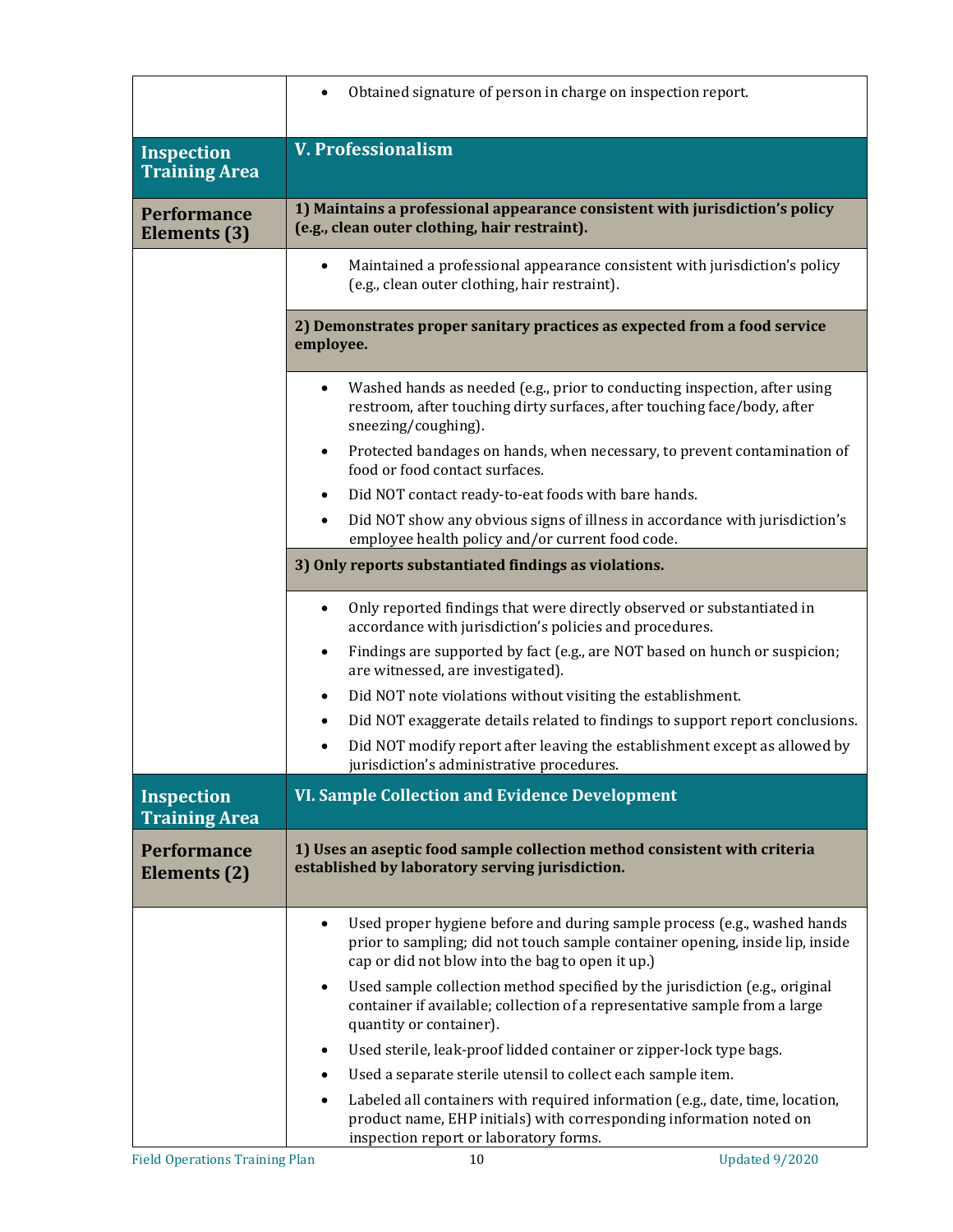| Initiated written chain of custody including use of evidence seal.<br>$\bullet$                                                                                                                                            |
|----------------------------------------------------------------------------------------------------------------------------------------------------------------------------------------------------------------------------|
| Stored and transported sample in a clean, refrigerated unit (e.g., ice chest<br>with ice) within the prescribed time period.                                                                                               |
| Maintained sample refrigerated or frozen until transport or shipping to<br>$\bullet$<br>laboratory.                                                                                                                        |
| Sample packed and shipped in sterile, leak-proof, insulated container with<br>refrigerant (wet or dry ice) via the most rapid and convenient means<br>available (e.g., courier, bus, express mail).                        |
| 2) Uses an aseptic water sample collection method consistent with criteria<br>established by laboratory serving jurisdiction.                                                                                              |
| Used proper hygiene before and during sample process (e.g., washed hands<br>$\bullet$<br>prior to sampling; did not touch sample container opening, inside lip, inside<br>cap or did not blow into the bag to open it up.) |
| Sample taken at site closest to source of water (prior to any treatment) if<br>$\bullet$<br>possible, or at a site (post treatment) per jurisdiction's procedures.                                                         |
| Sample taken from operational fixed type faucet - no swing type or leaking<br>faucets.                                                                                                                                     |
| Removed aerator (if present) from faucet prior to sampling.<br>$\bullet$                                                                                                                                                   |
| Disinfected faucet with bleach or flame.<br>$\bullet$                                                                                                                                                                      |
| Ran water through faucet for several minutes to clear line.<br>$\bullet$                                                                                                                                                   |
| Used a sterile, leak-proof lidded container, "whirl-pak" or zipper-lock type<br>$\bullet$<br>bag.                                                                                                                          |
| Sample taken from midstream of the flowing faucet.                                                                                                                                                                         |
| Labeled all containers with required information (e.g., date, time, location,<br>$\bullet$<br>product name, EHP initials) with corresponding information noted on<br>inspection report or laboratory forms.                |
| Initiated written chain of custody including use of evidence seal.<br>$\bullet$                                                                                                                                            |
| Stored and transported sample in a clean, refrigerated unit (e.g., ice chest<br>with ice) within the prescribed time period.                                                                                               |
| Maintained sample refrigerated until transport or shipping to the laboratory.                                                                                                                                              |
| Sample packed and shipped in sterile, leak-proof, insulated container with<br>refrigerant via the most rapid and convenient means available (e.g., courier,<br>bus, express mail).                                         |

**NOTE**: *If EHPs will be expected to collect aseptic samples of food and/or water, even if it is to be done on a limited basis, these performance elements should be included in the jurisdiction's training plan.*

### **V. LODGING/ADDITIONAL OPERATIONS | Field Training Plan**

For every trainee, the trainer provides copies of the *Field Training Establishment Log and Worksheets* that illustrate the details and progress of completing the training plan. The trainer will demonstrate, review, and assess basic performance elements and job duties expected throughout the regulatory inspection. A summary of the training process includes: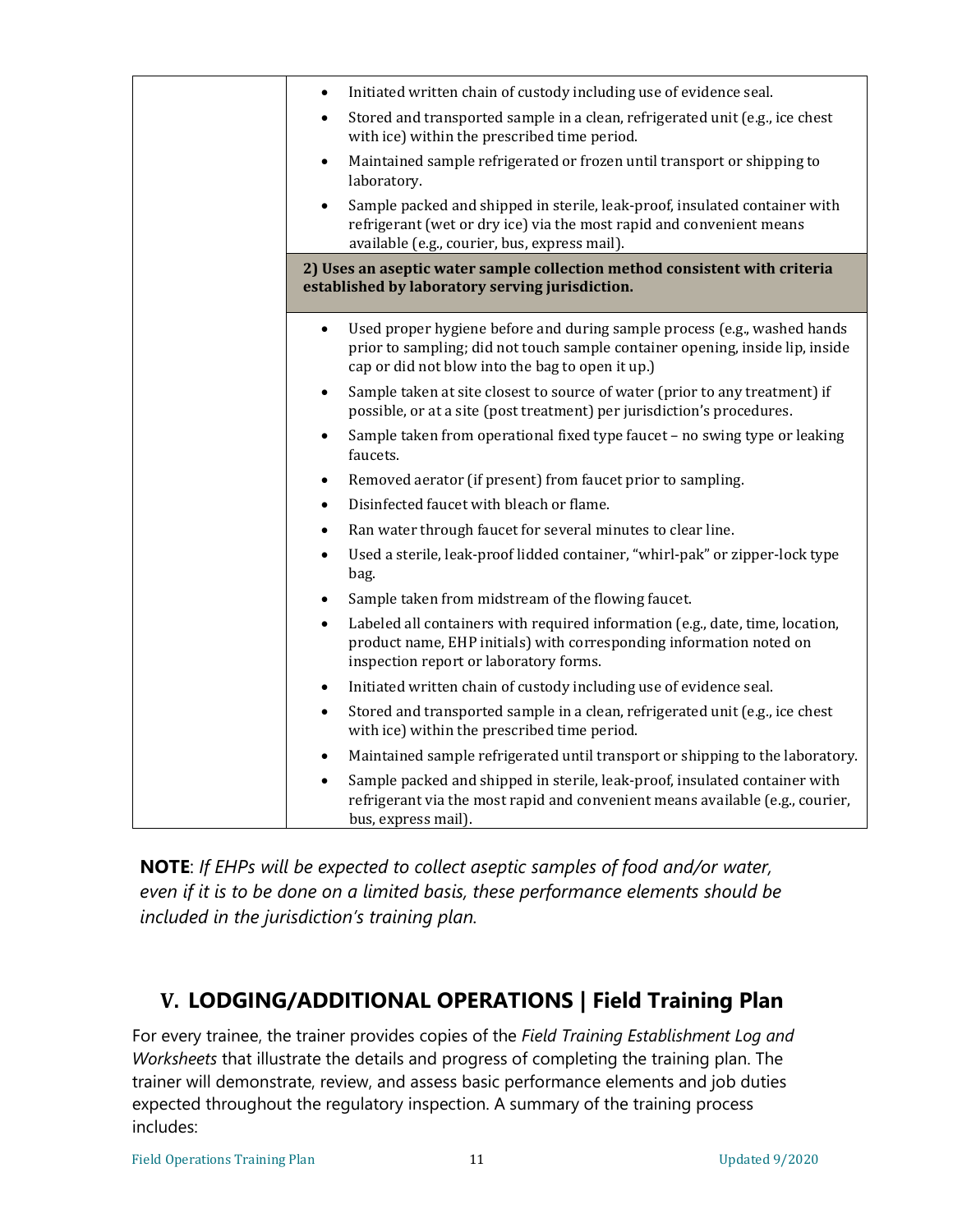- 1) Century Code/ Administrative Rule Review
- 2) Information Management System Demonstration & Log In / Password Assignment
- 3) Pre-Requisite Coursework (may occur adjacent with Joint Field Inspections)
- 4) Trainer-Led Joint Field Inspections (up to 5 per program area)
- 5) Trainee-Led Joint Field Inspections (up to 5 per program area)
- 6) Supervised Independent Inspections (up to 5 per program area)

#### **FIELD TRAINING ESTABLISHMENT LOG**

A *Field Training Establishment Log* is the list of licensed establishments that are identified by the trainer and tracked for training purposes. The list of establishment locations, license types, and risk level categories are documented on the log during joint field inspections (JFI). The number of JFIs may vary depending on the EHP's experience working in regulatory programs.

#### **FIELD TRAINING METHODS**

The *Field Training Plan* is designed to incorporate a variety of training methods appropriate for each of the performance element competencies and may include JFI, office training or demonstration. The training method used to assess proficiencies of the trainee is documented on the *Field Training Worksheet*.

#### **FIELD TRAINING WORKSHEET**

The *Field Training Worksheet* is completed by the trainer. The trainer may opt to complete one worksheet per JFI or complete one worksheet for multiple JFIs grouped by day or by week. *Field Training Worksheet* includes the following **five inspection training areas:**

- I. Pre-Inspection
- II. Inspection Observations and Performance
- III. Oral Communication
- IV. Written Communication
- V. Professionalism

#### **LODGING/ADDITIONAL | PERFORMANCE ELEMENTS** *(DRAFT)*

The following table summarizes **performance elements (in draft)** within each program inspection training areas.

| Inspection<br><b>Training Area</b> | <b>Pre-Inspection</b>                                     |
|------------------------------------|-----------------------------------------------------------|
| <b>Performance</b><br>Elements (2) | 1) Has required equipment and forms to conductinspection. |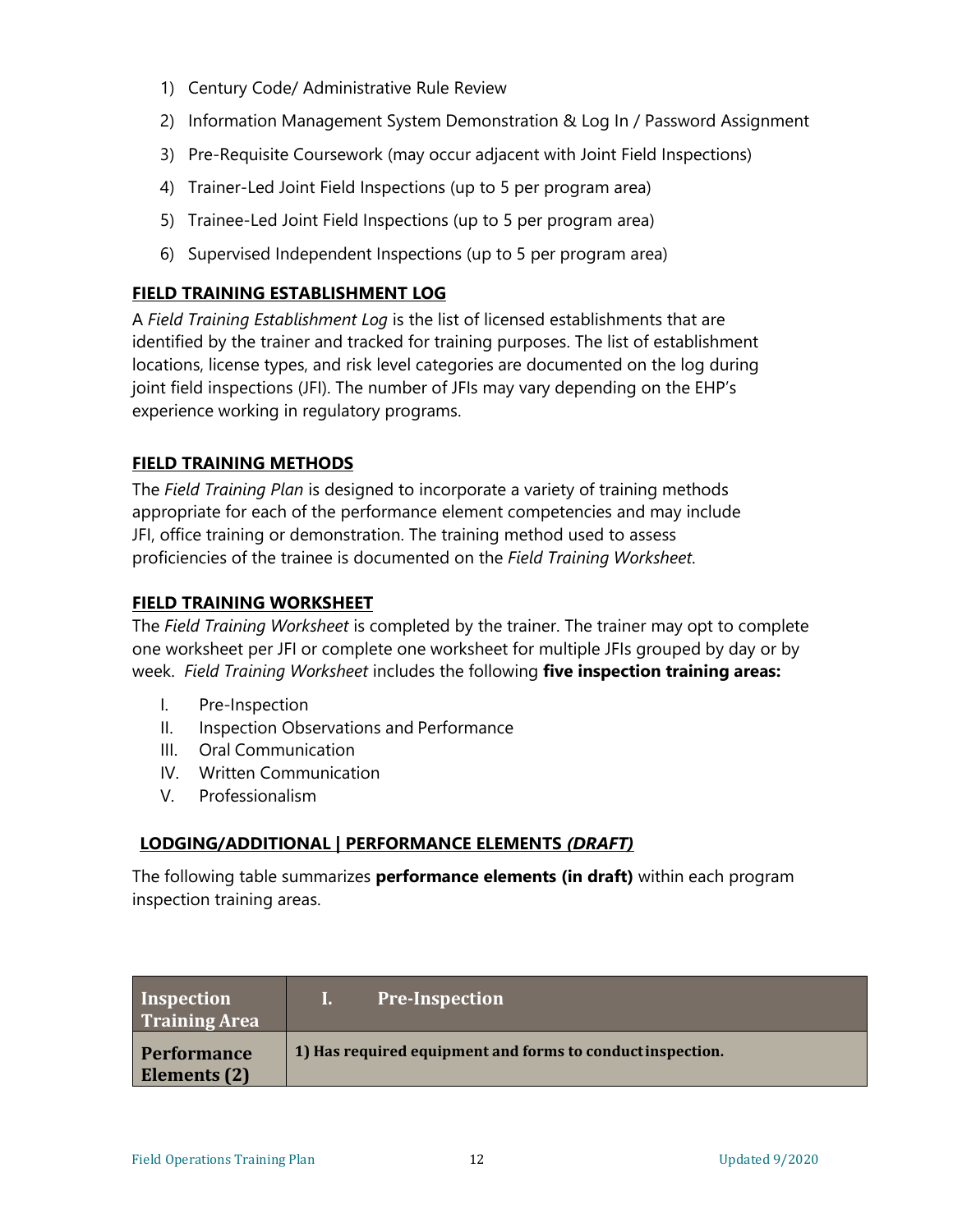|                                           | Flashlight/light meter                                                                                                                                    |
|-------------------------------------------|-----------------------------------------------------------------------------------------------------------------------------------------------------------|
|                                           | Smoke detector test log                                                                                                                                   |
|                                           | Blacklight                                                                                                                                                |
|                                           | Tape measure                                                                                                                                              |
|                                           | Chemical test strips (if applicable)                                                                                                                      |
|                                           |                                                                                                                                                           |
|                                           | 2) Reviews establishment file for previous inspection report, complaints on<br>file, and any additional pertinent information.                            |
|                                           | Reviewed previous inspection report noting documented out of compliance<br>$\bullet$<br>observations.                                                     |
|                                           | Reviewed establishment file for complaint reports.                                                                                                        |
| <b>Inspection</b><br><b>Training Area</b> | П.<br><b>Inspection Observations and Performance</b>                                                                                                      |
| <b>Performance</b><br>Elements (6)        | 1) Provides identification as a regulatory official to person in charge,<br>confirming agency authority for inspection, and stating the purpose of visit. |
|                                           | Verbally provided name and agency to the person in charge.<br>$\bullet$                                                                                   |
|                                           | Presented regulatory identification or business card.                                                                                                     |
|                                           | Stated the purpose of the visit.<br>$\bullet$                                                                                                             |
|                                           | Requests and confirmed permission to conduct inspection from the person<br>$\bullet$                                                                      |
|                                           | in charge prior to initiating the inspection.                                                                                                             |
|                                           | 2) Has knowledge of jurisdiction's laws, rules, and regulations required for<br>conducting lodging/additional operations inspections.                     |
|                                           | Verified the correct critical limit and or standard specified in the<br>$\bullet$<br>jurisdiction's rules/regulations to the observation made.            |
|                                           | Correctly cited the rule/regulation for each out of compliance observation.                                                                               |
|                                           | 3) Uses a risk-based inspection methodology to correctly assess regulations<br>related to environmental health and safety.                                |
|                                           | Verified Demonstration of Knowledge of the person in charge regarding fire<br>alarm system monitoring and testing                                         |
|                                           | Smoke detector logs                                                                                                                                       |
|                                           | Water testing / interpretation of results                                                                                                                 |
|                                           | Employee vaccination records (Tattoo/Body Art)                                                                                                            |
|                                           | 4) Obtains immediate corrective action for out of compliance employee<br>practices and management procedures.                                             |
|                                           | Notified the person in charge/employee(s) of the out of compliance<br>$\bullet$<br>observations.                                                          |
|                                           | Reviewed corrective actions with the person in charge/employee(s).<br>٠                                                                                   |
|                                           | Observed the person in charge/employee(s) immediately take corrective<br>٠<br>action for out of compliance observations in accordance with local          |
|                                           | jurisdiction's procedures.                                                                                                                                |
|                                           | Identified conditions requiring issuance of an abatement order or NOR per<br>jurisdiction's administrative procedures.                                    |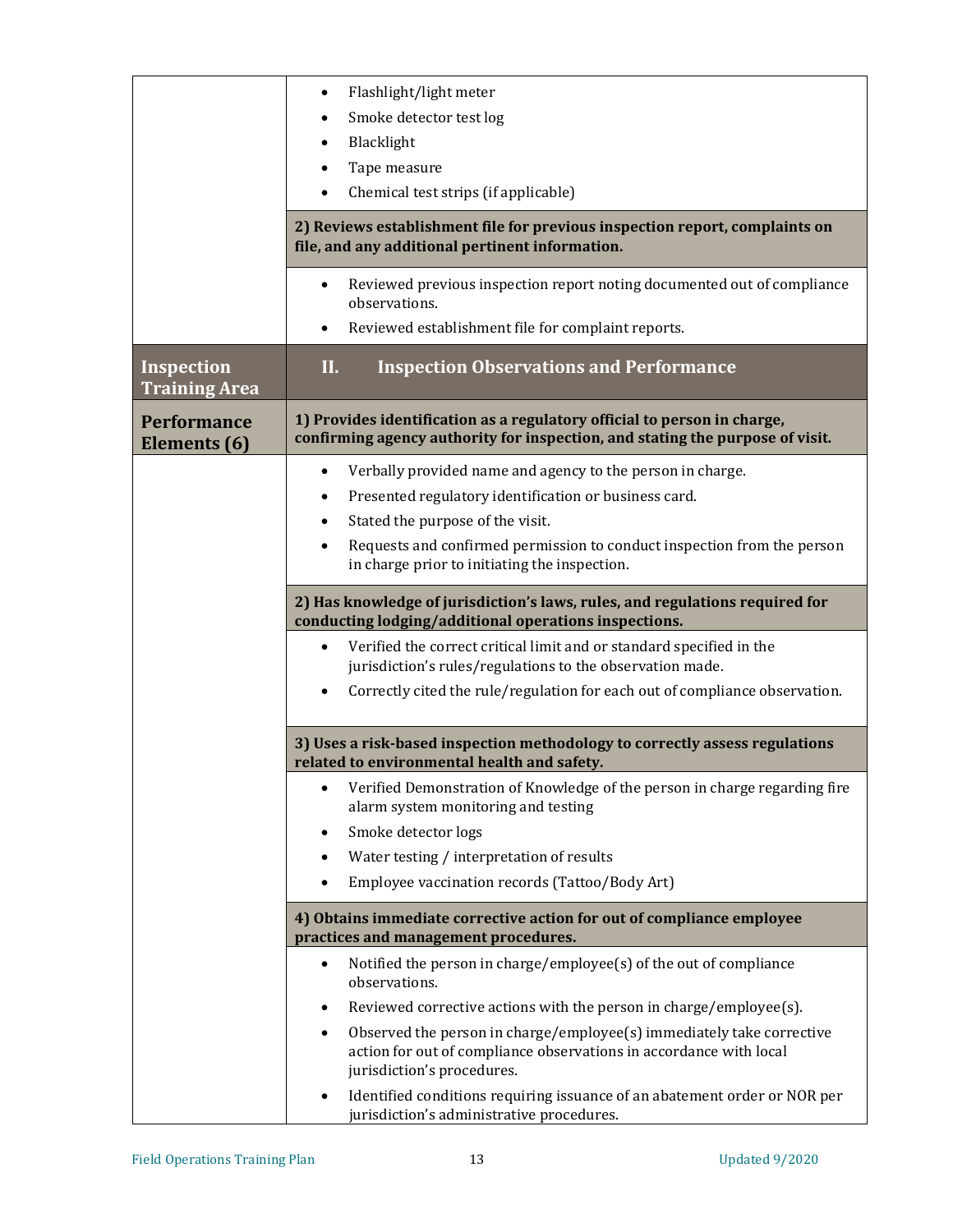|                                           | 5) Verifies correction of out of compliance observations identified during<br>previous inspection.                                                                                                   |
|-------------------------------------------|------------------------------------------------------------------------------------------------------------------------------------------------------------------------------------------------------|
|                                           | Verified correction of out of compliance observations identified during<br>$\bullet$<br>previous inspection                                                                                          |
|                                           | 6) Correctly uses inspection equipment during joint inspections.                                                                                                                                     |
|                                           | Used light meter and black light in accordance with manufacturer's<br>$\bullet$<br>instructions.                                                                                                     |
|                                           | Used chemical test strips in accordance with manufacturer's label<br>$\bullet$<br>instructions to measure sanitizer or disinfectant concentrations; proper<br>labeling and storage of spray bottles. |
|                                           | Used flashlight to assess observations in areas with no or low light.<br>$\bullet$                                                                                                                   |
|                                           | Photographs taken support regulatory findings or conditions observed.                                                                                                                                |
| <b>Inspection</b><br><b>Training Area</b> | <b>III. Oral Communication</b>                                                                                                                                                                       |
| <b>Performance</b><br>Elements (6)        | 1) Asks questions and engages in a dialogue with person in charge/employees<br>to obtain information relevant to inspection.                                                                         |
|                                           | Asked open ended questions (questions that cannot be answered with "yes"<br>$\bullet$<br>or "no").                                                                                                   |
|                                           | Did not interrupt when the person in charge/employee was speaking.<br>$\bullet$                                                                                                                      |
|                                           | Paraphrased/summarized statements from the person in charge to confirm<br>$\bullet$<br>understanding.                                                                                                |
|                                           | 2) Provides the person in charge/employees with accurate answers to<br>$\bullet$<br>inspection-related questions or admits not knowing the answer.                                                   |
|                                           | Answered inspection-related questions accurately.<br>$\bullet$                                                                                                                                       |
|                                           | Admitted not knowing the answer to a question and arranges to contact the<br>$\bullet$<br>establishment with the answer.                                                                             |
|                                           | Used trainer as a resource when unsure of an answer.<br>٠                                                                                                                                            |
|                                           | 3) Uses available means (e.g., interpreter, drawings, demonstrations,<br>$\bullet$<br>diagrams, international food safety icons) to overcome language or<br>communication barriers.                  |
|                                           | Avoided using jargon and acronyms, without explanation.<br>٠                                                                                                                                         |
|                                           | Used interpreter, drawings, demonstrations, or diagrams to overcome<br>$\bullet$<br>language or communication barriers.                                                                              |
|                                           | Checked the person in charge's understanding of information/instructions<br>$\bullet$<br>by asking the operator to paraphrase or demonstrate the<br>information/instructions.                        |
|                                           | 4) Follows jurisdiction's policy regarding disclosure of confidential<br>information.                                                                                                                |
|                                           | Explained confidentiality laws, policies and procedures to the person in<br>charge when necessary.                                                                                                   |
|                                           | Applied the confidentiality policy per the jurisdictional requirements (e.g.,<br>$\bullet$<br>EHP did not reveal confidential information to the operator during the<br>inspection).                 |
|                                           | 5) Uses effective communication and conflict resolution techniques to<br>overcome inspection barriers.                                                                                               |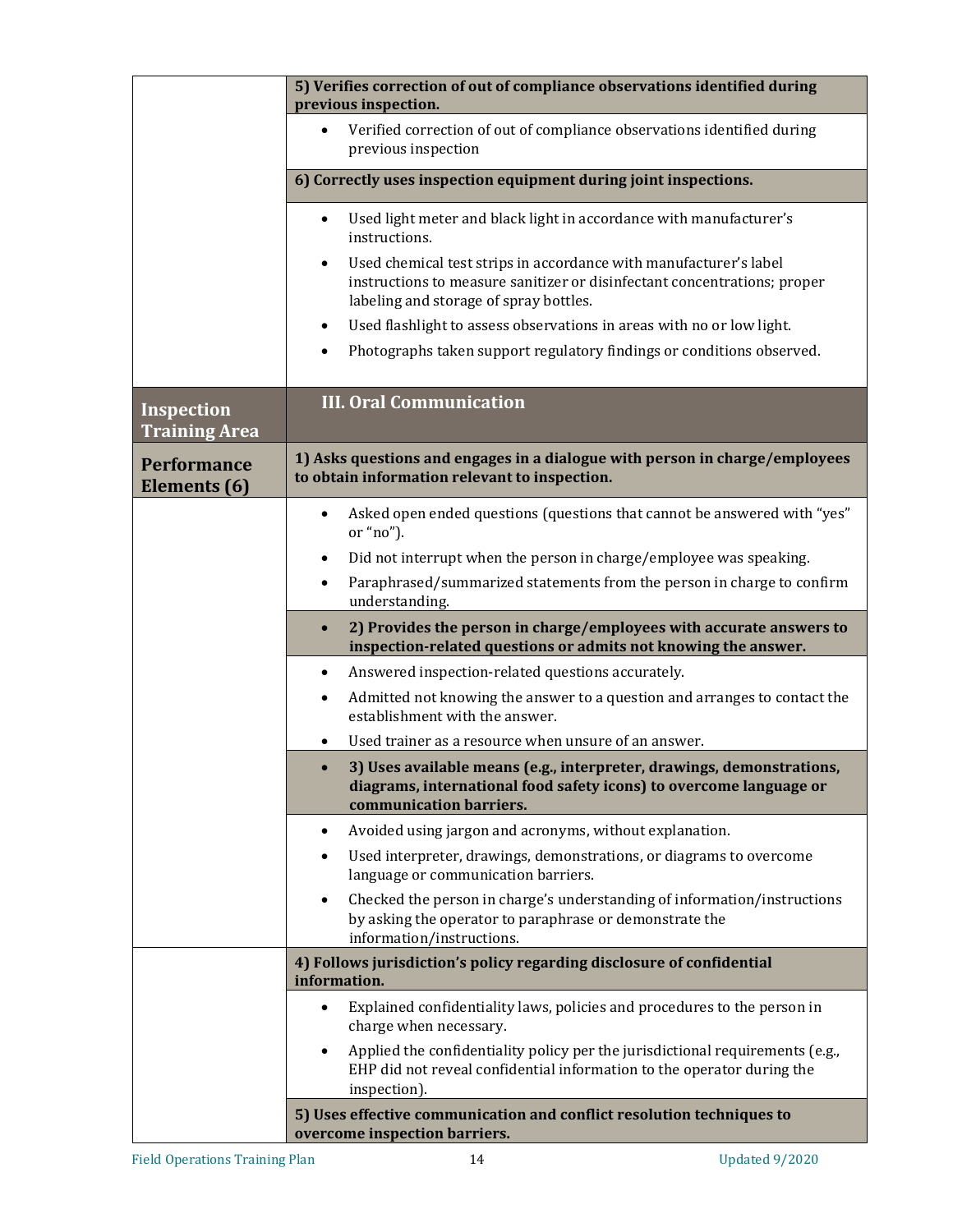|                                    | Identified challenges faced by the person in charge and offered possible<br>$\bullet$<br>$solution(s)$ .                                                                                     |  |  |  |  |  |
|------------------------------------|----------------------------------------------------------------------------------------------------------------------------------------------------------------------------------------------|--|--|--|--|--|
|                                    | Did not become argumentative (e.g., remained calm and focused).<br>$\bullet$                                                                                                                 |  |  |  |  |  |
|                                    | Removed himself/herself from a confrontation or threat that may impact<br>personal safety.                                                                                                   |  |  |  |  |  |
|                                    | 6) Conducts exit interview explaining out of compliance observations and<br>identifying corrective actions and timelines for all noted violations.                                           |  |  |  |  |  |
|                                    | Explained the public health significance of the inspection observations.<br>$\bullet$                                                                                                        |  |  |  |  |  |
|                                    | Reviewed all findings with the person in charge with emphasis on risks of<br>$\bullet$<br>fire and life safety.                                                                              |  |  |  |  |  |
|                                    | Answered all questions or concerns pertaining to items on the inspection<br>report.                                                                                                          |  |  |  |  |  |
|                                    | Provided contact information to the person in charge for follow up questions<br>or additional guidance.                                                                                      |  |  |  |  |  |
| Inspection                         | <b>IV. Written Communication</b>                                                                                                                                                             |  |  |  |  |  |
| <b>Training Area</b>               |                                                                                                                                                                                              |  |  |  |  |  |
| <b>Performance</b><br>Elements (3) | 1) Completes inspection form per jurisdiction's administrative procedures<br>(e.g., observations; corrective actions; public health reason; applicable code<br>reference; compliance dates). |  |  |  |  |  |
|                                    | Used correct inspection form.<br>$\bullet$                                                                                                                                                   |  |  |  |  |  |
|                                    | Completed a legible report.<br>$\bullet$                                                                                                                                                     |  |  |  |  |  |
|                                    | Accurately documented observations made during inspection.<br>$\bullet$                                                                                                                      |  |  |  |  |  |
|                                    | Completed inspection form in accordance with jurisdiction's administrative<br>$\bullet$<br>procedures.                                                                                       |  |  |  |  |  |
|                                    | Cited correct code provisions/rules/regulations.<br>$\bullet$                                                                                                                                |  |  |  |  |  |
|                                    | Documented immediate corrective action for areas observed out-of-<br>$\bullet$<br>compliance                                                                                                 |  |  |  |  |  |
|                                    | Documented time frames for correcting each out of compliance observation.<br>$\bullet$                                                                                                       |  |  |  |  |  |
|                                    | Signed completed inspection report.                                                                                                                                                          |  |  |  |  |  |
|                                    | 2) Includes with inspection report any compliance or regulatory documents<br>identified or cross-referenced in written statements (e.g., pictures,<br>attachments, sample forms, NOR).       |  |  |  |  |  |
|                                    | Referenced attached documents in inspection report.<br>$\bullet$                                                                                                                             |  |  |  |  |  |
|                                    | Referenced documents are legible.<br>$\bullet$                                                                                                                                               |  |  |  |  |  |
|                                    | Referenced documents are accurate and reflect observations made during<br>the inspection.                                                                                                    |  |  |  |  |  |
|                                    | Attached referenced document(s) to the inspection report per jurisdiction's<br>administrative procedures.                                                                                    |  |  |  |  |  |
|                                    | 3) Includes with inspection report any compliance or regulatory documents<br>identified or cross-referenced in written statements (e.g., pictures,<br>attachments, sample forms, NOR).       |  |  |  |  |  |
|                                    | Presented complete inspection report, with referenced documents when<br>$\bullet$                                                                                                            |  |  |  |  |  |
|                                    | necessary, to person in charge during exit interview.                                                                                                                                        |  |  |  |  |  |
|                                    | Followed jurisdiction's administrative procedures for delivering written<br>$\bullet$<br>inspection report.                                                                                  |  |  |  |  |  |
|                                    | Obtained signature of person in charge on inspection report.                                                                                                                                 |  |  |  |  |  |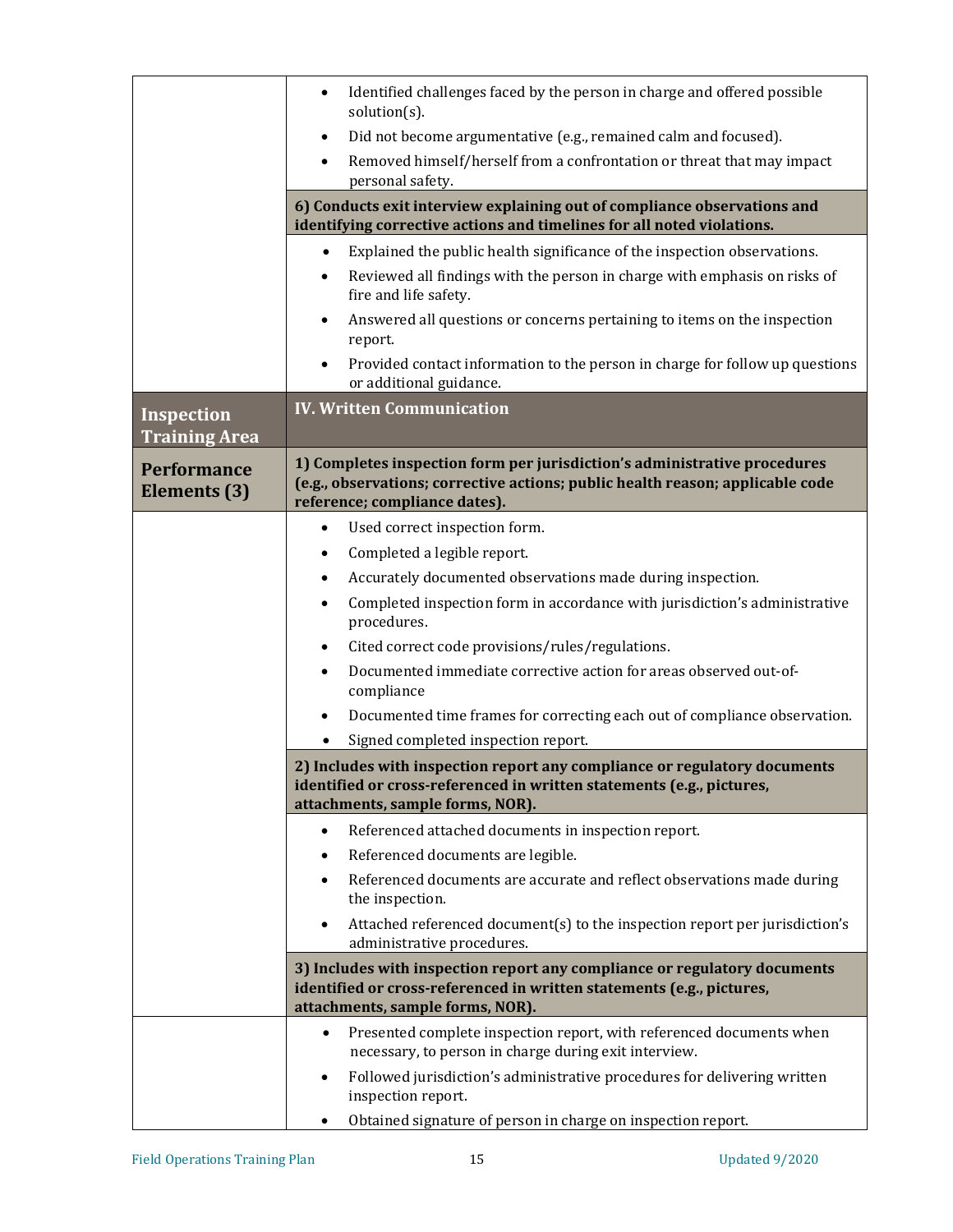| Inspection<br><b>Training Area</b> | <b>V. Professionalism</b>                                                                                                                                                    |
|------------------------------------|------------------------------------------------------------------------------------------------------------------------------------------------------------------------------|
| <b>Performance</b><br>Elements (3) | 1) Maintains a professional appearance consistent with jurisdiction's policy.                                                                                                |
|                                    | Maintained a professional appearance consistent with jurisdiction's policy.                                                                                                  |
|                                    | 2) Demonstrates proper sanitary practices.                                                                                                                                   |
|                                    | Washed hands as needed (e.g., prior to conducting inspection, after using<br>restroom, after touching dirty surfaces, after touching face/body, after<br>sneezing/coughing). |
|                                    | Did NOT show any obvious signs of illness in accordance with jurisdiction's<br>$\bullet$<br>employee health policy.                                                          |
|                                    | 3) Only reports substantiated findings as violations.                                                                                                                        |
|                                    | Only reported findings that were directly observed or substantiated in<br>$\bullet$<br>accordance with jurisdiction's policies and procedures.                               |
|                                    | Findings are supported by fact (e.g., are NOT based on hunch or suspicion;<br>$\bullet$<br>are witnessed, are investigated).                                                 |
|                                    | Did NOT note violations without visiting the establishment.<br>$\bullet$                                                                                                     |
|                                    | Did NOT exaggerate details related to findings to support report conclusions.<br>$\bullet$                                                                                   |
|                                    | Did NOT modify report after leaving the establishment except as allowed by<br>$\bullet$<br>jurisdiction's administrative procedures.                                         |
|                                    |                                                                                                                                                                              |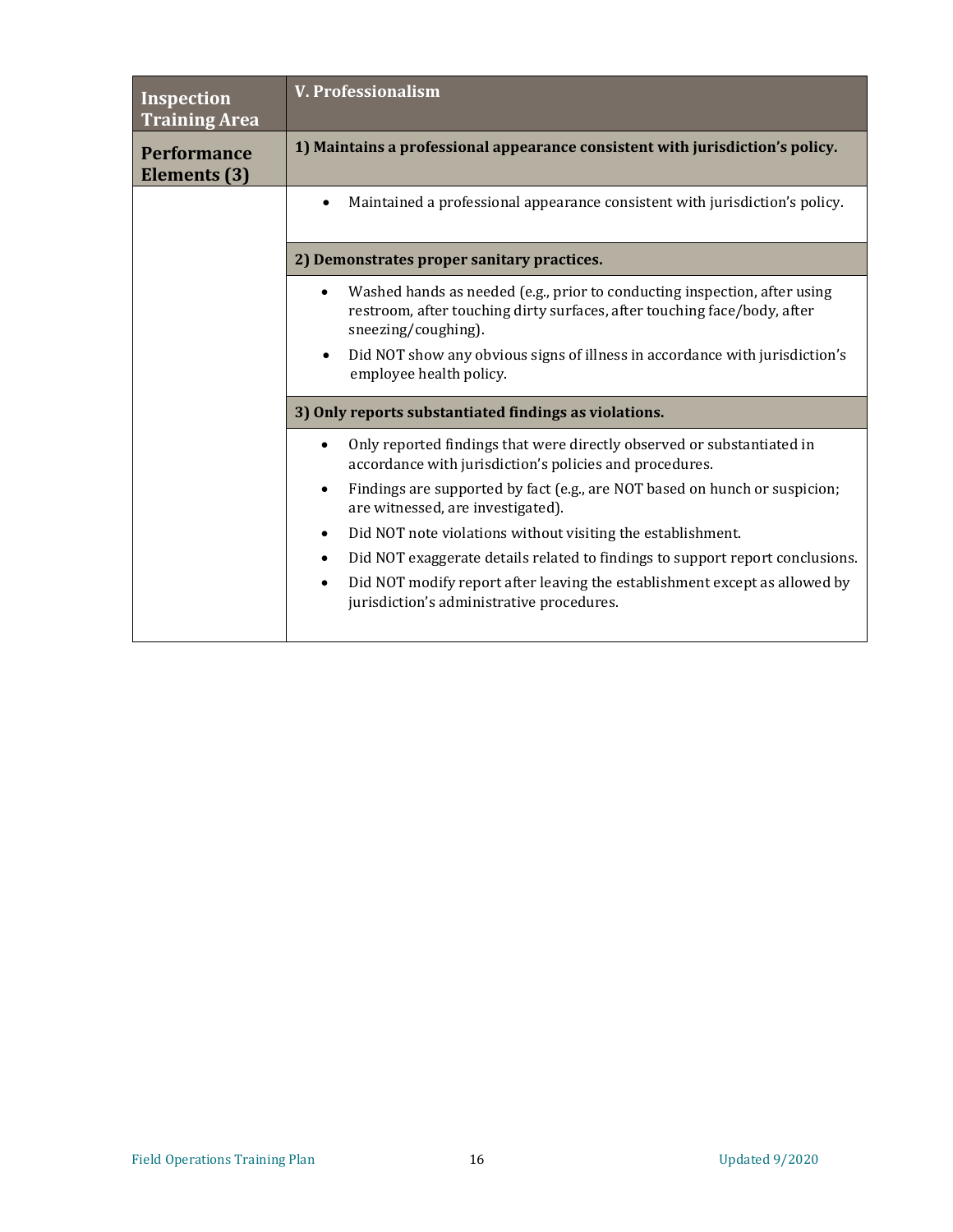## **VI.Continuing Training**

#### **ADDITIONAL TRAINING COURSES**

Additional training resources are needed to meet continuing education requirements for renewal of EHP licensure and other credentials. Continuing education credit must be managed by the employee and available for review as needed.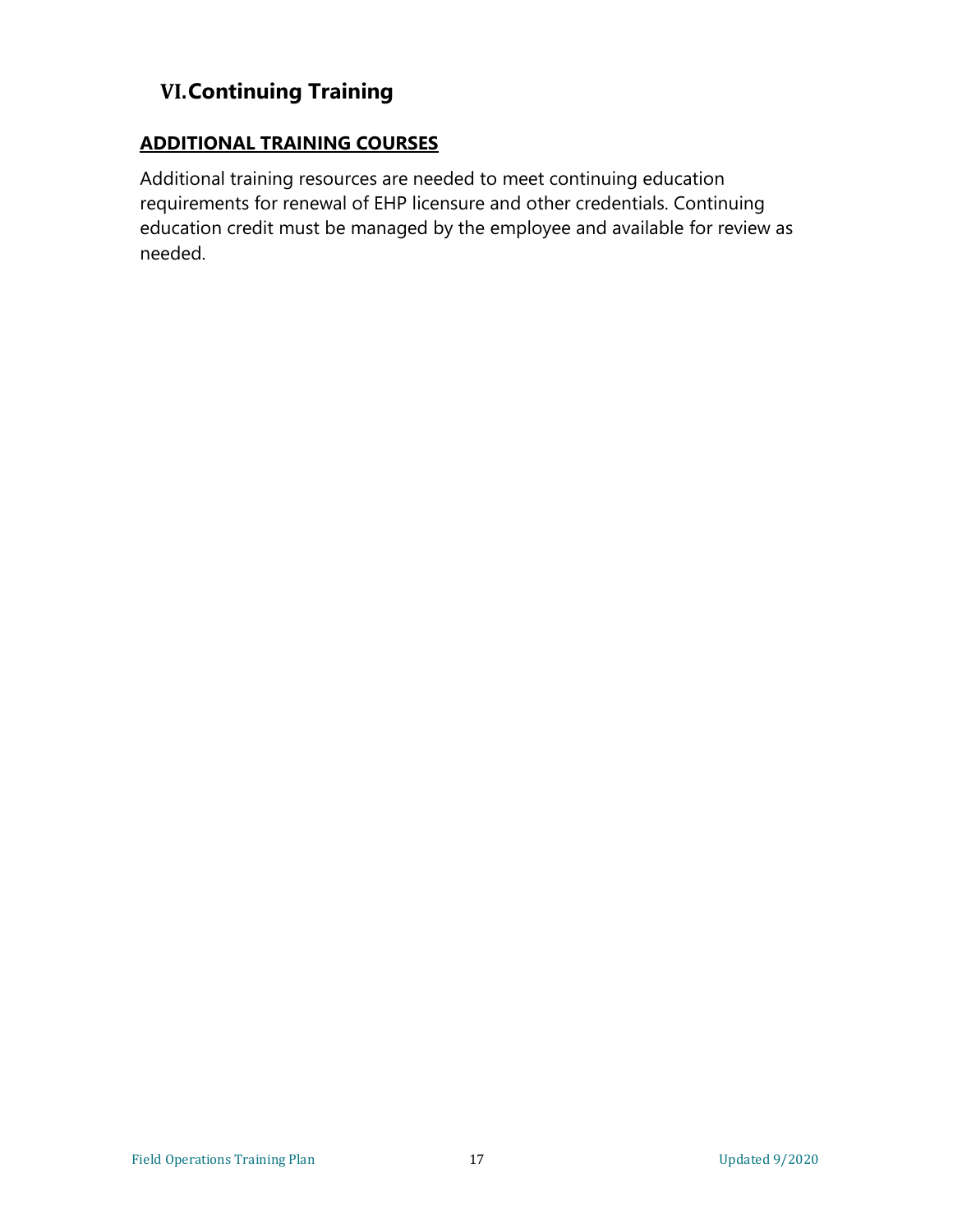#### **PRE-REQUISITE CURRICULUM CHECKLIST**

All accessible through [https://www.fda.gov/training-and-continuing-education/ora-university-orau,](https://www.fda.gov/training-and-continuing-education/ora-university-orau) unless otherwise noted. Estimated total completion time: 42 hours.

#### **Pre-requisite courses to be completed prior to independent inspections.**

| <b>Public Health Principles</b>                                                                                      | <b>Completion Date</b> |
|----------------------------------------------------------------------------------------------------------------------|------------------------|
| FDA 36 - Public Health Principles                                                                                    |                        |
| <b>Microbiology</b>                                                                                                  | <b>Completion Date</b> |
| MIC01 - Overview of Microbiology                                                                                     |                        |
| MIC02 - Gram-Negative Rods                                                                                           |                        |
| MIC03 - Gram-Positive Rods                                                                                           |                        |
| MIC04 - Foodborne Viruses                                                                                            |                        |
| MIC05 - Foodborne Parasites                                                                                          |                        |
| MIC06 - Controlling Growth Factors                                                                                   |                        |
| MIC07 - Control by Refrigeration & Freezing                                                                          |                        |
| MIC08 - Control by Thermal Processing                                                                                |                        |
| MIC09 - Control by Pasteurization                                                                                    |                        |
| MIC13 - Aseptic Sampling                                                                                             |                        |
| MIC15 - Cleaning & Sanitizing                                                                                        |                        |
| <b>Prevailing Statutes, Regulations, Ordinances</b>                                                                  | <b>Completion Date</b> |
| FDA35 - Basic Food Law for State Regulators                                                                          |                        |
| FDA38 - Basics of Inspection: Beginning an Inspection                                                                |                        |
| FDA39 - Basics of Inspection: Issues & Observations                                                                  |                        |
| FDA251 - An Introduction to Food Security Awareness                                                                  |                        |
| Reading assignment: ND Food Code NDAC 33-33-04.1<br>(https://www.legis.nd.gov/information/acdata/pdf/33-33-04.1.pdf) |                        |
| Reading assignment: 2013 FDA Model Food Code<br>(https://www.fda.gov/food/fda-food-code/food-code-2013)              |                        |
| <b>Communication Skills</b>                                                                                          | <b>Completion Date</b> |
| CC8011W - Communication Skills for Regulators (https://orauportal.fda.gov)                                           |                        |

#### **Verification of coursework:**

**Employee Name Supervisor Signature Date**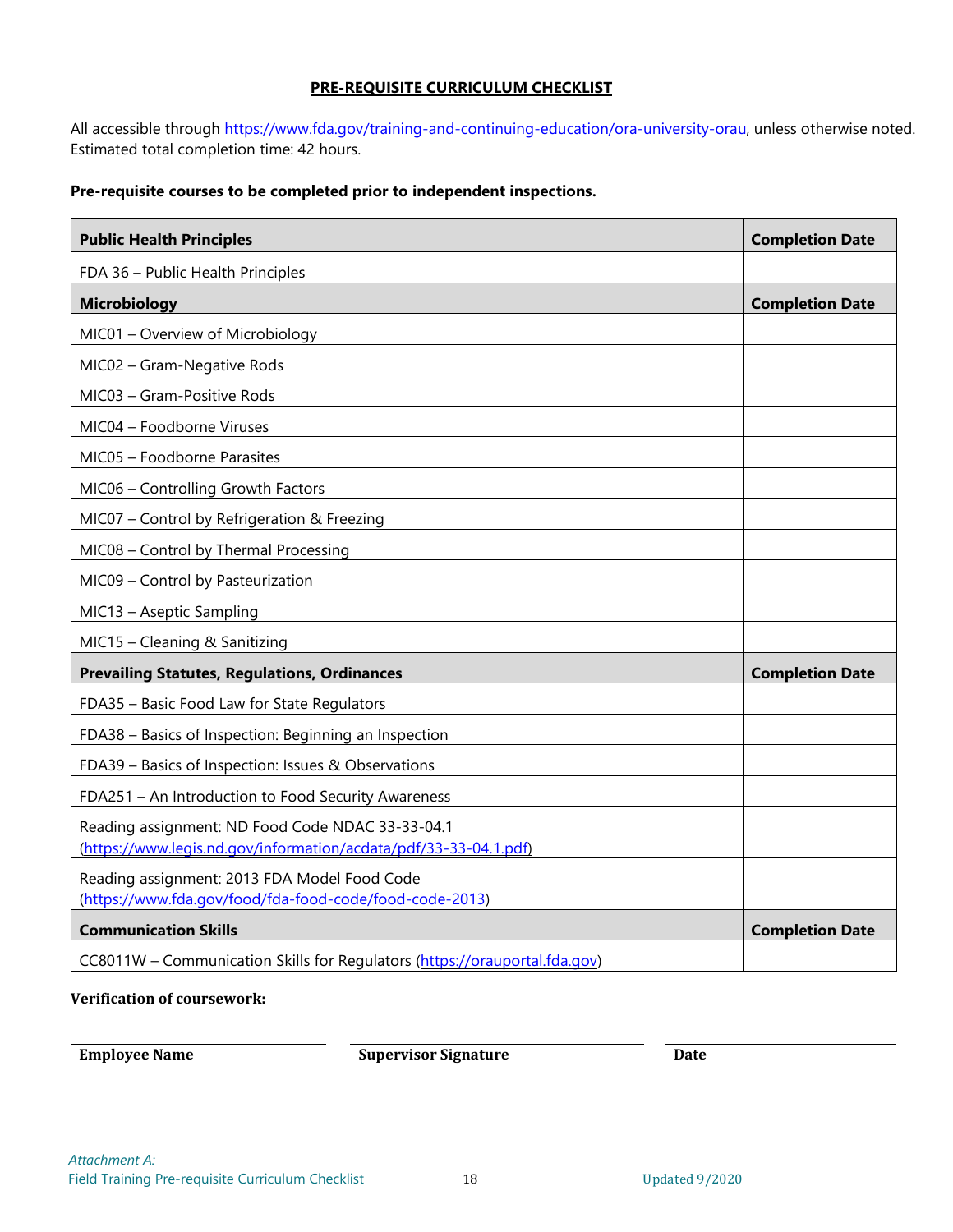#### **POST CURRICULUM CHECKLIST**

All accessible through [https://www.fda.gov/training-and-continuing-education/ora-university-orau,](https://www.fda.gov/training-and-continuing-education/ora-university-orau) unless otherwise noted. Estimated total completion time: 26 hours.

#### **Post courses to be completed any time prior to Standardization and within 18 months of hire.**

| <b>Microbiology</b>                                                       | <b>Completion Date</b> |
|---------------------------------------------------------------------------|------------------------|
| MIC10 - Control by Retorting                                              |                        |
| MIC11 - Technology-Based Food Processes                                   |                        |
| MIC12 - Natural Toxins                                                    |                        |
| <b>Allergen Management</b>                                                | <b>Completion Date</b> |
| FDA252 - Food Allergens (http://class.ucanr.edu/)                         |                        |
| <b>HACCP - Basics of HACCP (series)</b>                                   | <b>Completion Date</b> |
| FDA16 - Overview of HACCP                                                 |                        |
| FDA17 - Prerequisite Programs & Preliminary Steps                         |                        |
| FDA18 - The Principles                                                    |                        |
| Epidemiology                                                              | <b>Completion Date</b> |
| FI01 - Collecting the Surveillance Data                                   |                        |
| FI02 - Beginning the Investigation                                        |                        |
| FI03 - Expanding the Investigation                                        |                        |
| FI04 - Conducting a Food Hazard Review                                    |                        |
| FI05 - Epidemiological Statistics                                         |                        |
| FI06 - Final Report                                                       |                        |
| <b>Emergency Management (http://training.fema.gov/IS/NIMS.asp)</b>        | <b>Completion Date</b> |
| ICS-100 or IS-100 - IS-100.C, Introduction to Incident Command System     |                        |
| ICS-200 - IS-200.C, ICS for Single Resources and Initial Action Incidents |                        |
| ICS-700 - IS-700.B, NIMS an Introduction                                  |                        |

#### **Verification of coursework:**

**Employee Name Supervisor Signature Date**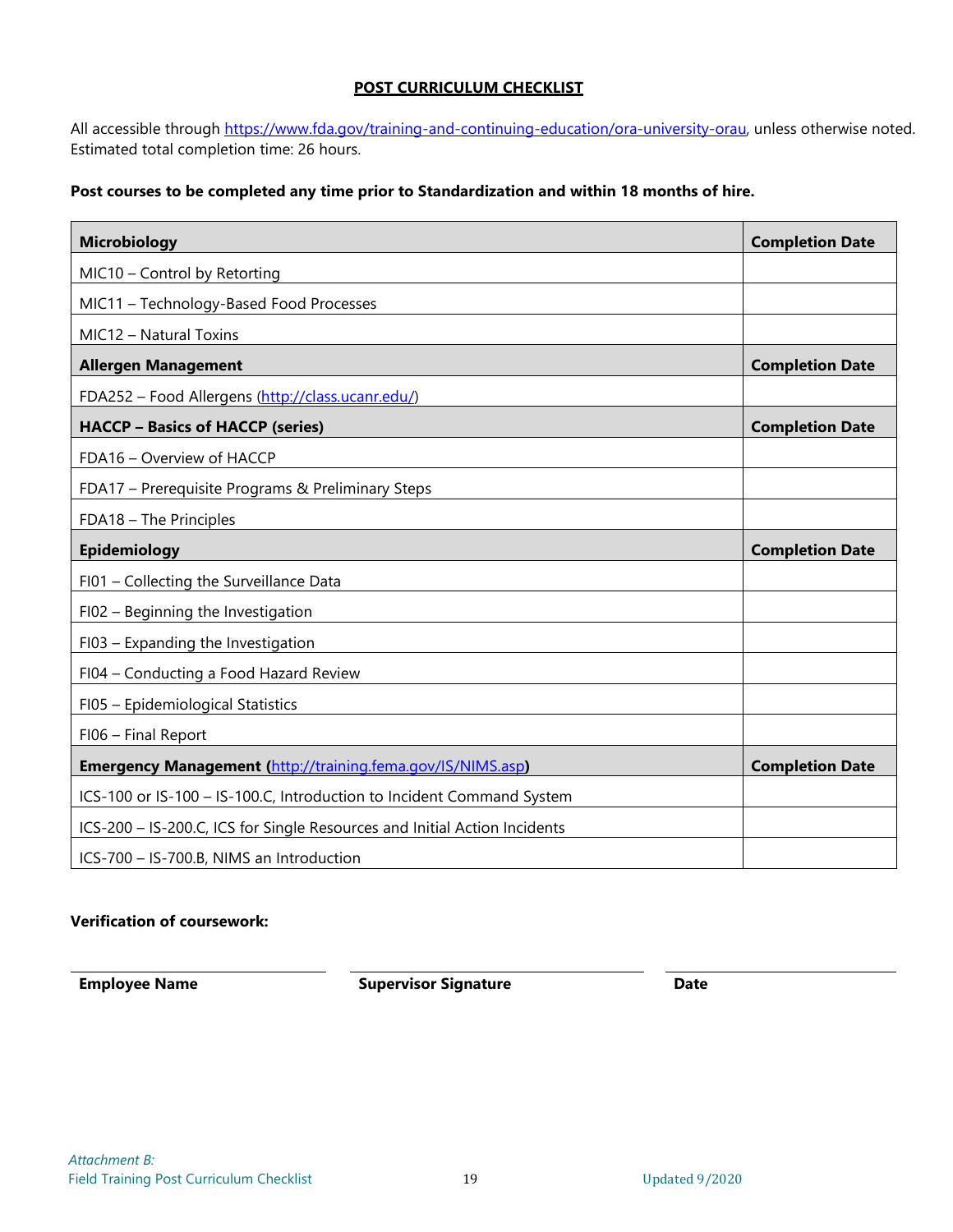

#### **RENEWAL APPLICATION FOR LICENSURE** OF ENVIRONMENTAL HEALTH PRACTITIONER

NORTH DAKOTA DEPARTMENT OF HEALTH SFN 14818 (1-2019)

North Dakota Century Code Chapter 43-43 requires that any person engaged in the practice of environmental<br>health within North Dakota shall be required to be licensed. The practice of environmental health is defined as: "any service or work, such as consultation, investigation, evaluation, surveys, and inspections in the environmental program areas of food, beverage, housing, and lodging sanitation.

Environmental health practitioner licenses are renewable on January 1 of each biennium. The renewal forms<br>must be accompanied by the following: (1) Renewal fee - \$15.00 (\$2.00 late renewal fee per month); and (2)<br>Proof of environmental health, completed in the biennium preceding the biennium for which licensure is sought.

## Date Received Fee Paid Approved Disapproved State Health Officer Signature Date Certificate Issued

DO NOT WRITE IN THIS BLOCK

#### **INSTRUCTIONS TO APPLICANT**

Complete this application by printing in ink, or by typing. If additional space is required to answer questions, use a separate sheet and attach to this application. Make check or money order payable to the North Dakota Department of Health.

| Name of Applicant (AS IT SHOULD APPEAR ON YOUR CERTIFICATE) |      | <b>Email Address</b>  |       |                                  |          |        |
|-------------------------------------------------------------|------|-----------------------|-------|----------------------------------|----------|--------|
|                                                             |      |                       |       |                                  |          |        |
| <b>Business Address</b>                                     | City |                       | State | ZIP Code                         |          | County |
|                                                             |      |                       |       |                                  |          |        |
| <b>Residence Address</b>                                    | City |                       | State | ZIP Code                         |          | County |
|                                                             |      |                       |       |                                  |          |        |
| Which address should we use for mailing to you?             |      | Home Telephone Number |       | <b>Business Telephone Number</b> |          |        |
| Residence Address<br><b>Business Address</b>                |      |                       |       |                                  |          |        |
| Name of Employer                                            |      | City                  |       | State                            | ZIP Code |        |
|                                                             |      |                       |       |                                  |          |        |
| <b>List Your Areas of Specialty</b>                         |      |                       |       |                                  |          |        |
|                                                             |      |                       |       |                                  |          |        |
|                                                             |      |                       |       |                                  |          |        |
|                                                             |      |                       |       |                                  |          |        |

#### CONTINUING EDUCATION EXPERIENCE OVER THE LAST TWO YEARS

| WHERE | <b>COURSE DESCRIPTION</b> | SPONSOR | DATE | "CEU's<br><b>EARNED</b> |
|-------|---------------------------|---------|------|-------------------------|
|       |                           |         |      |                         |
|       |                           |         |      |                         |
|       |                           |         |      |                         |

\*Proof of CEU's assigned by the Environmental Health Practitioner Curriculum Review Committee must be submitted with your application.

| If any change of an educational degree has occurred since the previous licensing period, proof of that educational degree change must be<br>submitted. Enclose a copy of your college transcript(s). |  |  |
|------------------------------------------------------------------------------------------------------------------------------------------------------------------------------------------------------|--|--|
|                                                                                                                                                                                                      |  |  |

| Are you a member of the National Environmental Health<br>Yes <b>I</b><br><b>No</b><br><b>Association (NEHA)?</b> |                                | Are you a member of the International Association of Milk, Food and<br>Yes No<br>Environmental Sanitarians (IAMFES)? |
|------------------------------------------------------------------------------------------------------------------|--------------------------------|----------------------------------------------------------------------------------------------------------------------|
| Date of Initial EHP Credentialing                                                                                | Date of National Credentialing | Credentialing Number                                                                                                 |
|                                                                                                                  |                                |                                                                                                                      |

I affirm that I am the applicant named in this application; I have read the contents of the application, and to the best of my knowledge and belief, the foregoing statements and answers are true in substance and effect and are made in good faith.

| <b>Signature of Applicant</b> | Date Signed |
|-------------------------------|-------------|
|                               |             |
|                               |             |

Send with license renewal fee, check or money order payable to the North Dakota Department of Health, CEU data, college transcript, and any other attachments to:

State Health Officer North Dakota Department of Health 600 East Boulevard Avenue Bismarck, ND 58505-0200

Phone: (701) 328-2372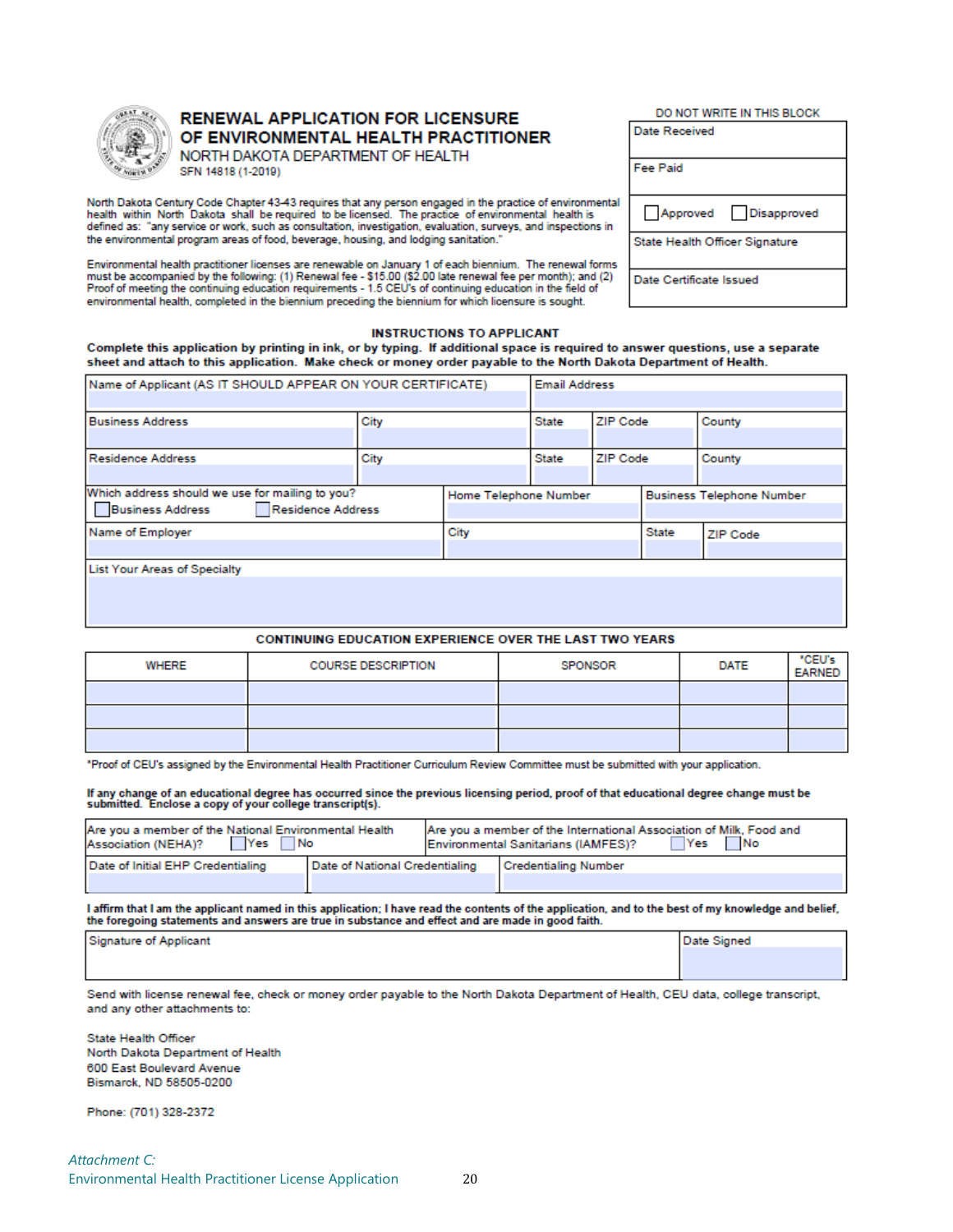### **EXAMPLE FIELD TRAINING WORKSHEET – FOOD OPERATIONS**

*Instructions: The trainer should assess the experience of the trainee and determine the individualized Field Training Plan accordingly. A Field Training Worksheet should be completed for joint field inspections (JFI) completed and any office training which is necessary. A Worksheet can be completed for each JFI or grouped by day, several days, or week based upon the need and progress observed.* 

| Trainee:                 |                                       | Trainer: |                                        |
|--------------------------|---------------------------------------|----------|----------------------------------------|
| <b>Worksheet Number:</b> | <b>Total Number of Training Days:</b> |          | <b>Total Number of Training Hours:</b> |
| <b>Date</b>              | <b>Establishment Name(s)</b>          |          | <b>Establishment(s)</b> Location(s)    |
|                          |                                       |          |                                        |
|                          |                                       |          |                                        |
|                          |                                       |          |                                        |
|                          |                                       |          |                                        |
|                          |                                       |          |                                        |
|                          |                                       |          |                                        |
|                          |                                       |          |                                        |
|                          |                                       |          |                                        |
|                          |                                       |          |                                        |
|                          |                                       |          |                                        |

| <b>TRAINING METHODS</b> |                                      |  |  |
|-------------------------|--------------------------------------|--|--|
| DIFI                    | Demonstration Joint Field Inspection |  |  |
| TIFI                    | Trainee-led Joint Field Inspection   |  |  |
| OТ                      | Office Training                      |  |  |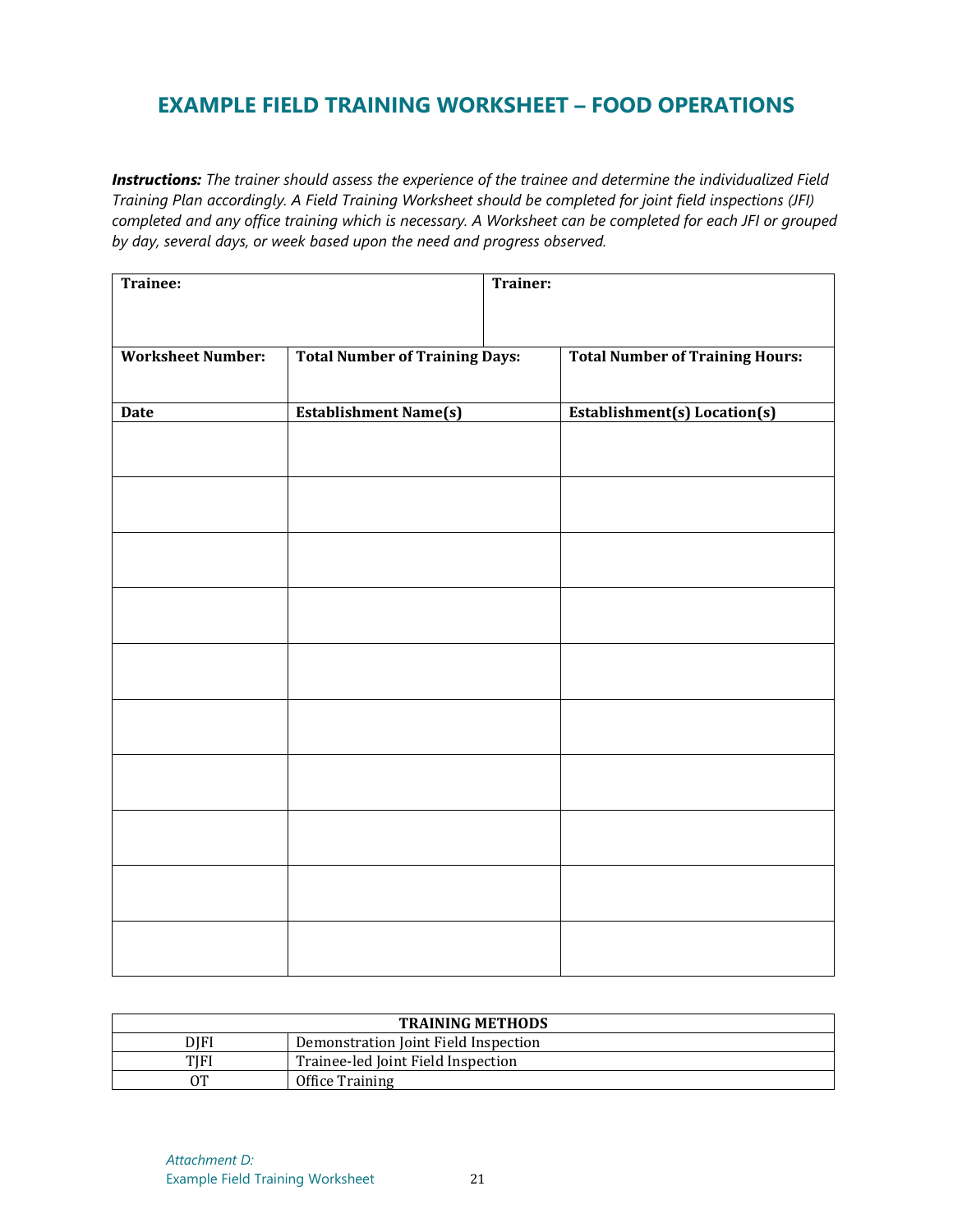| I.<br><b>Pre-Inspection</b>                                                                                                                                                            |                                                                                                                                            | <b>Performance Elements (2)</b>                                                                |                                                     |                                                                     |           |
|----------------------------------------------------------------------------------------------------------------------------------------------------------------------------------------|--------------------------------------------------------------------------------------------------------------------------------------------|------------------------------------------------------------------------------------------------|-----------------------------------------------------|---------------------------------------------------------------------|-----------|
|                                                                                                                                                                                        |                                                                                                                                            |                                                                                                | <b>Opportunity</b><br>occurred for<br><b>EHP</b> to | <b>Competency</b><br>demonstrated<br>during joint                   |           |
|                                                                                                                                                                                        | Has required equipment and forms to conduct inspection.<br>1)                                                                              |                                                                                                |                                                     | field training                                                      |           |
|                                                                                                                                                                                        | <b>Training Method:</b><br>$\Box$ DJFI<br>$\Box$ TJFI<br>$\Box$ OT                                                                         | training<br><b>YES</b>                                                                         | <b>NO</b>                                           | <b>YES</b>                                                          | <b>NO</b> |
| $\Box$                                                                                                                                                                                 | Necessary inspection forms and administrative materials.                                                                                   |                                                                                                |                                                     |                                                                     |           |
| $\Box$                                                                                                                                                                                 | Head cover: baseball cap; hair net; or equivalent.                                                                                         |                                                                                                |                                                     |                                                                     |           |
| □                                                                                                                                                                                      | Calibrated thermocouple temperature measuring device.                                                                                      |                                                                                                |                                                     |                                                                     |           |
| $\Box$                                                                                                                                                                                 | Maximum registering thermometer or temperature sensitive<br>tapes for verifying hot water warewashing final rinse<br>temperature.          |                                                                                                |                                                     |                                                                     |           |
| $\Box$                                                                                                                                                                                 | Chemical test kits for chlorine, iodophor, and quaternary<br>ammonia sanitizers.                                                           |                                                                                                |                                                     |                                                                     |           |
| □                                                                                                                                                                                      | Flashlight/light meter                                                                                                                     |                                                                                                |                                                     |                                                                     |           |
| $\Box$                                                                                                                                                                                 | Alcohol wipes                                                                                                                              |                                                                                                |                                                     |                                                                     |           |
| $\Box$                                                                                                                                                                                 |                                                                                                                                            |                                                                                                |                                                     |                                                                     |           |
| $\Box$                                                                                                                                                                                 |                                                                                                                                            |                                                                                                |                                                     |                                                                     |           |
|                                                                                                                                                                                        | Comments:                                                                                                                                  |                                                                                                |                                                     |                                                                     |           |
| Reviews establishment file for previous inspection report,<br>2)<br>complaints on file, and if applicable, required HACCP<br>Plans or documents supporting the issuance of a variance. |                                                                                                                                            | <b>Opportunity</b><br>occurred for<br><b>EHP</b> to<br>demonstrate<br>during field<br>training |                                                     | <b>Competency</b><br>demonstrated<br>during joint<br>field training |           |
|                                                                                                                                                                                        | $\Box$ DJFI<br>$\Box$ TJFI<br>$\Box$ OT<br><b>Training Method:</b>                                                                         | <b>YES</b>                                                                                     | <b>NO</b>                                           | <b>YES</b>                                                          | <b>NO</b> |
| $\Box$                                                                                                                                                                                 | Reviewed previous inspection report noting documented out of<br>compliance observations.                                                   |                                                                                                |                                                     |                                                                     |           |
| $\Box$                                                                                                                                                                                 | Reviewed establishment file for complaint reports.                                                                                         |                                                                                                |                                                     |                                                                     |           |
| $\Box$                                                                                                                                                                                 | Reviewed establishment file for documentation indicating a need<br>for a HACCP Plan.                                                       |                                                                                                |                                                     |                                                                     |           |
| $\Box$                                                                                                                                                                                 | Reviewed establishment file for documentation of food<br>production or processes operating under a variance issued by the<br>jurisdiction. |                                                                                                |                                                     |                                                                     |           |
| Ш                                                                                                                                                                                      |                                                                                                                                            |                                                                                                |                                                     |                                                                     |           |
| $\mathbf{I}$                                                                                                                                                                           |                                                                                                                                            |                                                                                                |                                                     |                                                                     |           |
|                                                                                                                                                                                        | Comments:                                                                                                                                  |                                                                                                |                                                     |                                                                     |           |
|                                                                                                                                                                                        |                                                                                                                                            |                                                                                                |                                                     |                                                                     |           |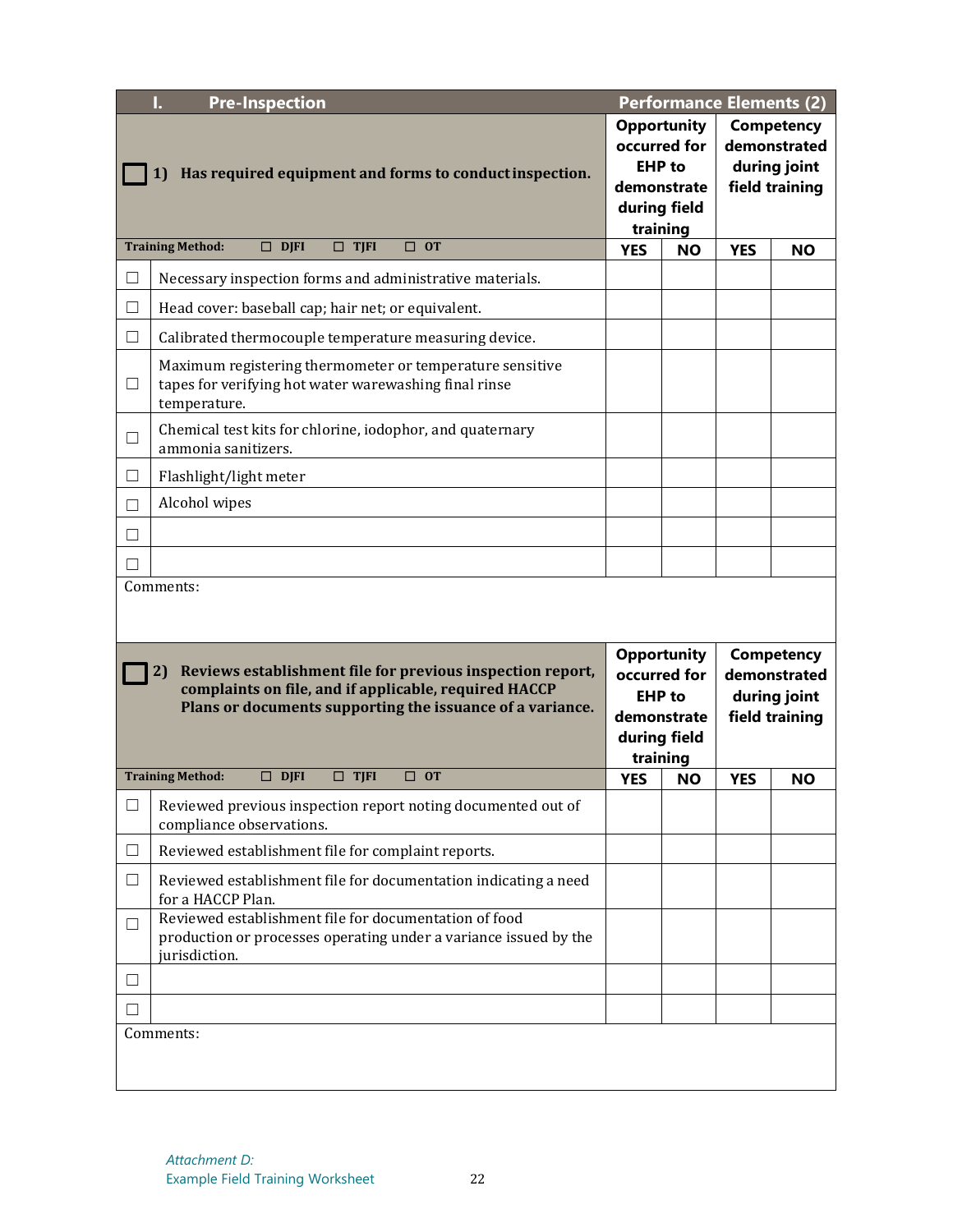|        | Π.<br><b>Inspection Observations and Performance</b>                                                                                                                                                    | <b>Performance Elements (7)</b>                                                                |                                                                                                |            |                                                              |
|--------|---------------------------------------------------------------------------------------------------------------------------------------------------------------------------------------------------------|------------------------------------------------------------------------------------------------|------------------------------------------------------------------------------------------------|------------|--------------------------------------------------------------|
|        | Provides identification as a regulatory official to person<br>1)<br>in charge, confirming agency authority for inspection,<br>and stating the purpose of visit.                                         | <b>Opportunity</b><br>occurred for<br><b>EHP</b> to<br>demonstrate<br>during field<br>training |                                                                                                |            | Competency<br>demonstrated<br>during joint<br>field training |
|        | <b>Training Method:</b><br>$\Box$ DJFI<br>$\Box$ OT<br>$\Box$ TJFI                                                                                                                                      | <b>YES</b>                                                                                     | <b>NO</b>                                                                                      | <b>YES</b> | <b>NO</b>                                                    |
| $\Box$ | Verbally provided name and agency to the person in charge.                                                                                                                                              |                                                                                                |                                                                                                |            |                                                              |
| $\Box$ | Presented regulatory identification or business card.                                                                                                                                                   |                                                                                                |                                                                                                |            |                                                              |
| $\Box$ | Stated the purpose of the visit.                                                                                                                                                                        |                                                                                                |                                                                                                |            |                                                              |
| $\Box$ | Requests and confirmed permission to conduct inspection from<br>the person in charge prior to initiating the inspection.                                                                                |                                                                                                |                                                                                                |            |                                                              |
| $\Box$ |                                                                                                                                                                                                         |                                                                                                |                                                                                                |            |                                                              |
| П      |                                                                                                                                                                                                         |                                                                                                |                                                                                                |            |                                                              |
|        | Comments:                                                                                                                                                                                               |                                                                                                |                                                                                                |            |                                                              |
|        | Has knowledge of jurisdiction's laws, rules, and<br>2)<br>regulations required for conducting retail<br>food/foodservice inspections.                                                                   |                                                                                                | <b>Opportunity</b><br>occurred for<br><b>EHP</b> to<br>demonstrate<br>during field<br>training |            | Competency<br>demonstrated<br>during joint<br>field training |
|        | $\Box$ DJFI<br>$\Box$ TJFI<br>$\Box$ OT<br><b>Training Method:</b>                                                                                                                                      | <b>YES</b>                                                                                     | <b>NO</b>                                                                                      | <b>YES</b> | <b>NO</b>                                                    |
| $\Box$ | Verified the correct critical limit and/or standard specified in<br>the jurisdiction's rules/regulations to the observation made.<br>Correctly cited the rule/regulation code reference for each out of |                                                                                                |                                                                                                |            |                                                              |
| $\Box$ | compliance observation.                                                                                                                                                                                 |                                                                                                |                                                                                                |            |                                                              |
| $\Box$ |                                                                                                                                                                                                         |                                                                                                |                                                                                                |            |                                                              |
| П      |                                                                                                                                                                                                         |                                                                                                |                                                                                                |            |                                                              |
|        | Comments:                                                                                                                                                                                               |                                                                                                |                                                                                                |            |                                                              |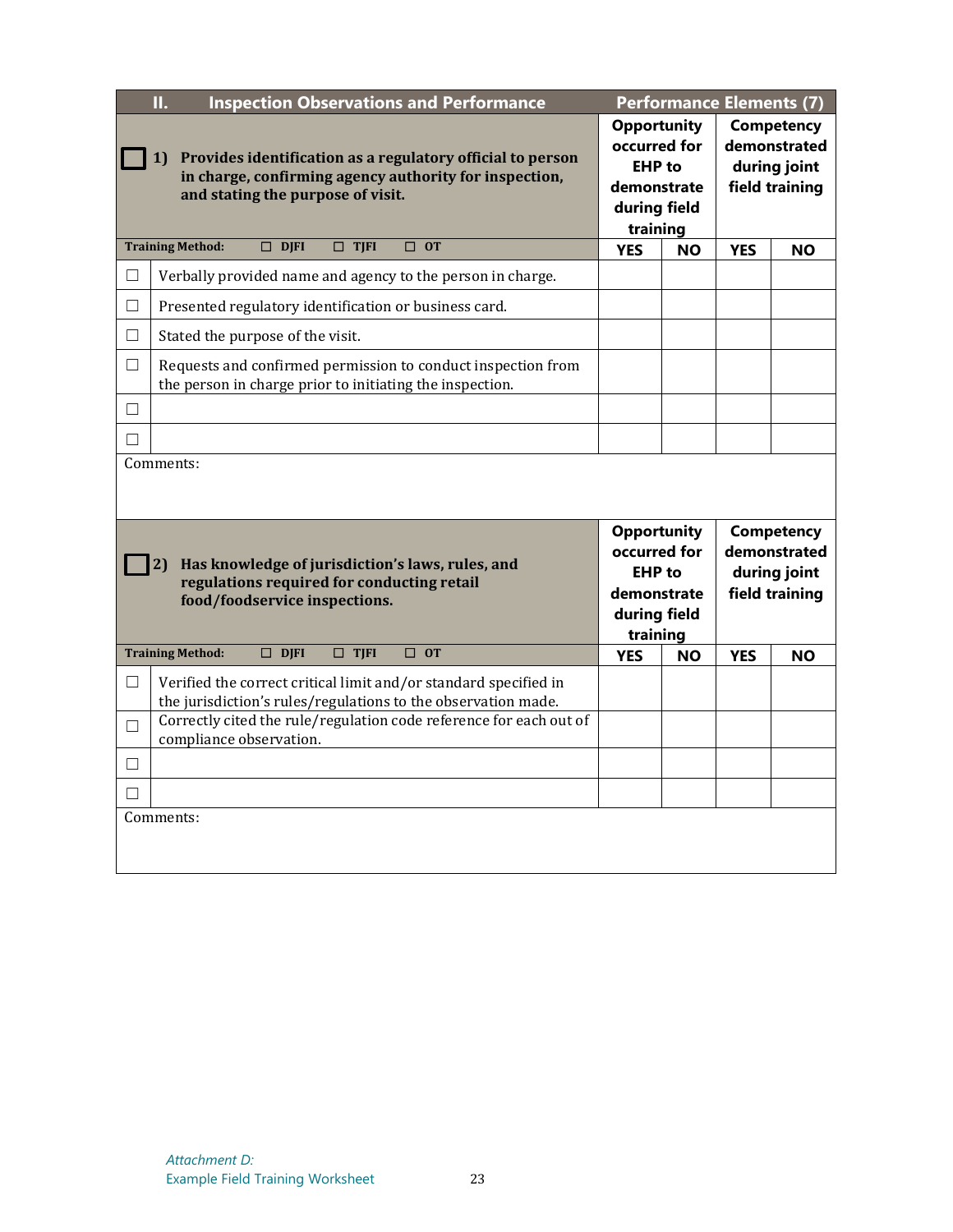|        | <b>Opportunity</b><br>occurred for<br>Uses a risk-based inspection methodology to correctly<br><b>EHP</b> to<br>assess regulations related to employee practices and<br>demonstrate<br>management procedures essential to the safe storage,<br>preparation, and service of food.<br>during field<br>training |            | <b>Competency</b><br>demonstrated<br>during joint<br>field training |            |           |
|--------|--------------------------------------------------------------------------------------------------------------------------------------------------------------------------------------------------------------------------------------------------------------------------------------------------------------|------------|---------------------------------------------------------------------|------------|-----------|
|        | <b>Training Method:</b><br>$\Box$ OT<br>$\square$ DJFI<br>$\square$ TJFI                                                                                                                                                                                                                                     | <b>YES</b> | <b>NO</b>                                                           | <b>YES</b> | <b>NO</b> |
| $\Box$ | Identifies priority risk factor violations and public health<br>intervention violations.                                                                                                                                                                                                                     |            |                                                                     |            |           |
| □      | Verified Demonstration of Knowledge of the person in charge.                                                                                                                                                                                                                                                 |            |                                                                     |            |           |
| $\Box$ | Conducts menu-based reviews to determine inspection<br>priorities based on potential food safety hazards.                                                                                                                                                                                                    |            |                                                                     |            |           |
| $\Box$ | Verified approved food sources (e.g., food from regulated food<br>processing plants; shellfish documentation; game animal<br>processing; parasite destruction for certain species of fish<br>intended for raw consumption; receiving temperatures).                                                          |            |                                                                     |            |           |
| $\Box$ | Verified food safety practices for preventing cross-<br>contamination of ready-to-eat food.                                                                                                                                                                                                                  |            |                                                                     |            |           |
| $\Box$ | Verified food contact surfaces are clean and sanitized, protected<br>from contamination from soiled cutting boards, utensils, aprons,<br>etc., or raw animal foods.                                                                                                                                          |            |                                                                     |            |           |
| □      | Verified the restriction or exclusion of ill employees.                                                                                                                                                                                                                                                      |            |                                                                     |            |           |
| $\Box$ | Verified no bare hand contact with ready-to-eat foods (or use of<br>a pre-approved, alternative procedure).                                                                                                                                                                                                  |            |                                                                     |            |           |
| $\Box$ | Verified employee handwashing.                                                                                                                                                                                                                                                                               |            |                                                                     |            |           |
| $\Box$ | Verified cold holding temperatures of foods requiring<br>time/temperature control for safety (TCS food), or when<br>necessary, verified that procedures are in place to use time alone<br>to control bacterial growth and toxin production.                                                                  |            |                                                                     |            |           |
| □      | Verified date marking of ready-to-eat foods TCS food held for<br>more than 24 hours.                                                                                                                                                                                                                         |            |                                                                     |            |           |
| ⊔      | Verified cooking temperatures to destroy bacteria and parasites.                                                                                                                                                                                                                                             |            |                                                                     |            |           |
| $\Box$ | Verified hot holding temperatures of TCS food or when<br>necessary, that procedures were in place to use time alone to<br>prevent the outgrowth of spore-forming bacteria.                                                                                                                                   |            |                                                                     |            |           |
| $\Box$ | Verified cooling temperatures of TCS food to prevent the<br>outgrowth of spore-forming or toxin-forming bacteria.                                                                                                                                                                                            |            |                                                                     |            |           |
| $\Box$ | Verified reheating temperatures of TCS food for hot holding.                                                                                                                                                                                                                                                 |            |                                                                     |            |           |
| $\Box$ | Verified the availability of a consumer advisory for foods of<br>animal origin served raw or undercooked.                                                                                                                                                                                                    |            |                                                                     |            |           |
| $\Box$ | Identified food processes and/or procedures that require a<br>HACCP Plan per the jurisdiction's regulations.                                                                                                                                                                                                 |            |                                                                     |            |           |
| $\Box$ |                                                                                                                                                                                                                                                                                                              |            |                                                                     |            |           |
| $\Box$ |                                                                                                                                                                                                                                                                                                              |            |                                                                     |            |           |
|        | Comments:                                                                                                                                                                                                                                                                                                    |            |                                                                     |            |           |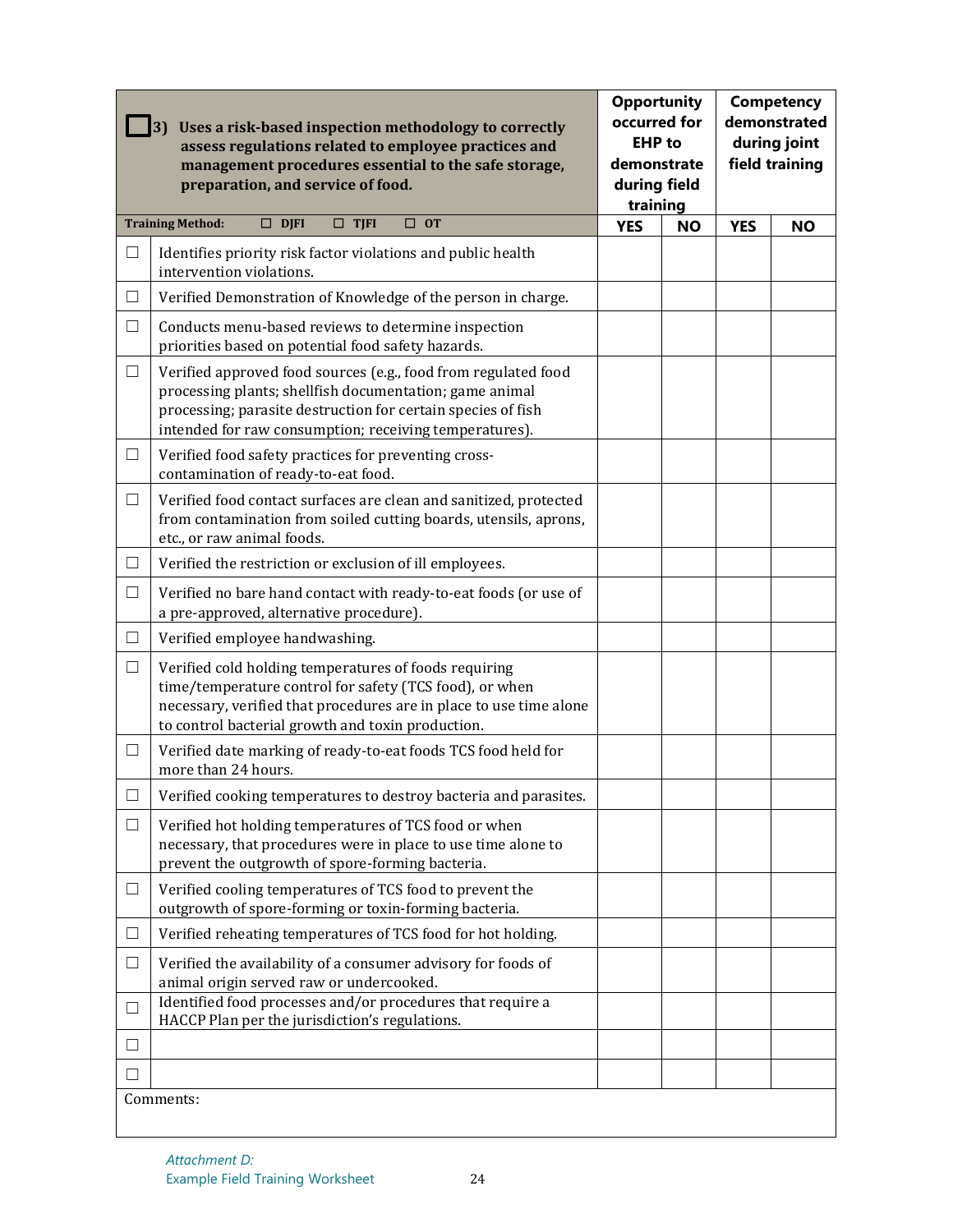|        | Obtains immediate corrective action for out of<br>4)<br>compliance employee practices and management<br>procedures (priority risk factor/interventions listed in<br>Item 3 above) essential to the safe storage, preparation,<br>and service of food.                                                                                                       | <b>Opportunity</b><br>occurred for<br><b>EHP</b> to<br>demonstrate<br>during field<br>training |           |            | <b>Competency</b><br>demonstrated<br>during joint<br>field training |
|--------|-------------------------------------------------------------------------------------------------------------------------------------------------------------------------------------------------------------------------------------------------------------------------------------------------------------------------------------------------------------|------------------------------------------------------------------------------------------------|-----------|------------|---------------------------------------------------------------------|
|        | <b>Training Method:</b><br>$\Box$ TJFI<br>$\Box$ OT<br>$\Box$ DJFI                                                                                                                                                                                                                                                                                          | <b>YES</b>                                                                                     | <b>NO</b> | <b>YES</b> | <b>NO</b>                                                           |
| $\Box$ | Notified the person in charge/employee(s) of the out of<br>compliance observations.                                                                                                                                                                                                                                                                         |                                                                                                |           |            |                                                                     |
| $\Box$ | Reviewed corrective actions with the person in<br>charge/employee(s).                                                                                                                                                                                                                                                                                       |                                                                                                |           |            |                                                                     |
| $\Box$ | Observed the person in charge/employee(s) immediately take<br>corrective action for out of compliance observations (e.g.,<br>movement of food to ensure product temperature or prevent<br>contamination; reconditioning food; restriction/exclusion of ill<br>employees; discarding of food product) in accordance with local<br>jurisdiction's procedures. |                                                                                                |           |            |                                                                     |
| $\Box$ | Identified conditions requiring issuance of an embargo/stop<br>sale/food destruction order per jurisdiction's administrative<br>procedures.                                                                                                                                                                                                                 |                                                                                                |           |            |                                                                     |
| П      |                                                                                                                                                                                                                                                                                                                                                             |                                                                                                |           |            |                                                                     |
| П      |                                                                                                                                                                                                                                                                                                                                                             |                                                                                                |           |            |                                                                     |
|        | Comments:                                                                                                                                                                                                                                                                                                                                                   |                                                                                                |           |            |                                                                     |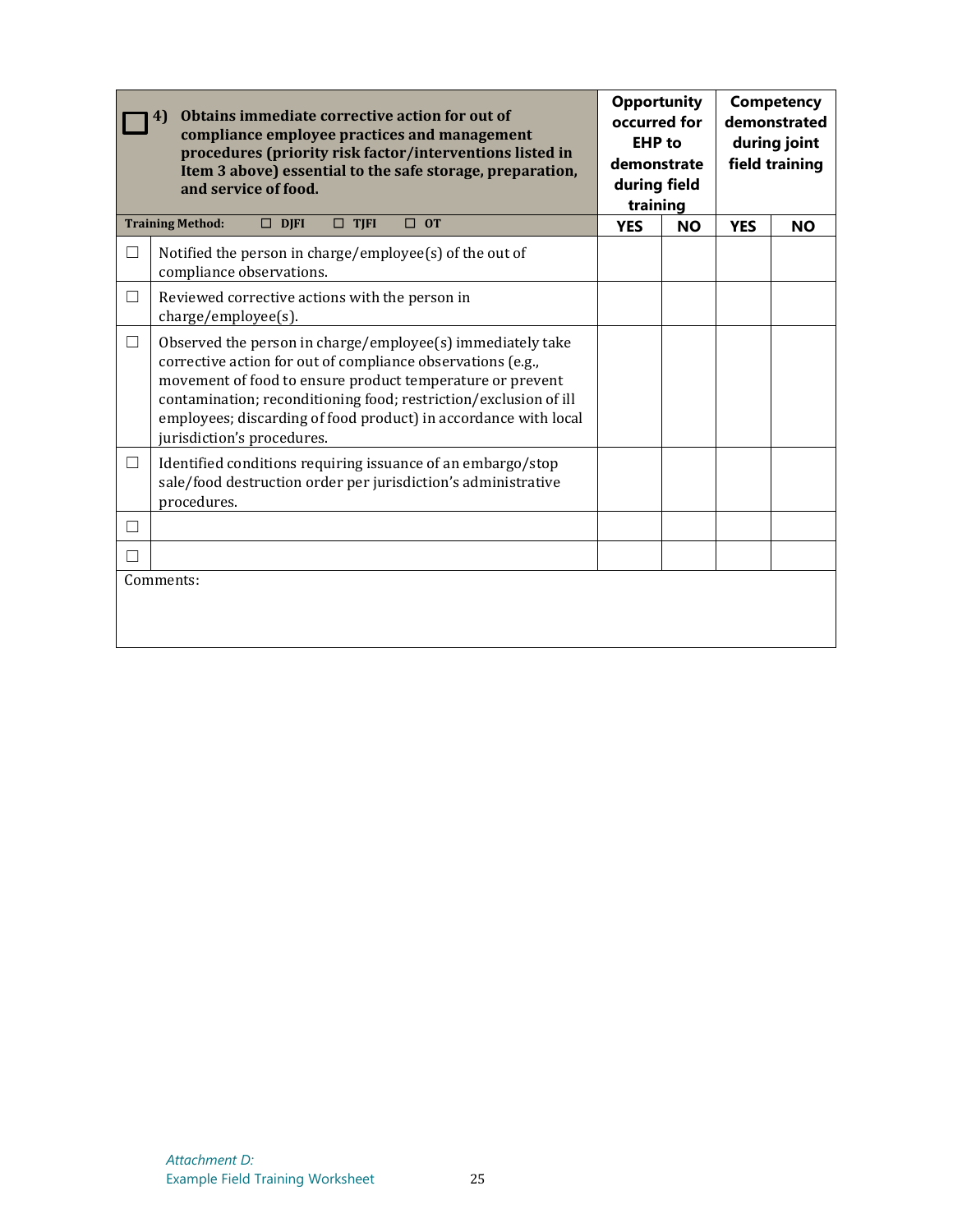| <b>Correctly assesses compliance status of Good Retail</b><br>5)<br>Practices and other core regulations (not included in Item<br>4) that are included in jurisdiction's prevailing statutes,<br>regulations and/or ordinances.                                                                                         | <b>Opportunity</b><br>occurred for<br><b>EHP</b> to<br>demonstrate<br>during field<br>training |                             | Competency<br>demonstrated<br>during joint<br>field training |                |  |                                                               |
|-------------------------------------------------------------------------------------------------------------------------------------------------------------------------------------------------------------------------------------------------------------------------------------------------------------------------|------------------------------------------------------------------------------------------------|-----------------------------|--------------------------------------------------------------|----------------|--|---------------------------------------------------------------|
| $\Box$ OT<br><b>Training Method:</b><br>$\Box$ DJFI<br>$\square$ TJFI                                                                                                                                                                                                                                                   | <b>YES</b>                                                                                     | <b>NO</b>                   | <b>YES</b>                                                   | <b>NO</b>      |  |                                                               |
| Correctly assessed compliance status of GRPs and other core<br>⊔<br>regulations (not included in Item 4 above) that are included in<br>jurisdiction's prevailing statutes, regulations and/or ordinances.<br>$\Box$                                                                                                     |                                                                                                |                             |                                                              |                |  |                                                               |
| Comments:                                                                                                                                                                                                                                                                                                               |                                                                                                |                             |                                                              |                |  |                                                               |
| 6) Verifies correction of out of compliance observations<br>identified during previous inspection.                                                                                                                                                                                                                      | <b>Opportunity</b><br>occurred for<br><b>EHP</b> to<br>demonstrate<br>during field<br>training |                             |                                                              |                |  | Competency<br>demonstrate<br>d during joint<br>field training |
| $\square$ DJFI<br><b>Training Method:</b><br>$\Box$ TJFI<br>$\square$ OT                                                                                                                                                                                                                                                | <b>YES</b>                                                                                     | <b>NO</b>                   | <b>YES</b>                                                   | <b>NO</b>      |  |                                                               |
| Verified correction of out of compliance observations identified<br>⊔<br>during previous inspection<br>□<br>Used temperature measuring devices/probes in accordance with<br>manufacturer's instructions.<br>Cleaned and sanitized (alcohol swabs) temperature measurement<br>П<br>probes to prevent food contamination. |                                                                                                |                             |                                                              |                |  |                                                               |
| П                                                                                                                                                                                                                                                                                                                       |                                                                                                |                             |                                                              |                |  |                                                               |
|                                                                                                                                                                                                                                                                                                                         |                                                                                                |                             |                                                              |                |  |                                                               |
| Comments:<br><b>Opportunity</b><br>Competency<br>occurred for<br>demonstrate<br><b>EHP</b> to<br>d during joint<br>Correctly uses inspection equipment during joint<br>7)                                                                                                                                               |                                                                                                |                             |                                                              |                |  |                                                               |
| inspections.                                                                                                                                                                                                                                                                                                            |                                                                                                | demonstrate<br>during field |                                                              | field training |  |                                                               |
| <b>Training Method:</b><br>$\Box$ TJFI<br>$\Box$ OT<br>$\Box$ DJFI                                                                                                                                                                                                                                                      | <b>YES</b>                                                                                     | training<br><b>NO</b>       | <b>YES</b>                                                   | <b>NO</b>      |  |                                                               |
| $\Box$<br>Used infrared thermometer in accordance with manufacturer's<br>instructions. Verified any out of compliance product temperatures<br>registered on the infrared with a thermocouple.                                                                                                                           |                                                                                                |                             |                                                              |                |  |                                                               |
| $\Box$<br>Used maximum registering thermometer or heat sensitive tapes in<br>accordance with manufacturer's instructions to verify final rinse<br>dishwasher temperature.                                                                                                                                               |                                                                                                |                             |                                                              |                |  |                                                               |
| Used chemical test strips in accordance with manufacturer's<br>$\Box$<br>instructions to measure sanitizer concentrations in manual and<br>mechanical dishwashing operations; wiping cloth solutions; and                                                                                                               |                                                                                                |                             |                                                              |                |  |                                                               |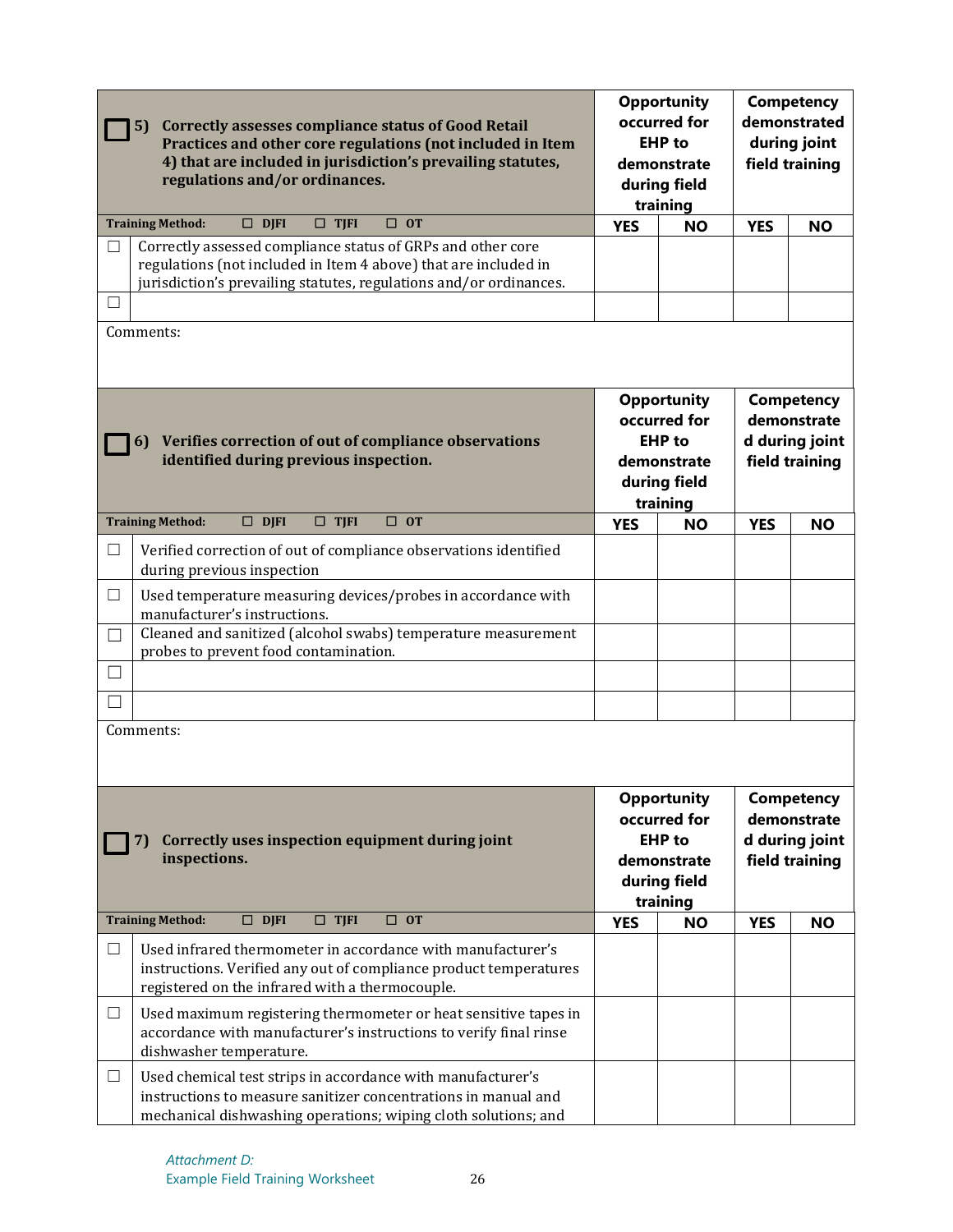|                                                                                                                              | spray bottle applicators.                                                                                                                 |                                                                    |           |                                                                                     |           |  |
|------------------------------------------------------------------------------------------------------------------------------|-------------------------------------------------------------------------------------------------------------------------------------------|--------------------------------------------------------------------|-----------|-------------------------------------------------------------------------------------|-----------|--|
| $\Box$                                                                                                                       | Used flashlight to assess observations in areas with no or low light.                                                                     |                                                                    |           |                                                                                     |           |  |
| □                                                                                                                            | Photographs taken support regulatory findings or conditions<br>observed.                                                                  |                                                                    |           |                                                                                     |           |  |
| $\Box$                                                                                                                       |                                                                                                                                           |                                                                    |           |                                                                                     |           |  |
| $\Box$                                                                                                                       |                                                                                                                                           |                                                                    |           |                                                                                     |           |  |
|                                                                                                                              | Comments:                                                                                                                                 |                                                                    |           |                                                                                     |           |  |
|                                                                                                                              |                                                                                                                                           |                                                                    |           |                                                                                     |           |  |
|                                                                                                                              | Ш.<br><b>Oral Communication</b>                                                                                                           |                                                                    |           | <b>Performance Elements (6)</b>                                                     |           |  |
| Asks questions and engages in a dialogue with person in<br>charge/employees to obtain information relevant to<br>inspection. |                                                                                                                                           | <b>Opportunity</b><br>occurred for<br><b>EHP</b> to<br>demonstrate |           | <b>Competency</b><br>demonstrated<br>during joint field<br>training                 |           |  |
|                                                                                                                              |                                                                                                                                           | during field                                                       |           |                                                                                     |           |  |
|                                                                                                                              | <b>Training Method:</b><br>$\Box$ DJFI<br>$\Box$ TJFI<br>$\Box$ OT                                                                        | training<br><b>YES</b>                                             | <b>NO</b> | <b>YES</b>                                                                          | <b>NO</b> |  |
| $\Box$                                                                                                                       | Asked open ended questions (questions that cannot be<br>answered with "yes" or "no").                                                     |                                                                    |           |                                                                                     |           |  |
| $\Box$                                                                                                                       | Did not interrupt when the person in charge/employee was<br>speaking.                                                                     |                                                                    |           |                                                                                     |           |  |
| $\Box$                                                                                                                       | Paraphrased/summarized statements from the person in<br>charge to confirm understanding.                                                  |                                                                    |           |                                                                                     |           |  |
| $\Box$                                                                                                                       |                                                                                                                                           |                                                                    |           |                                                                                     |           |  |
| $\Box$                                                                                                                       |                                                                                                                                           |                                                                    |           |                                                                                     |           |  |
|                                                                                                                              | Comments:                                                                                                                                 |                                                                    |           |                                                                                     |           |  |
|                                                                                                                              |                                                                                                                                           |                                                                    |           |                                                                                     |           |  |
|                                                                                                                              | [2] Provides the person in charge/employees with accurate<br>answers to inspection-related questions or admits not<br>knowing the answer. | <b>Opportunity</b><br>occurred for<br><b>EHP</b> to<br>demonstrate |           | <b>Competency</b><br>demonstrated<br>during joint field<br>training<br>during field |           |  |
|                                                                                                                              |                                                                                                                                           | training                                                           |           |                                                                                     |           |  |
|                                                                                                                              | <b>Training Method:</b><br>$\square$ DJFI<br>$\Box$ TJFI<br>$\Box$ OT                                                                     | <b>YES</b>                                                         | <b>NO</b> | <b>YES</b>                                                                          | <b>NO</b> |  |
| $\Box$                                                                                                                       | Answered inspection-related questions accurately.                                                                                         |                                                                    |           |                                                                                     |           |  |
| $\Box$                                                                                                                       | Admitted not knowing the answer to a question and arranges<br>to contact the establishment with the answer.                               |                                                                    |           |                                                                                     |           |  |
| $\Box$                                                                                                                       | Used trainer as a resource when unsure of an answer.                                                                                      |                                                                    |           |                                                                                     |           |  |
| $\Box$                                                                                                                       |                                                                                                                                           |                                                                    |           |                                                                                     |           |  |
| $\Box$                                                                                                                       |                                                                                                                                           |                                                                    |           |                                                                                     |           |  |
|                                                                                                                              | Comments:                                                                                                                                 |                                                                    |           |                                                                                     |           |  |
|                                                                                                                              |                                                                                                                                           |                                                                    |           |                                                                                     |           |  |
|                                                                                                                              |                                                                                                                                           |                                                                    |           |                                                                                     |           |  |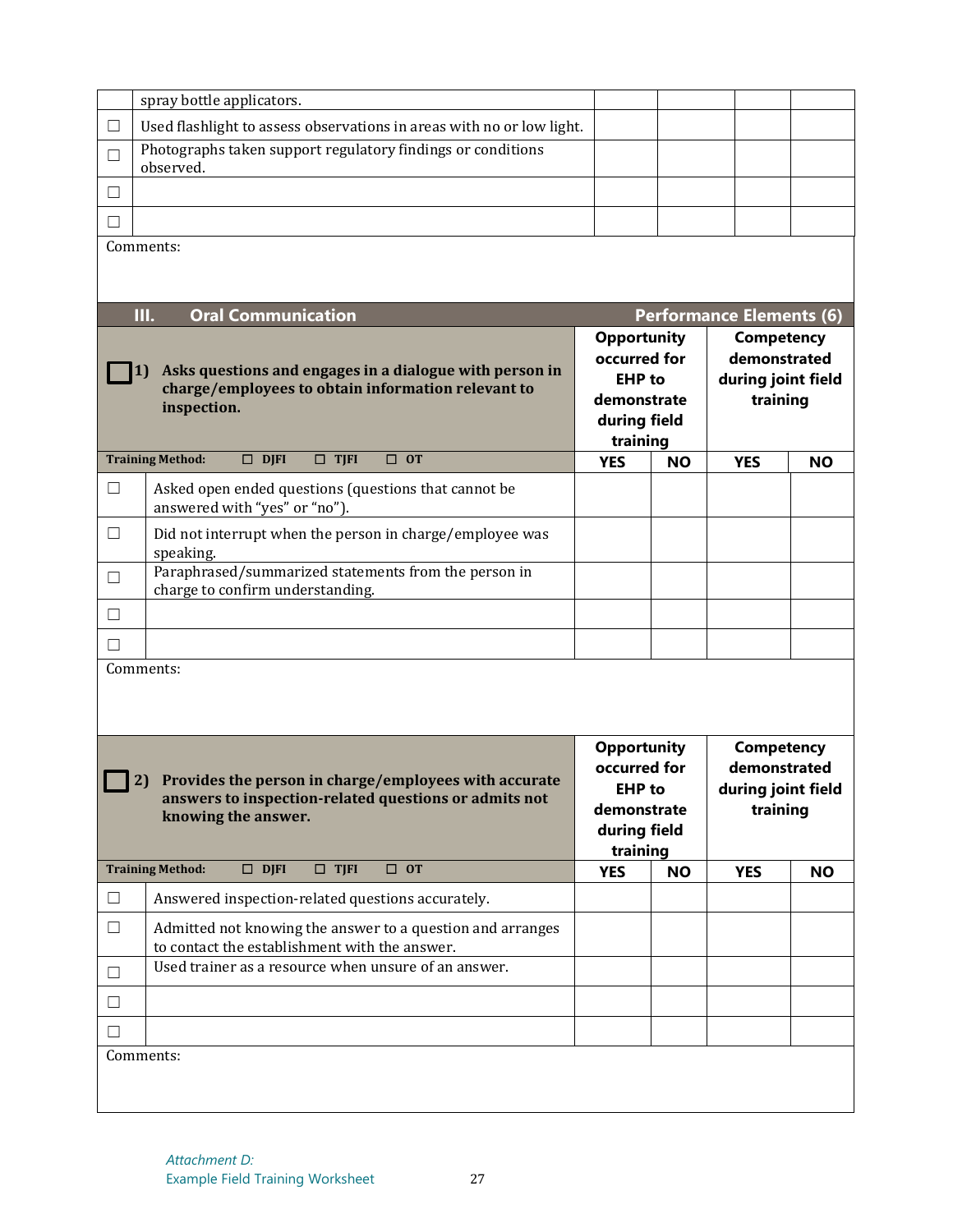| 3)                                      | Uses available means (e.g., interpreter, drawings,<br>demonstrations, diagrams, international food safety<br>icons) to overcome language or communication<br>barriers.                                                                                                                                                                                                                                                                                                       | <b>Opportunity</b><br>occurred for<br><b>EHP</b> to<br>demonstrate<br>during field<br>training                                                                        |           | <b>Competency</b><br>demonstrated<br>during joint field<br>training |           |                                                                     |  |
|-----------------------------------------|------------------------------------------------------------------------------------------------------------------------------------------------------------------------------------------------------------------------------------------------------------------------------------------------------------------------------------------------------------------------------------------------------------------------------------------------------------------------------|-----------------------------------------------------------------------------------------------------------------------------------------------------------------------|-----------|---------------------------------------------------------------------|-----------|---------------------------------------------------------------------|--|
|                                         | $\Box$ DJFI<br>$\Box$ TJFI<br><b>Training Method:</b><br>$\Box$ OT                                                                                                                                                                                                                                                                                                                                                                                                           | <b>YES</b>                                                                                                                                                            | <b>NO</b> | <b>YES</b>                                                          | <b>NO</b> |                                                                     |  |
| $\Box$                                  | Avoided using jargon and acronyms, without explanation.                                                                                                                                                                                                                                                                                                                                                                                                                      |                                                                                                                                                                       |           |                                                                     |           |                                                                     |  |
| $\Box$                                  | Used interpreter, drawings, demonstrations, or diagrams to<br>overcome language or communication barriers.                                                                                                                                                                                                                                                                                                                                                                   |                                                                                                                                                                       |           |                                                                     |           |                                                                     |  |
| $\Box$                                  | Checked the person in charge's understanding of<br>information/instructions by asking the operator to<br>paraphrase or demonstrate the information/instructions.                                                                                                                                                                                                                                                                                                             |                                                                                                                                                                       |           |                                                                     |           |                                                                     |  |
| $\Box$                                  |                                                                                                                                                                                                                                                                                                                                                                                                                                                                              |                                                                                                                                                                       |           |                                                                     |           |                                                                     |  |
| П                                       |                                                                                                                                                                                                                                                                                                                                                                                                                                                                              |                                                                                                                                                                       |           |                                                                     |           |                                                                     |  |
| Comments:                               | Follows jurisdiction's policy regarding disclosure of<br>confidential information.                                                                                                                                                                                                                                                                                                                                                                                           | <b>Opportunity</b><br>occurred for<br><b>EHP</b> to<br>demonstrate<br>during field                                                                                    |           |                                                                     |           | <b>Competency</b><br>demonstrated<br>during joint field<br>training |  |
|                                         | $\Box$ DJFI<br>$\Box$ TJFI<br>$\Box$ OT<br><b>Training Method:</b>                                                                                                                                                                                                                                                                                                                                                                                                           | training<br><b>YES</b>                                                                                                                                                | <b>NO</b> | <b>YES</b>                                                          | <b>NO</b> |                                                                     |  |
| $\Box$<br>$\Box$<br>$\Box$<br>Comments: | Explained confidentiality laws, policies and procedures to the<br>person in charge when necessary. (if the need to explain<br>confidential laws did not occur during the joint field training<br>inspections, the EHP explained confidentiality laws, policies<br>and procedures to the trainer).<br>Applied the confidentiality policy per the jurisdictional<br>requirements (e.g., EHP did not reveal confidential<br>information to the operator during the inspection). |                                                                                                                                                                       |           |                                                                     |           |                                                                     |  |
|                                         |                                                                                                                                                                                                                                                                                                                                                                                                                                                                              |                                                                                                                                                                       |           |                                                                     |           |                                                                     |  |
| 5)                                      | Uses effective communication and conflict resolution<br>techniques to overcome inspection barriers.                                                                                                                                                                                                                                                                                                                                                                          | <b>Opportunity</b><br><b>Competency</b><br>occurred for<br>demonstrated<br><b>EHP</b> to<br>during joint field<br>training<br>demonstrate<br>during field<br>training |           |                                                                     |           |                                                                     |  |
|                                         | $\Box$ TJFI<br>$\Box$ OT<br><b>Training Method:</b><br>$\Box$ DJFI                                                                                                                                                                                                                                                                                                                                                                                                           | <b>YES</b>                                                                                                                                                            | <b>NO</b> | <b>YES</b>                                                          | <b>NO</b> |                                                                     |  |
| $\Box$                                  | Identified challenges faced by the person in charge and<br>offered possible solution(s).                                                                                                                                                                                                                                                                                                                                                                                     |                                                                                                                                                                       |           |                                                                     |           |                                                                     |  |
| $\Box$                                  | Did not become argumentative (e.g., remained calm and<br>focused).                                                                                                                                                                                                                                                                                                                                                                                                           |                                                                                                                                                                       |           |                                                                     |           |                                                                     |  |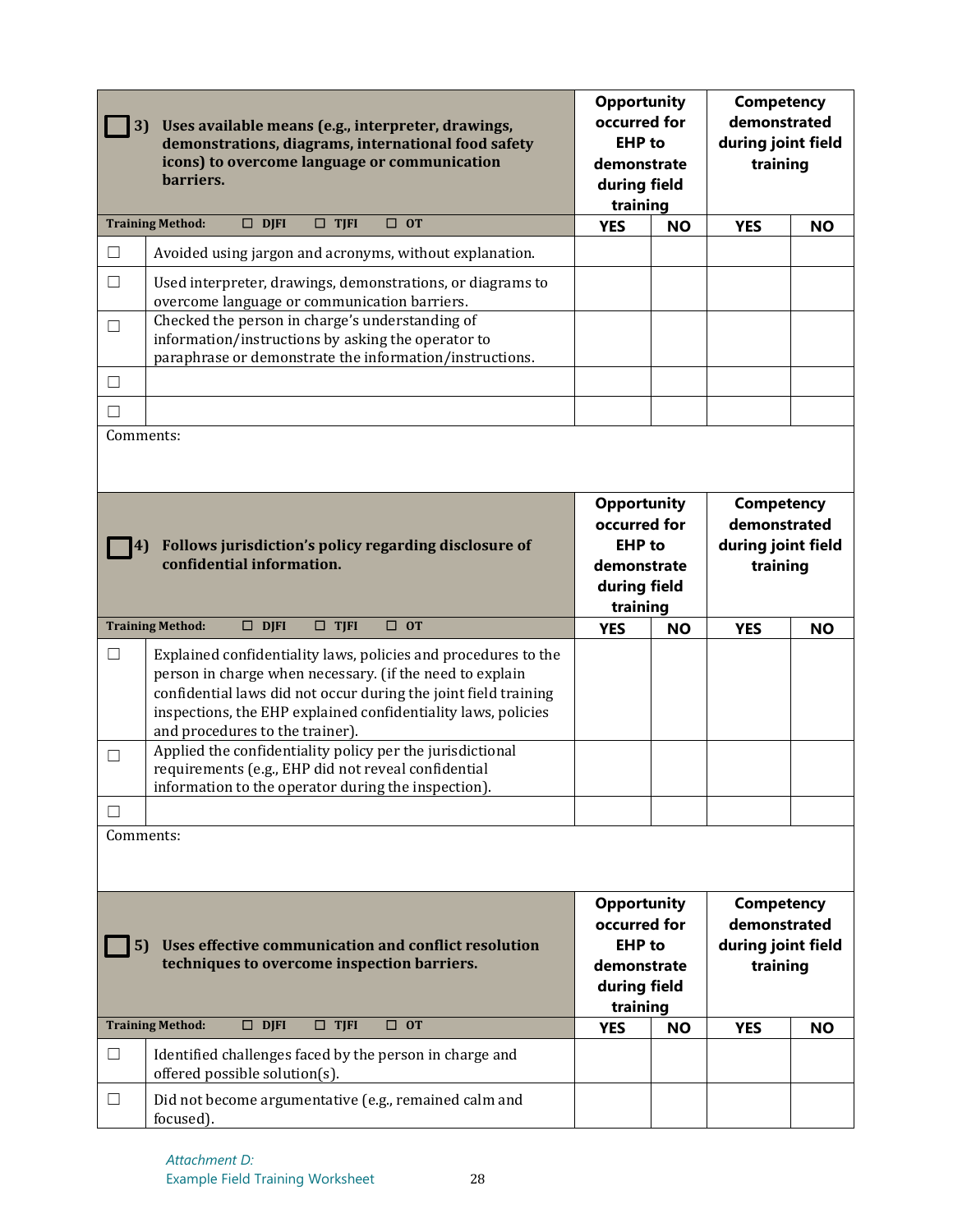| □                                                                                                                                                       | Removed himself/herself from a confrontation or threat that<br>may impact personal safety.                                                                                   |                                                                                                |           |                                                                     |           |
|---------------------------------------------------------------------------------------------------------------------------------------------------------|------------------------------------------------------------------------------------------------------------------------------------------------------------------------------|------------------------------------------------------------------------------------------------|-----------|---------------------------------------------------------------------|-----------|
| П                                                                                                                                                       |                                                                                                                                                                              |                                                                                                |           |                                                                     |           |
| П                                                                                                                                                       |                                                                                                                                                                              |                                                                                                |           |                                                                     |           |
| Comments:                                                                                                                                               |                                                                                                                                                                              |                                                                                                |           |                                                                     |           |
|                                                                                                                                                         |                                                                                                                                                                              |                                                                                                |           |                                                                     |           |
| Conducts exit interview explaining out of compliance<br>6<br>observations and identifying corrective actions and<br>timelines for all noted violations. |                                                                                                                                                                              | <b>Opportunity</b><br>occurred for<br><b>EHP</b> to<br>demonstrate<br>during field<br>training |           | <b>Competency</b><br>demonstrated<br>during joint field<br>training |           |
|                                                                                                                                                         | <b>Training Method:</b><br>$\square$ DJFI<br>$\Box$ TJFI<br>$\Box$ OT                                                                                                        | <b>YES</b>                                                                                     | <b>NO</b> | <b>YES</b>                                                          | <b>NO</b> |
| $\Box$                                                                                                                                                  | Explained the public health significance of the inspection<br>observations.                                                                                                  |                                                                                                |           |                                                                     |           |
| $\Box$                                                                                                                                                  | Reviewed all findings with the person in charge with<br>emphasis on contributing factors to foodborne illness and<br>Food Code Interventions (listed in Section II, Item 3). |                                                                                                |           |                                                                     |           |
| □                                                                                                                                                       | Used foodborne illness data to highlight contributing factors.                                                                                                               |                                                                                                |           |                                                                     |           |
| $\Box$                                                                                                                                                  | Answered all questions or concerns pertaining to items on the<br>inspection report.                                                                                          |                                                                                                |           |                                                                     |           |
| П                                                                                                                                                       | Provided contact information to the person in charge for<br>follow up questions or additional guidance.                                                                      |                                                                                                |           |                                                                     |           |
| П                                                                                                                                                       |                                                                                                                                                                              |                                                                                                |           |                                                                     |           |
| П                                                                                                                                                       |                                                                                                                                                                              |                                                                                                |           |                                                                     |           |
| Comments:                                                                                                                                               |                                                                                                                                                                              |                                                                                                |           |                                                                     |           |
|                                                                                                                                                         |                                                                                                                                                                              |                                                                                                |           |                                                                     |           |
|                                                                                                                                                         |                                                                                                                                                                              |                                                                                                |           |                                                                     |           |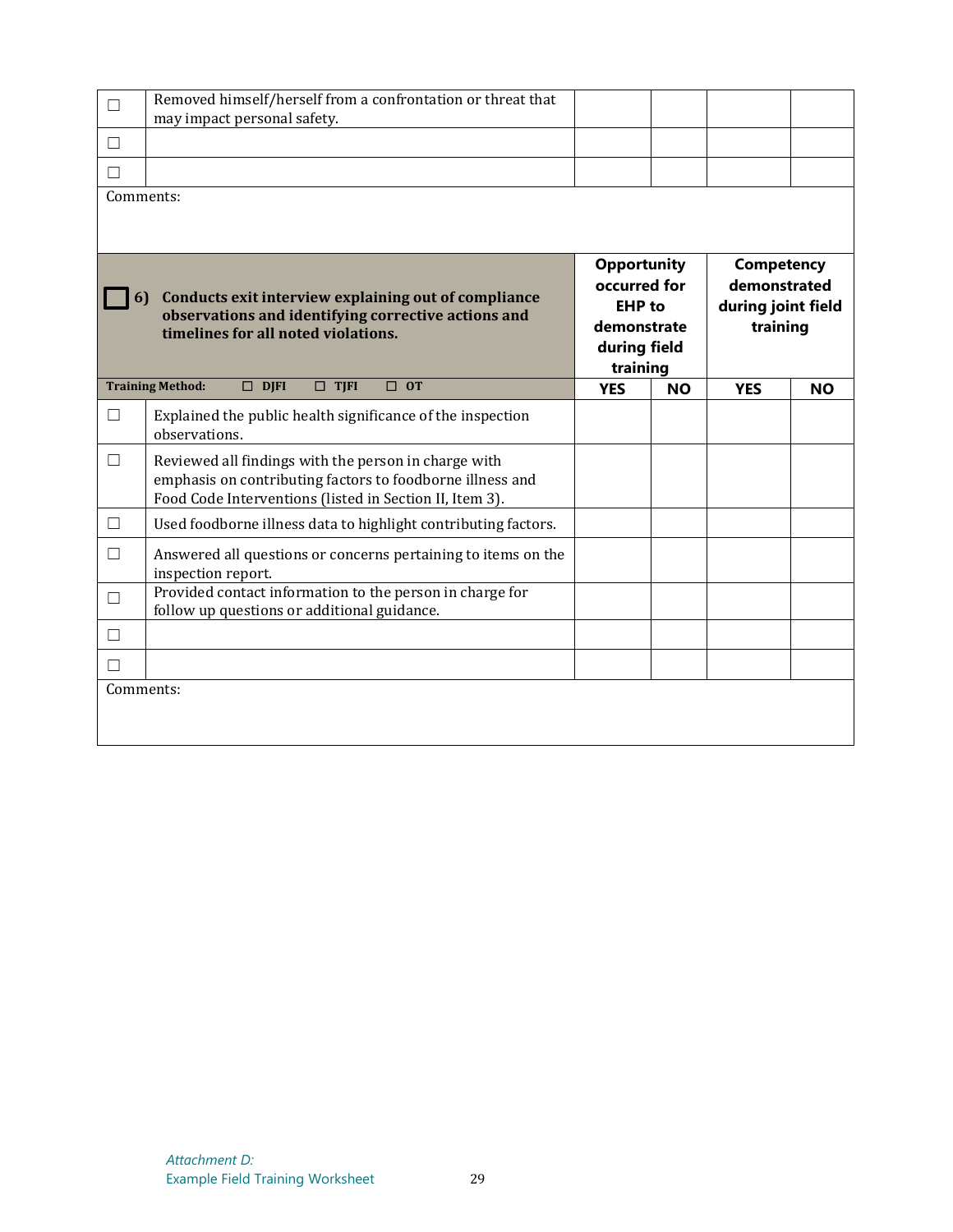| IV.<br><b>Written Communication</b><br><b>Performance Elements (3)</b> |                                                                                                                                                                                                                                            |                                                                                                |           |                                                                                 |           |
|------------------------------------------------------------------------|--------------------------------------------------------------------------------------------------------------------------------------------------------------------------------------------------------------------------------------------|------------------------------------------------------------------------------------------------|-----------|---------------------------------------------------------------------------------|-----------|
| 1)                                                                     | Completes inspection form per jurisdiction's<br>administrative procedures (e.g., observations;<br>corrective actions; public health reason; applicable code<br>reference; compliance dates).                                               | <b>Opportunity</b><br>occurred for<br><b>EHP</b> to<br>demonstrate<br>during field<br>training |           | <b>Competency</b><br>demonstrated<br>during joint field<br>training             |           |
|                                                                        | $\Box$ OT<br><b>Training Method:</b><br>$\Box$ DJFI<br>$\square$ TJFI                                                                                                                                                                      | <b>YES</b>                                                                                     | <b>NO</b> | <b>YES</b>                                                                      | <b>NO</b> |
| $\Box$                                                                 | Used correct inspection form.                                                                                                                                                                                                              |                                                                                                |           |                                                                                 |           |
| □                                                                      | Completed a legible report.                                                                                                                                                                                                                |                                                                                                |           |                                                                                 |           |
| □                                                                      | Accurately documented observations made during inspection.                                                                                                                                                                                 |                                                                                                |           |                                                                                 |           |
| $\Box$                                                                 | Completed inspection form in accordance with jurisdiction's<br>administrative procedures.                                                                                                                                                  |                                                                                                |           |                                                                                 |           |
| $\Box$                                                                 | Cited correct code provisions/rules/regulations.                                                                                                                                                                                           |                                                                                                |           |                                                                                 |           |
| $\Box$                                                                 | Documented immediate corrective action for out-of-<br>compliance foodborne illness Risk Factor violations and Food<br>Code Interventions (listed in Section II, Item 3).                                                                   |                                                                                                |           |                                                                                 |           |
| □                                                                      | Documented time frames for correcting each out of<br>compliance observation.                                                                                                                                                               |                                                                                                |           |                                                                                 |           |
| П                                                                      | Signed completed inspection report.                                                                                                                                                                                                        |                                                                                                |           |                                                                                 |           |
| □                                                                      |                                                                                                                                                                                                                                            |                                                                                                |           |                                                                                 |           |
| □                                                                      |                                                                                                                                                                                                                                            |                                                                                                |           |                                                                                 |           |
| Comments:                                                              |                                                                                                                                                                                                                                            |                                                                                                |           |                                                                                 |           |
| 2)                                                                     | Includes with inspection report any compliance or<br>regulatory documents identified or cross-referenced in<br>written statements (e.g., exhibits, attachments, sample<br>forms, embargo forms, destruction forms, suspension<br>notices). | <b>Opportunity</b><br>occurred for<br><b>EHP</b> to<br>demonstrate<br>during field             |           | <b>Competency</b><br>demonstrated<br>during joint field<br>training<br>training |           |
|                                                                        | <b>Training Method:</b><br>$\square$ DJFI<br>$\square$ TJFI<br>$\Box$ OT                                                                                                                                                                   | <b>YES</b>                                                                                     | <b>NO</b> | <b>YES</b>                                                                      | <b>NO</b> |
| $\Box$                                                                 | Referenced attached documents in inspection report.                                                                                                                                                                                        |                                                                                                |           |                                                                                 |           |
| $\Box$                                                                 | Referenced documents are legible.                                                                                                                                                                                                          |                                                                                                |           |                                                                                 |           |
| □                                                                      | Referenced documents are accurate and reflect observations<br>made during the inspection.                                                                                                                                                  |                                                                                                |           |                                                                                 |           |
| $\Box$                                                                 | Attached referenced document(s) to the inspection report per<br>jurisdiction's administrative procedures.                                                                                                                                  |                                                                                                |           |                                                                                 |           |
| $\Box$                                                                 |                                                                                                                                                                                                                                            |                                                                                                |           |                                                                                 |           |
| Comments:                                                              |                                                                                                                                                                                                                                            |                                                                                                |           |                                                                                 |           |
| 3)                                                                     | Includes with inspection report any compliance or<br>regulatory documents identified or cross-referenced in<br>written statements (e.g., exhibits, attachments, sample                                                                     | <b>Opportunity</b><br>occurred for<br><b>EHP</b> to                                            |           | <b>Competency</b><br>demonstrated<br>during joint field                         |           |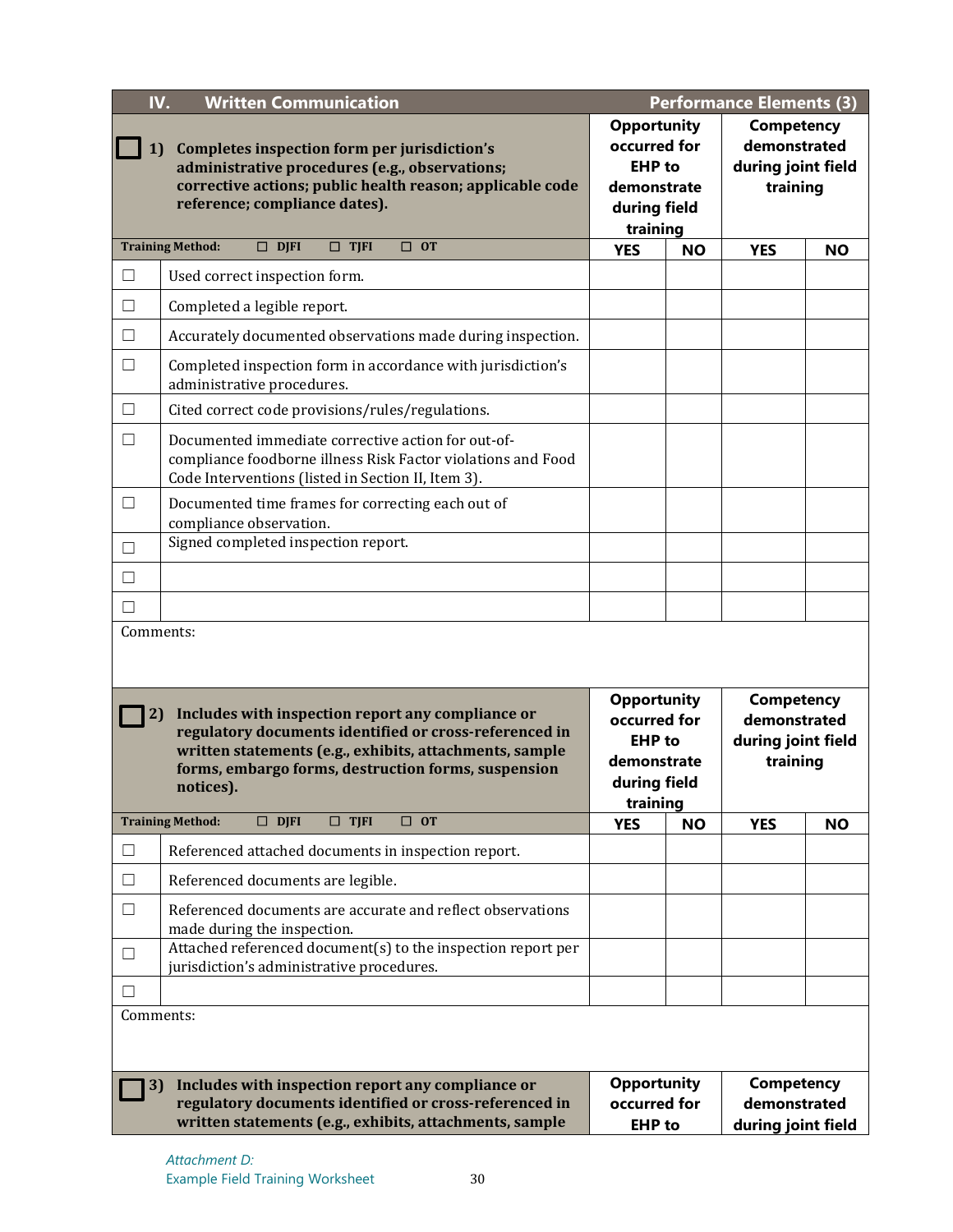|              | forms, embargo forms, destruction forms, suspension<br>notices).                                                                 | demonstrate<br>during field<br>training                                                        |           | training                                                     |           |
|--------------|----------------------------------------------------------------------------------------------------------------------------------|------------------------------------------------------------------------------------------------|-----------|--------------------------------------------------------------|-----------|
|              | <b>Training Method:</b><br>$\Box$ DJFI<br>$\Box$ TJFI<br>$\Box$ OT                                                               | <b>YES</b>                                                                                     | <b>NO</b> | <b>YES</b>                                                   | <b>NO</b> |
| □            | Presented complete inspection report, with referenced<br>documents when necessary, to person in charge during exit<br>interview. |                                                                                                |           |                                                              |           |
| □            | Followed jurisdiction's administrative procedures for<br>delivering written inspection report.                                   |                                                                                                |           |                                                              |           |
| $\Box$       | Obtained signature of person in charge on inspection report.                                                                     |                                                                                                |           |                                                              |           |
| П            |                                                                                                                                  |                                                                                                |           |                                                              |           |
| $\mathsf{L}$ |                                                                                                                                  |                                                                                                |           |                                                              |           |
| Comments:    |                                                                                                                                  |                                                                                                |           |                                                              |           |
| V.           | <b>Professionalism</b>                                                                                                           |                                                                                                |           | <b>Performance Elements (3)</b>                              |           |
| 1)           | Maintains a professional appearance consistent with<br>jurisdiction's policy (e.g., clean outer clothing, hair<br>restraint).    | <b>Opportunity</b><br>occurred for<br><b>EHP</b> to<br>demonstrate<br>during field<br>training |           | Competency<br>demonstrated<br>during joint field<br>training |           |
|              | <b>Training Method:</b><br>$\Box$ DJFI<br>$\Box$ TJFI<br>$\Box$ OT                                                               | <b>YES</b>                                                                                     | <b>NO</b> | <b>YES</b>                                                   | <b>NO</b> |
| П            | Maintained a professional appearance consistent with<br>jurisdiction's policy (e.g., clean outer clothing, hair restraint).      |                                                                                                |           |                                                              |           |
| П            |                                                                                                                                  |                                                                                                |           |                                                              |           |
|              |                                                                                                                                  |                                                                                                |           |                                                              |           |
| Comments:    |                                                                                                                                  |                                                                                                |           |                                                              |           |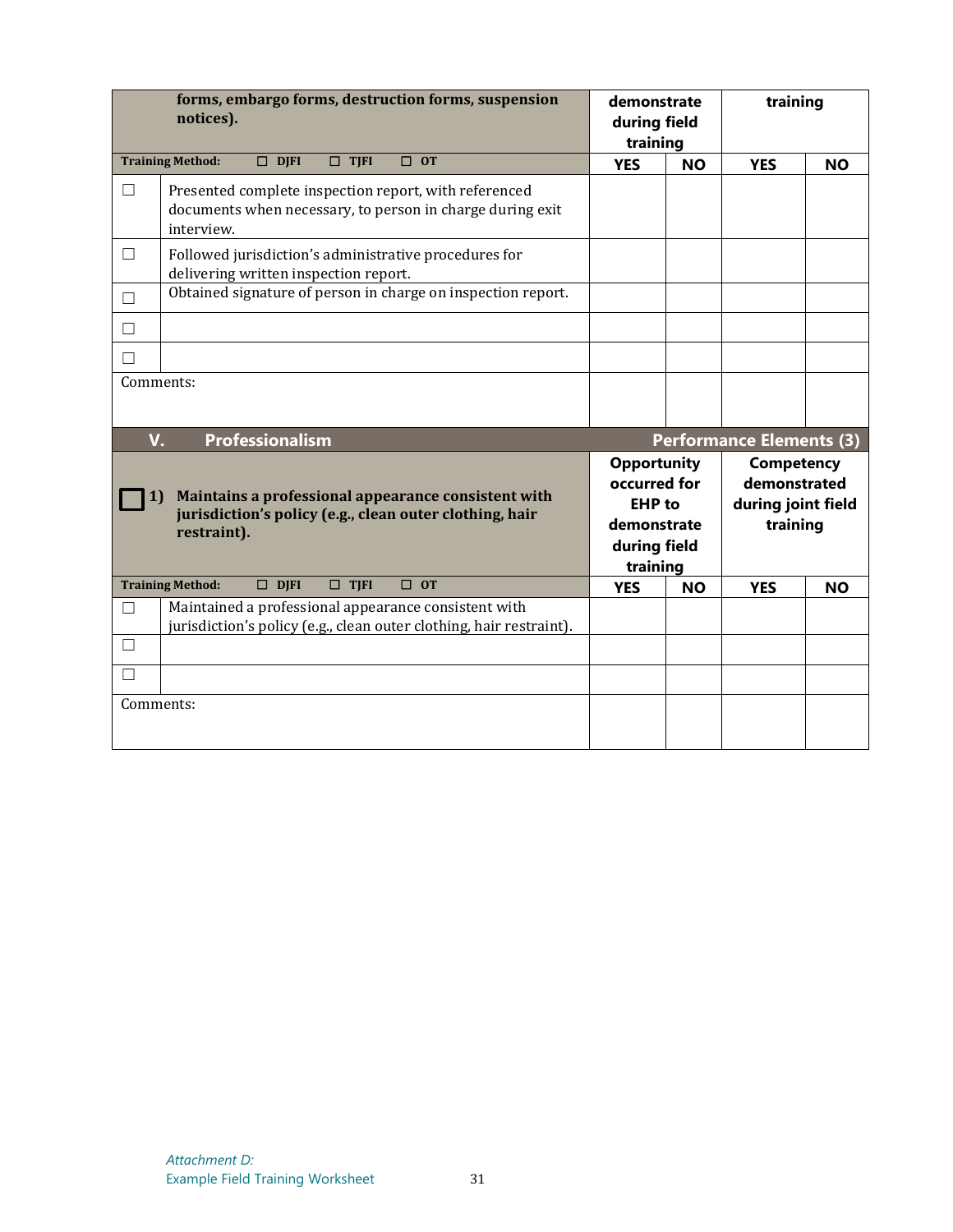| 2)        | Demonstrates proper sanitary practices as expected<br>from a food service employee.                                                                                          | <b>Opportunity</b><br>occurred for<br><b>EHP</b> to<br>demonstrate<br>during field<br>training |           | <b>Competency</b><br>demonstrated<br>during joint field<br>training             |           |
|-----------|------------------------------------------------------------------------------------------------------------------------------------------------------------------------------|------------------------------------------------------------------------------------------------|-----------|---------------------------------------------------------------------------------|-----------|
|           | $\Box$ OT<br><b>Training Method:</b><br>$\Box$ DJFI<br>$\Box$ TJFI                                                                                                           | <b>YES</b>                                                                                     | <b>NO</b> | <b>YES</b>                                                                      | <b>NO</b> |
| $\Box$    | Washed hands as needed (e.g., prior to conducting inspection,<br>after using restroom, after touching dirty surfaces, after<br>touching face/body, after sneezing/coughing). |                                                                                                |           |                                                                                 |           |
| □         | Protected bandages on hands, when necessary, to prevent<br>contamination of food or food contact surfaces.                                                                   |                                                                                                |           |                                                                                 |           |
| $\Box$    | Did NOT contact ready-to-eat foods with bare hands.                                                                                                                          |                                                                                                |           |                                                                                 |           |
| $\Box$    | Did NOT show any obvious signs of illness in accordance with<br>jurisdiction's employee health policy and/or current food<br>code.                                           |                                                                                                |           |                                                                                 |           |
| П         |                                                                                                                                                                              |                                                                                                |           |                                                                                 |           |
| Comments: |                                                                                                                                                                              |                                                                                                |           |                                                                                 |           |
| 3)        | Only reports substantiated findings as violations.                                                                                                                           | <b>Opportunity</b><br>occurred for<br><b>EHP</b> to<br>demonstrate<br>during field             |           | <b>Competency</b><br>demonstrated<br>during joint field<br>training<br>training |           |
|           |                                                                                                                                                                              |                                                                                                |           |                                                                                 |           |
|           | $\Box$ DJFI<br>$\Box$ TJFI<br>$\Box$ OT<br><b>Training Method:</b>                                                                                                           | <b>YES</b>                                                                                     | <b>NO</b> | <b>YES</b>                                                                      | <b>NO</b> |
| □         | Only reported findings that were directly observed or<br>substantiated in accordance with jurisdiction's policies and<br>procedures.                                         |                                                                                                |           |                                                                                 |           |
| Ш         | Findings are supported by fact (e.g., are NOT based on hunch<br>or suspicion; are witnessed, are investigated).                                                              |                                                                                                |           |                                                                                 |           |
| $\Box$    | Did NOT note violations without visiting the establishment.                                                                                                                  |                                                                                                |           |                                                                                 |           |
| $\Box$    | Did NOT exaggerate details related to findings to support<br>report conclusions.                                                                                             |                                                                                                |           |                                                                                 |           |
| $\Box$    | Did NOT modify report after leaving the establishment except<br>as allowed by jurisdiction's administrative procedures.                                                      |                                                                                                |           |                                                                                 |           |
| $\Box$    |                                                                                                                                                                              |                                                                                                |           |                                                                                 |           |
|           |                                                                                                                                                                              |                                                                                                |           |                                                                                 |           |
| Comments: |                                                                                                                                                                              |                                                                                                |           |                                                                                 |           |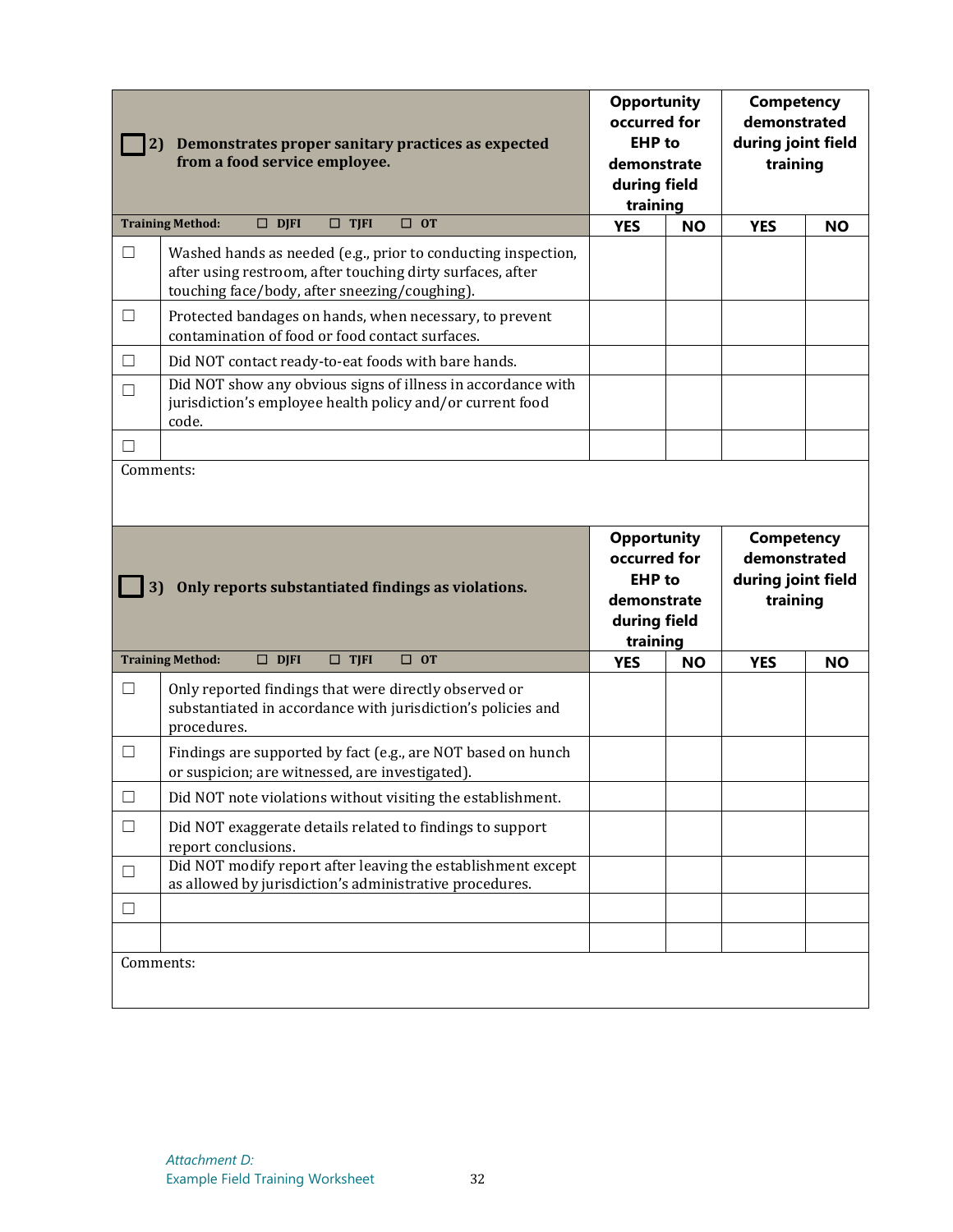|           | VI.<br><b>Sample Collection and Evidence Development</b>                                                                                                                                                         | <b>Performance Elements (2)</b>                                                                |           |            |           |  |  |  |  |                                                                     |  |
|-----------|------------------------------------------------------------------------------------------------------------------------------------------------------------------------------------------------------------------|------------------------------------------------------------------------------------------------|-----------|------------|-----------|--|--|--|--|---------------------------------------------------------------------|--|
| 1)        | Uses an aseptic food sample collection method<br>consistent with criteria established by laboratory<br>serving jurisdiction.                                                                                     | <b>Opportunity</b><br>occurred for<br><b>EHP</b> to<br>demonstrate<br>during field<br>training |           |            |           |  |  |  |  | <b>Competency</b><br>demonstrated<br>during joint field<br>training |  |
|           | <b>Training Method:</b><br>$\Box$ DJFI<br>$\Box$ TJFI<br>$\Box$ OT                                                                                                                                               | <b>YES</b>                                                                                     | <b>NO</b> | <b>YES</b> | <b>NO</b> |  |  |  |  |                                                                     |  |
| □         | Used proper hygiene before and during sample process (e.g.,<br>washed hands prior to sampling; did not touch sample<br>container opening, inside lip, inside cap or did not blow into<br>the bag to open it up.) |                                                                                                |           |            |           |  |  |  |  |                                                                     |  |
| Ш         | Used sample collection method specified by the jurisdiction<br>(e.g., original container if available; collection of a<br>representative sample from a large quantity or container).                             |                                                                                                |           |            |           |  |  |  |  |                                                                     |  |
| $\Box$    | Used sterile, leak-proof lidded container or zipper-lock type<br>bags.                                                                                                                                           |                                                                                                |           |            |           |  |  |  |  |                                                                     |  |
| $\Box$    | Used a separate sterile utensil to collect each sample item.                                                                                                                                                     |                                                                                                |           |            |           |  |  |  |  |                                                                     |  |
| $\Box$    | Labeled all containers with required information (e.g., date,<br>time, location, product name, EHP initials) with<br>corresponding information noted on inspection report or<br>laboratory forms.                |                                                                                                |           |            |           |  |  |  |  |                                                                     |  |
| □         | Initiated written chain of custody including use of evidence<br>seal.                                                                                                                                            |                                                                                                |           |            |           |  |  |  |  |                                                                     |  |
| $\Box$    | Stored and transported sample in a clean, refrigerated unit<br>(e.g., ice chest with ice) within the prescribed time period.                                                                                     |                                                                                                |           |            |           |  |  |  |  |                                                                     |  |
| $\Box$    | Maintained sample refrigerated or frozen until transport or<br>shipping to laboratory.                                                                                                                           |                                                                                                |           |            |           |  |  |  |  |                                                                     |  |
| □         | Sample packed and shipped in sterile, leak-proof, insulated<br>container with refrigerant (wet or dry ice) via the most rapid<br>and convenient means available (e.g., courier, bus, express<br>mail).           |                                                                                                |           |            |           |  |  |  |  |                                                                     |  |
|           |                                                                                                                                                                                                                  |                                                                                                |           |            |           |  |  |  |  |                                                                     |  |
|           |                                                                                                                                                                                                                  |                                                                                                |           |            |           |  |  |  |  |                                                                     |  |
| Comments: |                                                                                                                                                                                                                  |                                                                                                |           |            |           |  |  |  |  |                                                                     |  |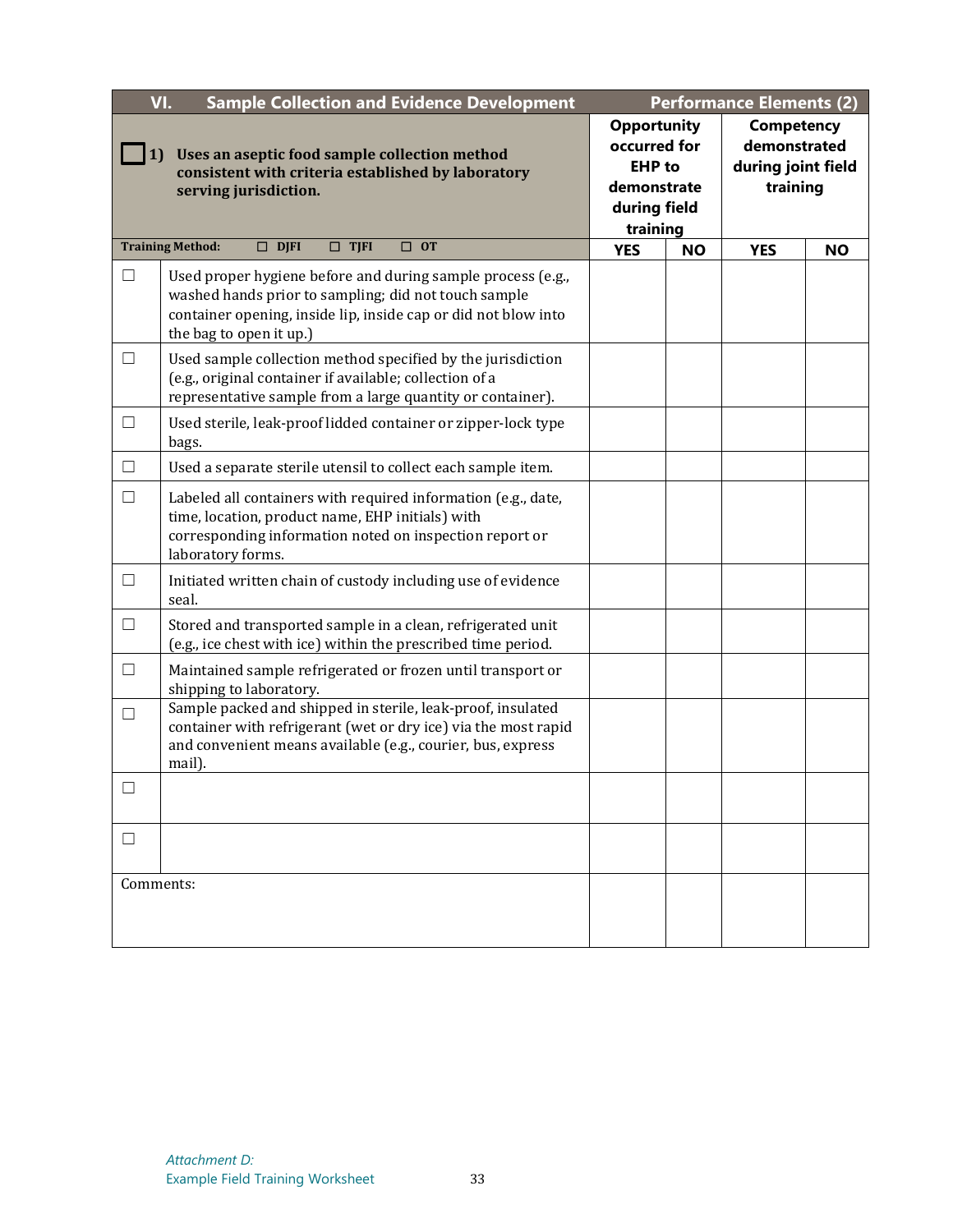| Uses an aseptic water sample collection method<br>2)<br>consistent with criteria established by laboratory<br>serving jurisdiction. |                                                                                                                                                                                                                  | <b>Opportunity</b><br>occurred for<br><b>EHP</b> to<br>demonstrate<br>during field<br>training |           | <b>Competency</b><br>demonstrated<br>during joint field<br>training |           |
|-------------------------------------------------------------------------------------------------------------------------------------|------------------------------------------------------------------------------------------------------------------------------------------------------------------------------------------------------------------|------------------------------------------------------------------------------------------------|-----------|---------------------------------------------------------------------|-----------|
|                                                                                                                                     | $\Box$ DJFI<br>$\Box$ TJFI<br>$\Box$ OT<br><b>Training Method:</b>                                                                                                                                               | <b>YES</b>                                                                                     | <b>NO</b> | <b>YES</b>                                                          | <b>NO</b> |
| $\Box$                                                                                                                              | Used proper hygiene before and during sample process (e.g.,<br>washed hands prior to sampling; did not touch sample<br>container opening, inside lip, inside cap or did not blow into<br>the bag to open it up.) |                                                                                                |           |                                                                     |           |
| $\Box$                                                                                                                              | Sample taken at site closest to source of water (prior to any<br>treatment) if possible, or at a site (post treatment) per<br>jurisdiction's procedures.                                                         |                                                                                                |           |                                                                     |           |
| $\Box$                                                                                                                              | Sample taken from operational fixed type faucet - no swing<br>type or leaking faucets.                                                                                                                           |                                                                                                |           |                                                                     |           |
| □                                                                                                                                   | Removed aerator (if present) from faucet prior to sampling.                                                                                                                                                      |                                                                                                |           |                                                                     |           |
| $\Box$                                                                                                                              | Disinfected faucet with bleach or flame.                                                                                                                                                                         |                                                                                                |           |                                                                     |           |
| $\Box$                                                                                                                              | Ran water through faucet for several minutes to clear line.                                                                                                                                                      |                                                                                                |           |                                                                     |           |
| $\Box$                                                                                                                              | Used a sterile, leak-proof lidded container, "whirl-pak" or<br>zipper-lock type bag.                                                                                                                             |                                                                                                |           |                                                                     |           |
| $\Box$                                                                                                                              | Sample taken from midstream of the flowing faucet.                                                                                                                                                               |                                                                                                |           |                                                                     |           |
| $\Box$                                                                                                                              | Labeled all containers with required information (e.g., date,<br>time, location, product name, EHP initials) with<br>corresponding information noted on inspection report or<br>laboratory forms.                |                                                                                                |           |                                                                     |           |
| $\Box$                                                                                                                              | Initiated written chain of custody including use of evidence<br>seal.                                                                                                                                            |                                                                                                |           |                                                                     |           |
| □                                                                                                                                   | Stored and transported sample in a clean, refrigerated unit<br>(e.g., ice chest with ice) within the prescribed time period.                                                                                     |                                                                                                |           |                                                                     |           |
| П                                                                                                                                   | Maintained sample refrigerated until transport or shipping to<br>the laboratory.                                                                                                                                 |                                                                                                |           |                                                                     |           |
| $\Box$                                                                                                                              | Sample packed and shipped in sterile, leak-proof, insulated<br>container with refrigerant via the most rapid and convenient<br>means available (e.g., courier, bus, express mail).                               |                                                                                                |           |                                                                     |           |
| $\Box$                                                                                                                              |                                                                                                                                                                                                                  |                                                                                                |           |                                                                     |           |
| $\mathsf{L}$                                                                                                                        |                                                                                                                                                                                                                  |                                                                                                |           |                                                                     |           |
| Comments:                                                                                                                           |                                                                                                                                                                                                                  |                                                                                                |           |                                                                     |           |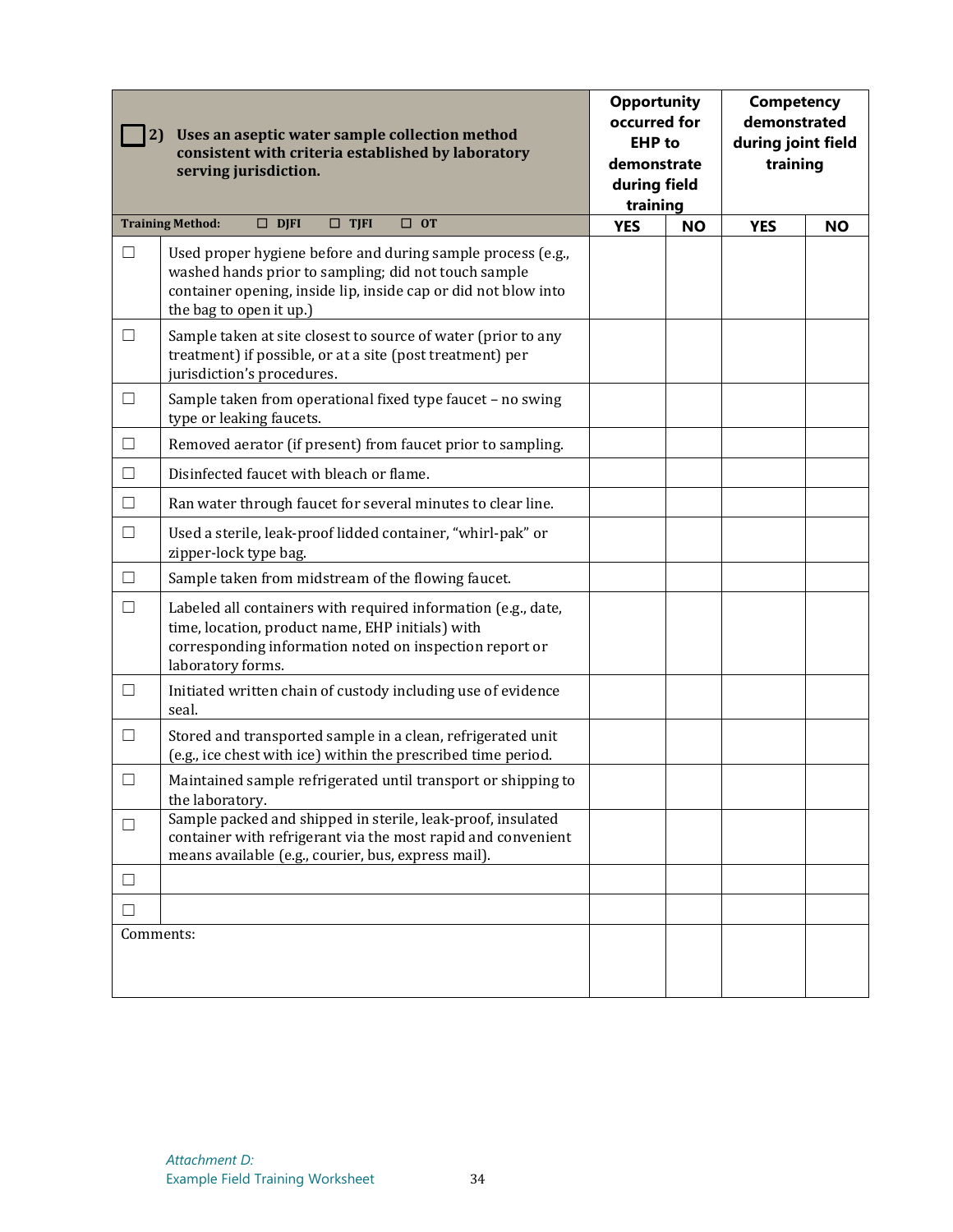## **EXAMPLE FIELD TRAINING ESTABLISHMENT LOG**

| $\#$             | <b>Date</b> | License<br># | <b>Establishment Name</b> | <b>Establishment Address</b> | <b>Risk Level</b> | Demonstration<br>(Trainer-led)<br>Inspection | Trainee-led<br>Inspection | <b>Field Training Worksheet</b><br>Completed |
|------------------|-------------|--------------|---------------------------|------------------------------|-------------------|----------------------------------------------|---------------------------|----------------------------------------------|
|                  |             |              |                           |                              |                   |                                              |                           | <b>Worksheet Number</b><br>Yes               |
| $\mathbf{1}$     |             |              |                           |                              |                   | $\Box$                                       | $\Box$                    | $\Box$                                       |
| $\mathbf{2}$     |             |              |                           |                              |                   | $\Box$                                       | $\Box$                    | $\Box$                                       |
| $\bf 3$          |             |              |                           |                              |                   | $\Box$                                       | $\Box$                    | $\Box$                                       |
| $\boldsymbol{4}$ |             |              |                           |                              |                   | $\Box$                                       | $\Box$                    | $\Box$                                       |
| ${\bf 5}$        |             |              |                           |                              |                   | $\overline{\Box}$                            | $\Box$                    | $\Box$                                       |
| $\boldsymbol{6}$ |             |              |                           |                              |                   | $\Box$                                       | $\Box$                    | $\Box$                                       |
| $\overline{7}$   |             |              |                           |                              |                   | $\Box$                                       | $\overline{\Box}$         | $\Box$                                       |
| ${\bf 8}$        |             |              |                           |                              |                   | $\overline{\Box}$                            | $\overline{\Box}$         | $\Box$                                       |
| $\boldsymbol{9}$ |             |              |                           |                              |                   | $\Box$                                       | $\Box$                    | $\Box$                                       |
| 10               |             |              |                           |                              |                   | $\overline{\Box}$                            | $\Box$                    | $\Box$                                       |
| 11               |             |              |                           |                              |                   | $\overline{\Box}$                            | $\overline{\Box}$         | $\Box$                                       |
| 12               |             |              |                           |                              |                   | $\overline{\square}$                         | $\Box$                    | $\Box$                                       |
| 13               |             |              |                           |                              |                   | $\Box$                                       | $\overline{\square}$      | $\Box$                                       |
| 14               |             |              |                           |                              |                   | $\Box$                                       | $\Box$                    | $\Box$                                       |
| 15               |             |              |                           |                              |                   | $\Box$                                       | $\Box$                    | $\Box$                                       |
| 16               |             |              |                           |                              |                   | $\Box$                                       | $\Box$                    | $\Box$                                       |
| 17               |             |              |                           |                              |                   | $\overline{\square}$                         | $\overline{\Box}$         | $\Box$                                       |
| 18               |             |              |                           |                              |                   | $\Box$                                       | $\overline{\Box}$         | $\Box$                                       |
| 19               |             |              |                           |                              |                   | $\Box$                                       | $\Box$                    | $\Box$                                       |
| 20               |             |              |                           |                              |                   | $\Box$                                       | $\Box$                    | $\Box$                                       |